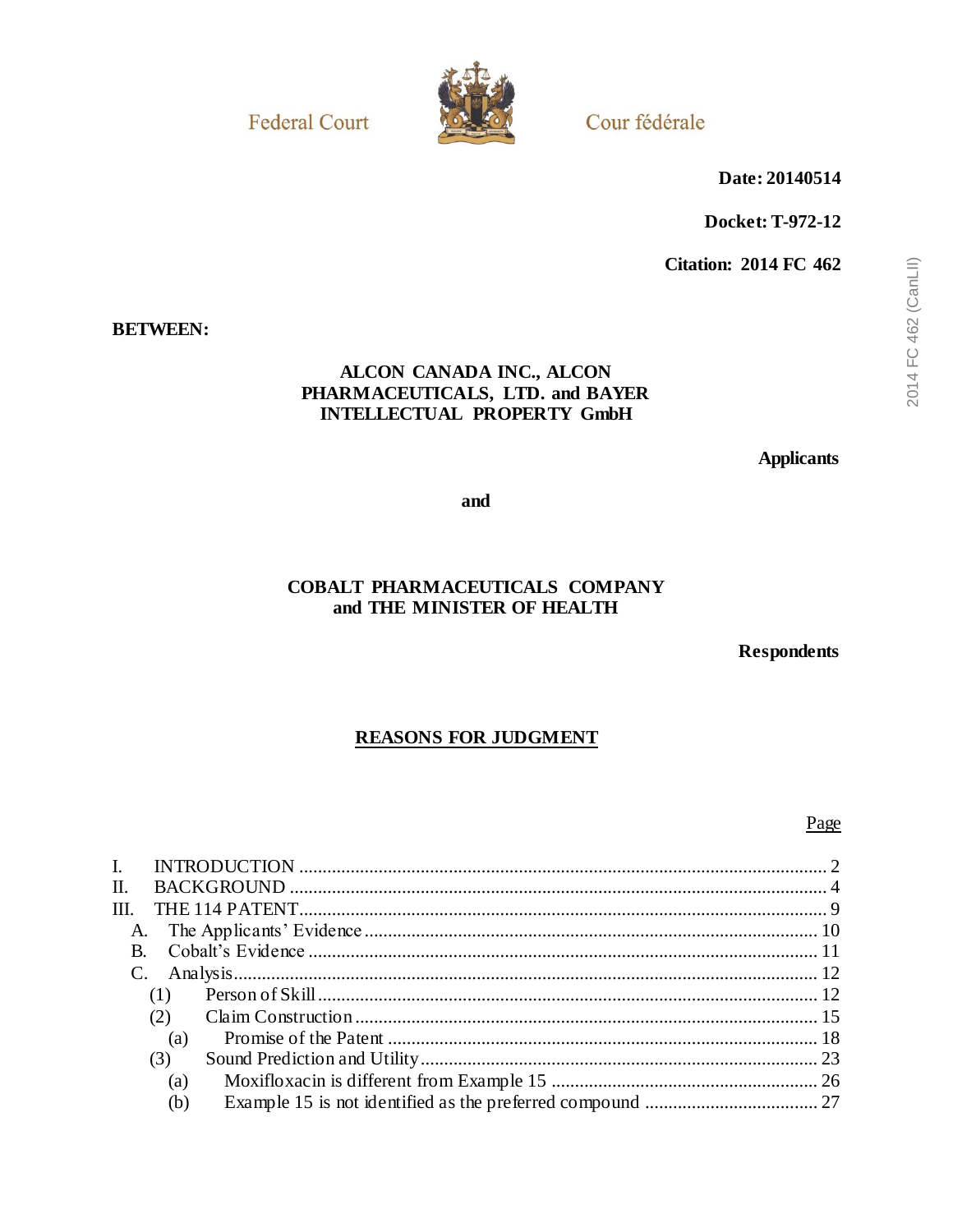|                 | (c) | 29 |
|-----------------|-----|----|
|                 | (4) |    |
|                 | (a) |    |
| D.              |     |    |
| IV.             |     |    |
| A.              |     |    |
| <b>B.</b>       |     |    |
| $\mathcal{C}$ . |     |    |
| D.              |     |    |
|                 | (1) |    |
|                 | (2) |    |
| E.              |     |    |
| F.              |     |    |
| G.              |     |    |
| V.              |     |    |
| A.              |     |    |
| <b>B.</b>       |     |    |
| $\mathsf{C}$    |     |    |
| D.              |     |    |
| Е.              |     |    |
| F.              |     |    |
| G.              |     |    |
|                 |     |    |
|                 |     |    |

# PHELAN J.

#### <span id="page-1-0"></span>**INTRODUCTION** I.

This is an application pursuant to s. 55.2(4) of the *Patent Act* and s. 6 of the *Patented*  $[1]$ Medicines (Notice of Compliance) Regulations SOR/93-133 by Alcon Canada Inc., Alcon Pharmaceuticals Ltd. and Bayer Intellectual Property GmbH GP [the Applicants] for an order prohibiting the Minister of Health from issuing a Notice of Compliance [NOC] to Cobalt Pharmaceuticals Company [Cobalt] for its generic version of the drug Vigamox. The generic version is referred to here as the "Cobalt Product".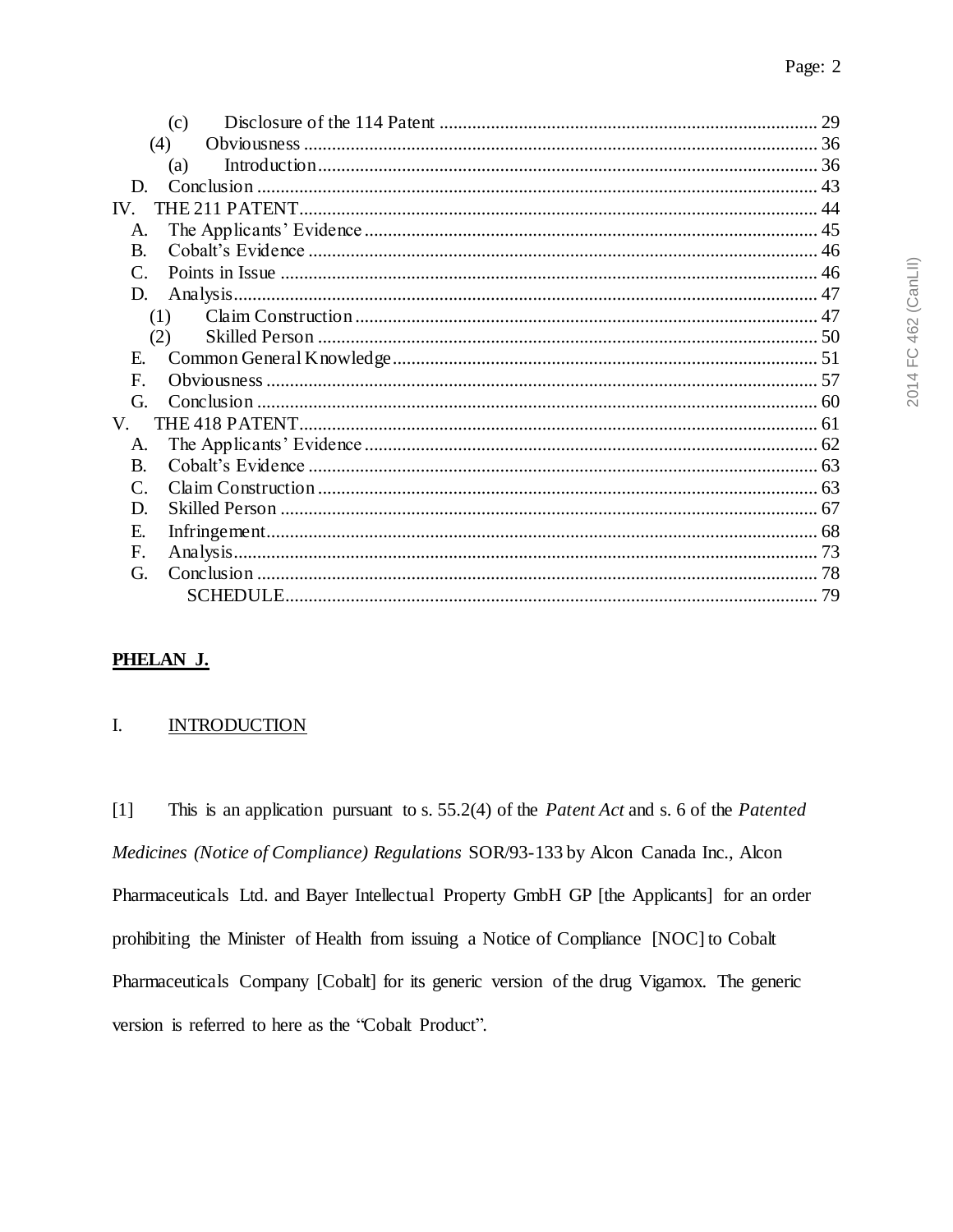[2] Vigamox is an antibacterial eye drop containing moxifloxacin hydrochloride, an antibacterial agent belonging to the fluoroquinolone class. It is covered by Canadian Patents 1,340,114 [the 114 Patent], 2,342,211 [the 211 Patent] and 2,192,418 [the 418 Patent]. Vigamox is the most commonly used antibacterial eye drop during cataract surgery.

[3] The 114 Patent claims a class of quinolone compounds which includes moxifloxacin characterized by a fused pyrrolidine bicycle at the C-7 position of the quinolone ring. Cobalt admits that its product will infringe the 114 Patent, but argues the 114 Patent is invalid on the basis of a lack of sound prediction and utility. Although in written submissions Cobalt also alleged obviousness, this basis of invalidity was largely abandoned in oral argument.

[4] The 211 Patent claims the use of moxifloxacin hydrochloride in an ophthalmic formulation for the treatment and prevention of bacterial infections, as well as the formulation itself. Cobalt concedes that some claims in the 211 Patent will be infringed by its product. It submits that the patent is invalid on the basis of obviousness and anticipation.

[5] The 418 Patent claims the monohydrate form of moxifloxacin, along with the prism crystalline form of the monohydrate. The parties agree that the Cobalt Product itself will not infringe the 418 Patent, but the Applicants argue that the process for making the Cobalt Product will infringe. Cobalt disputes this and alleges that the patent is invalid for obviousness, lack of sound prediction, ambiguity and inadequate disclosure. Its oral submissions focused on infringement.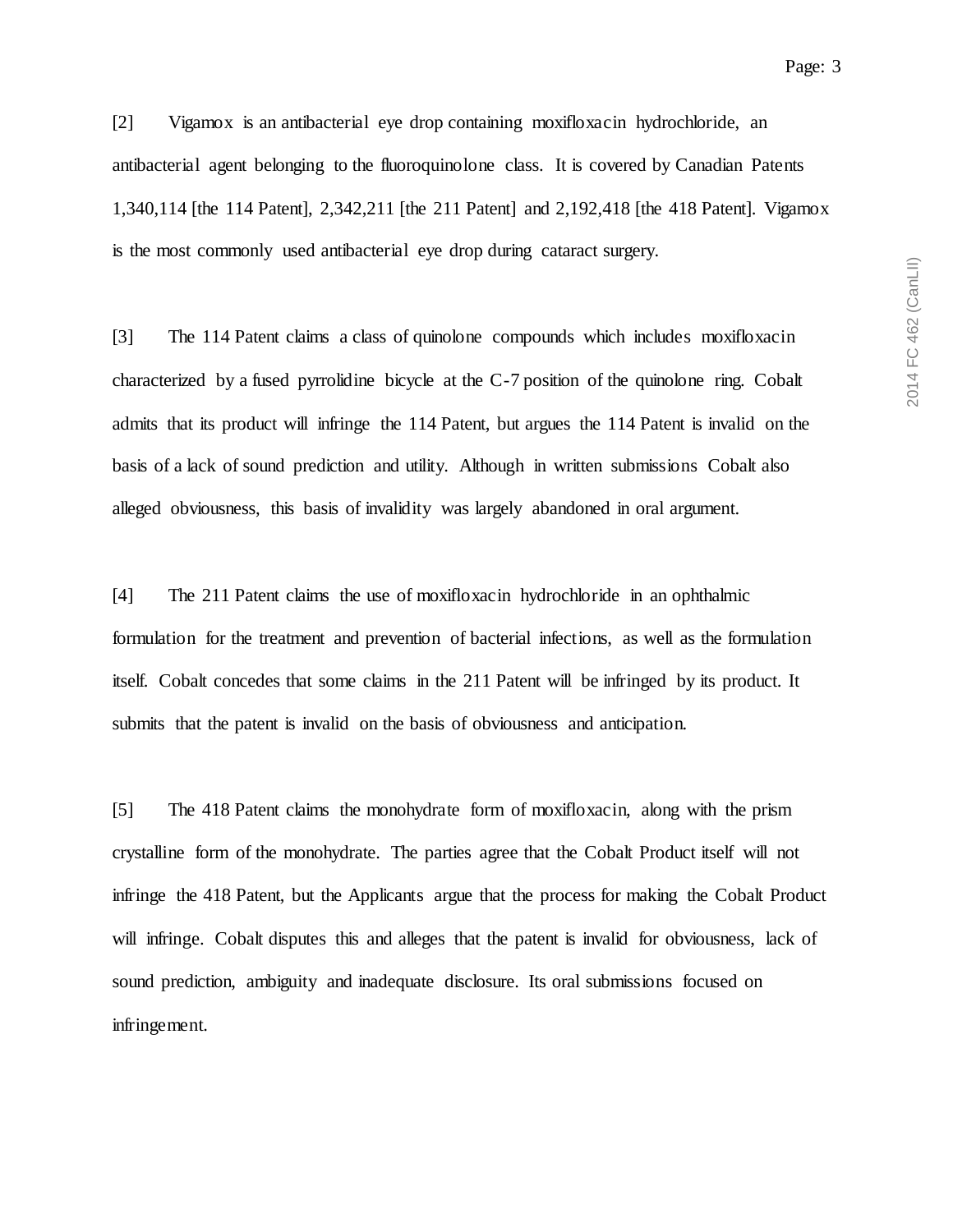## <span id="page-3-0"></span>II. BACKGROUND

[6] Quinolones have been known as antibacterial agents since the 1960s. Quinolones exert their antibacterial effect by interfering with DNA gyrase so as to prevent bacterial DNA from unwinding and duplicating, thereby preventing DNA driven processes in the bacteria. Fluoroquinolone are quinolone compounds which contain a fluorine atom.

[7] The core structure of the quinolones is:



[8] The positions numbered on the core are identified as C-1 to C-8. It is to each of these points that chemical substituents can be attached. In the present case the position of C-7 is critical.

[9] Chemical modifications to the core structure influence the type and level of antibacterial activity. When new quinolones are developed by pharmaceutical researchers, they are evaluated for their antibacterial activity against various bacteria. Bacteria are often classified as Grampositive and Gram-negative depending on their response to a procedure known as Gram "staining" (Gram happened to be the name of the individual who came up with this process).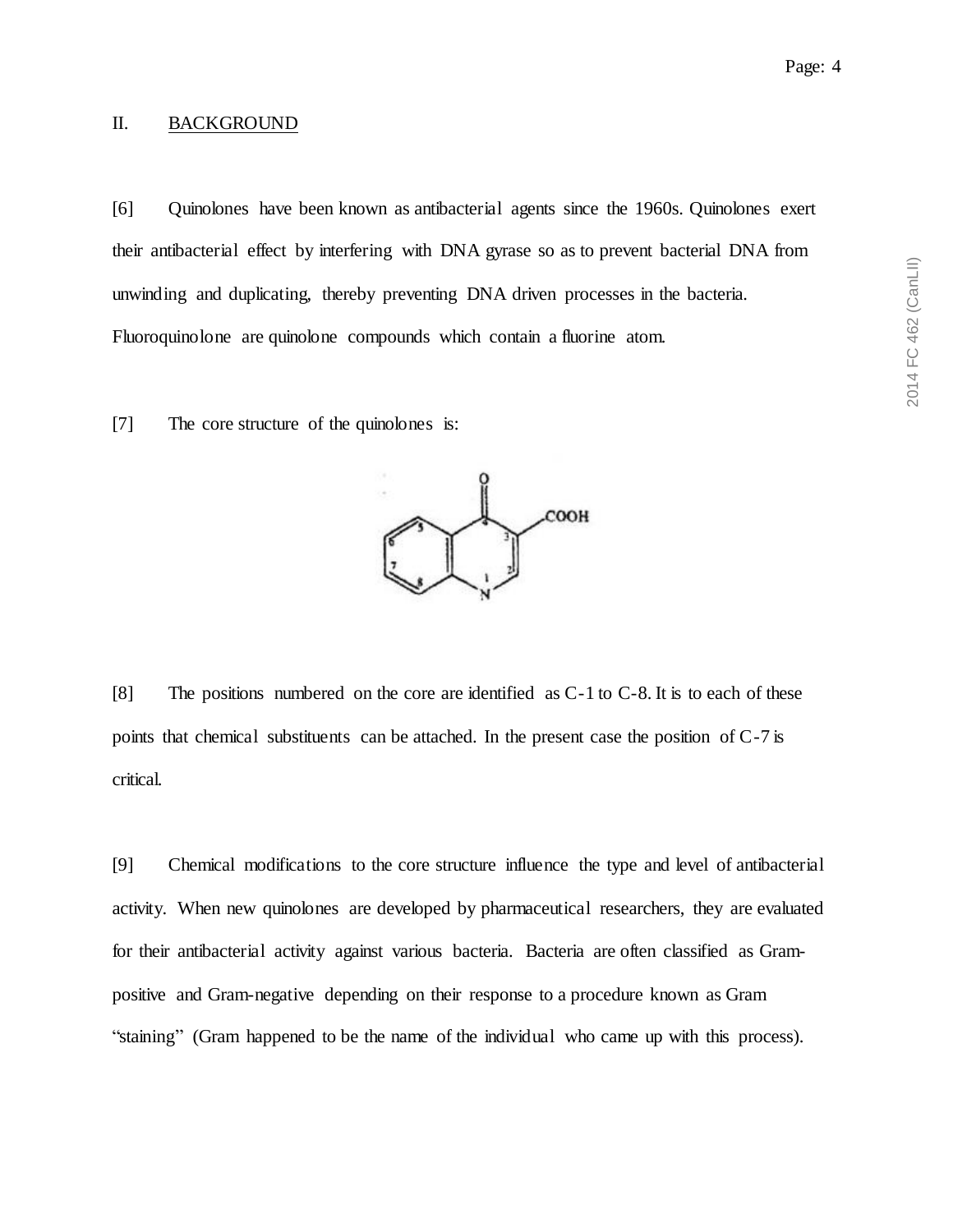[10] The standard approach to evaluating the antibacterial activity of an antibacterial agent is to determine the "minimum inhibitory concentration" [MIC] against bacterial organisms *in vitro*. The MIC value is the lowest concentration of a compound that will inhibit the visible growth of bacteria after overnight incubation. The lower the MIC value, the more potent a compound is in terms of antibacterial activity. MIC methods are commonly used by medicinal chemists and microbiologists in comparative testing of new antibacterial agents.

[11] The first marketed quinolone was nalidixic acid, which was synthesized in the early 1960s. Nalidixic acid was active against Gram-positive and Gram-negative bacteria, but its use was limited by the high incidence of adverse effects. Even today, toxicity concerns continue to plague the quinolone family and a number of initially promising quinolone candidates have been abandoned due to toxicity. Clinafloxacin is one such example.

[12] Modification of the quinolone structure lead to the development of ciprofloxacin by Bayer in the early 1980s. There are numerous cases involving this compound. Ciprofloxacin had strong antibacterial activity against Gram-negative and Gram-positive organisms, as well as favourable pharmacokinetics for the treatment of system infections. Compared to other quinolones, it had relatively low potential for adverse effects. These advantages lead to ciprofloxacin becoming the industry standard for the treatment of systemic infections by the late 1980s.

[13] Ciprofloxacin was licensed from Bayer by Alcon and incorporated into an antibacterial ophthalmic solution marketed as Ciloxan.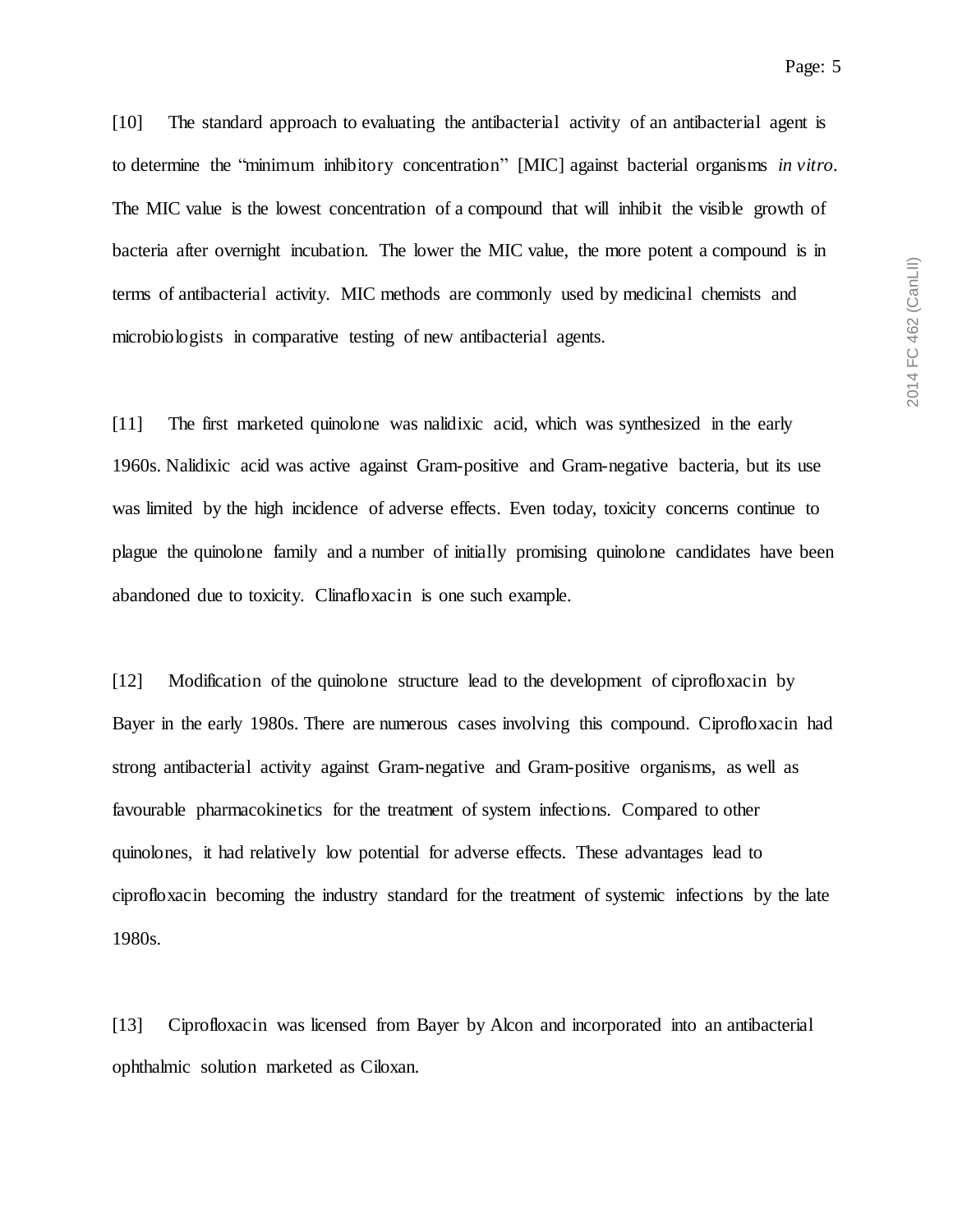[14] Following the advance of ciprofloxacin into the development phase in 1982, Bayer began to search for a successor quinolone. Researchers at Bayer synthesized new quinolones which were subjected to microbiological testing. The first stage of the testing involved determining the minimum inhibitory concentration [MIC] against bacterial organisms *in vitro*. Compounds which had positive initial MIC results went on to more rigorous testing including *in vivo*, toxicity and pharmacokinetic tests.

[15] During the course of this research, Bayer discovered that quinolones with a fused pyrrolidine bicycle at the C-7 position of the quinolone ring showed promise. In July 1988 Bayer filed a German patent application in respect of compounds with this substituent. The Canadian application was filed in July the following year. Moxifloxacin is included in claimed compounds, specifically claims 8 and 13. It had not been synthesised or tested at this point and would not be until 1993.

[16] In 1994 Bayer attempted to develop a tablet formulation of moxifloxacin hydrochloride and encountered two problems. First, the material did not "flow". Second, formulators were unable to maintain a consistent amount of the active ingredient in the manufactured tablet. Further investigation revealed that the moxifloxacin monohydrate was more stable than the anhydrous form, and that the prism crystalline form of the monohydrate was more free-flowing than the needle crystalline form. Bayer applied for the 418 Patent in Canada on December 9, 1996, which claimed the moxifloxacin hydrochloride monohydrate having particular characteristic peaks in the X-ray powder diffractogram [XRPD] and in solid state NMR testing,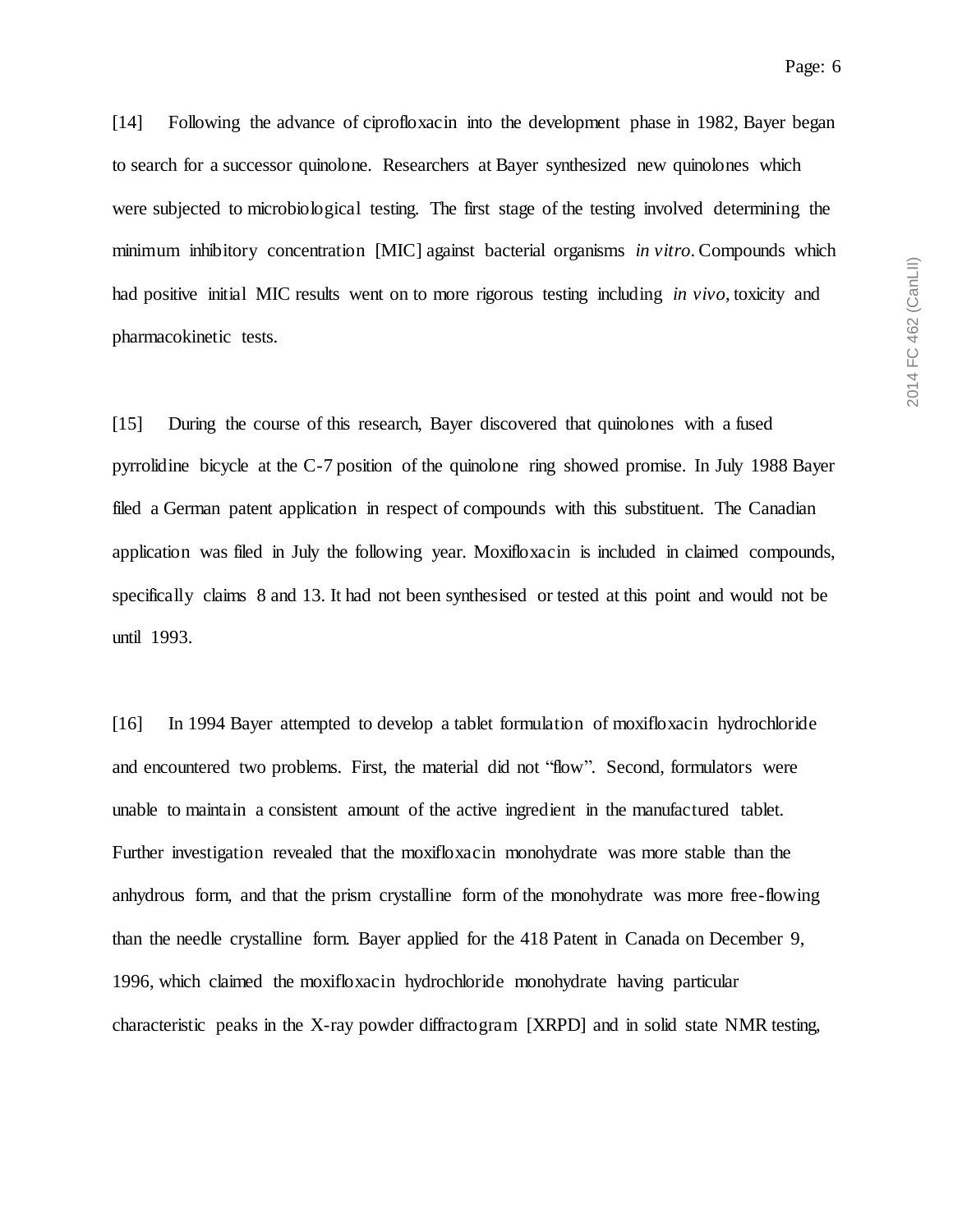along with the prism crystalline form. Bayer went on to develop a moxifloxacin tablet branded as Avelox for the treatment of systemic infections.

[17] By the late 1990s Ciloxan had lost its number one position in the antibacterial eye drop market due to solubility problems. While searching for a successor product, Alcon obtained a sample of moxifloxacin from Bayer in 1999. It incorporated the sample into an ophthalmic solution which it tested both *in vivo* and *in vitro*. The *in vitro* testing showed moxifloxacin had strong activity against most of the tested pathogens, but that it was less active than ciprofloxacin against *P aeruginosa*, a particularly devastating Gram-negative bacteria. However, *in vivo* testing demonstrated that moxifloxacin's superior ocular penetration allowed it to treat *P aeruginosa* as effectively as ciprofloxacin. The testing also revealed that moxifloxacin had better ocular penetration than any other known quinolone and that it posed no toxicity problems in the eye.

[18] Following the testing Alcon obtained a licence for moxifloxacin from Bayer and incorporated it into an ophthalmic solution to be marketed as Vigamox. It applied for the 211 Patent on September 29, 1999. The 211 Patent claims the use of moxifloxacin in a specified concentration in topical ophthalmic formulations for the treatment of eye infections, as well as in the use of moxifloxacin for the preparation of pharmaceutical compositions and the moxifloxacin-containing pharmaceutical composition itself. Vigamox came on the market in 2003.

[19] Cobalt has developed a 0.5% moxifloxacin hydrochloride solution for ophthalmic administration, the Cobalt Product. It filed an Abbreviated New Drug Submission with the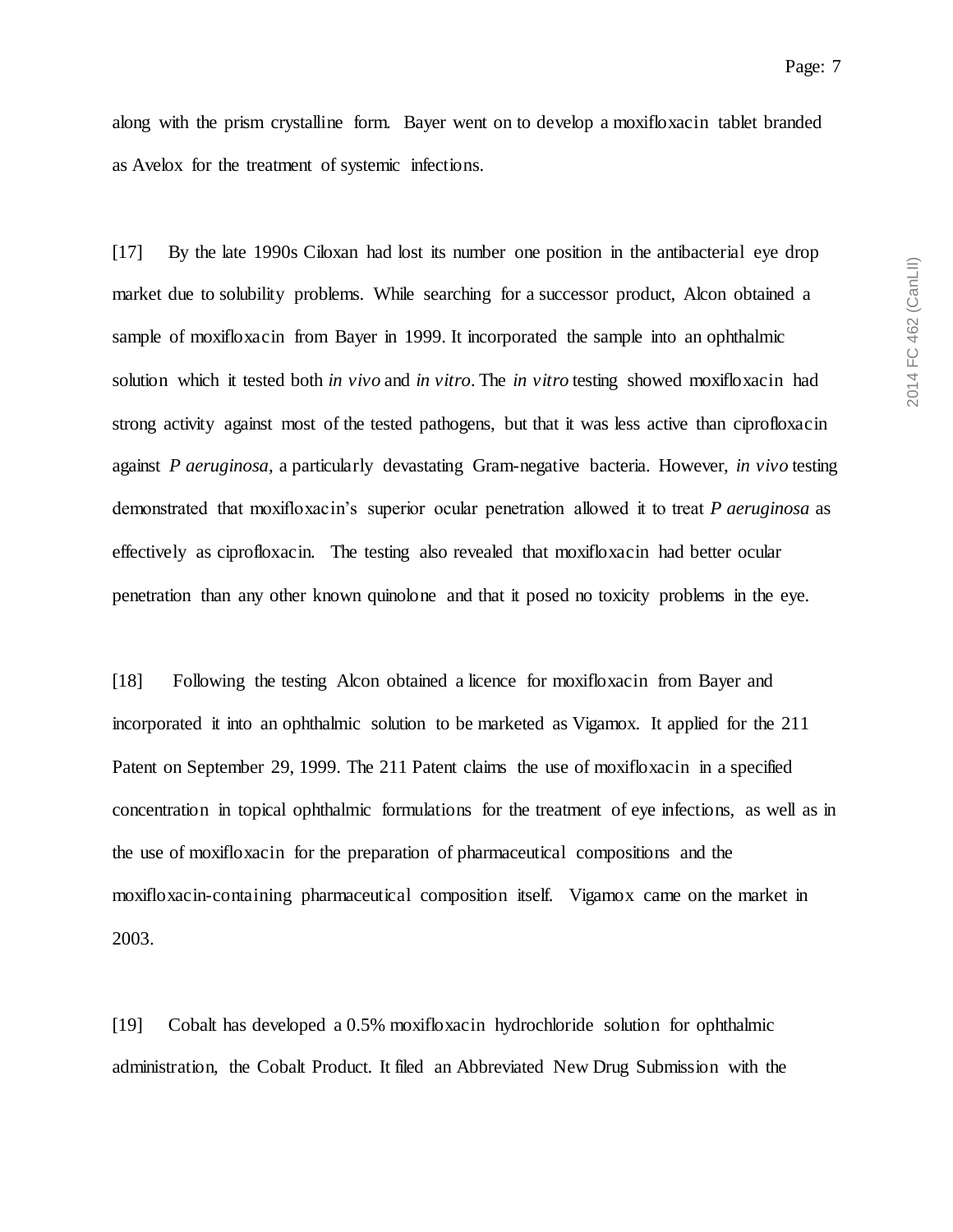Minister of Health seeking a Notice of Compliance and compares the Cobalt Product to Vigamox in order to demonstrate bioequivalence. Cobalt sent a Notice of Allegation on April 2, 2012 to the Applicants, who responded by bringing a Notice of Application in this Court on May 17, 2012.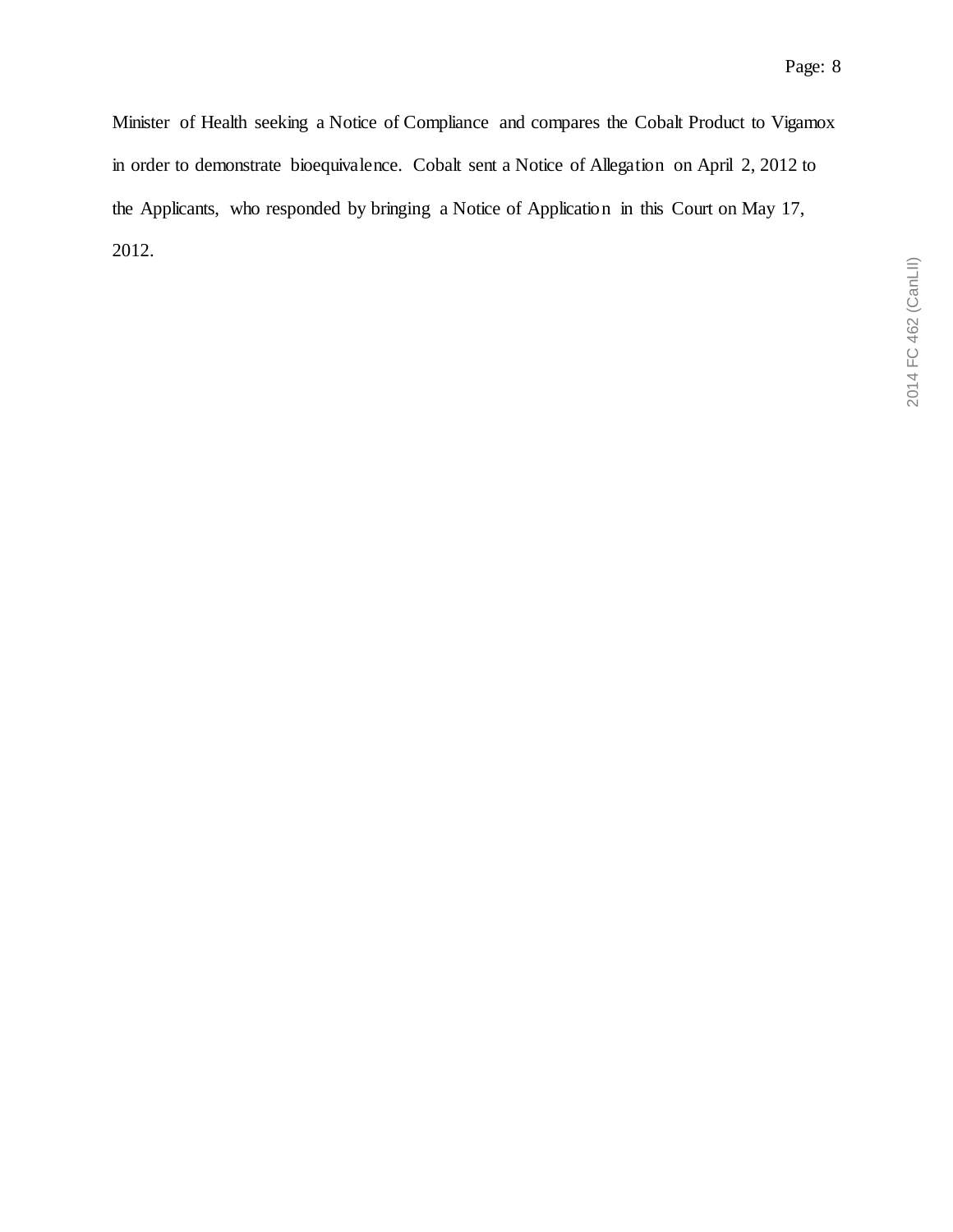#### <span id="page-8-0"></span>III. THE 114 PATENT

[20] As these Reasons also address two other patents, the issues and analysis for each is set out separately in these reasons.

[21] The parties agree that the Cobalt Product infringes the 114 Patent. Cobalt admits infringement of Claims 8 and 13 which claim moxifloxacin and its stereoisomers and mixtures thereof. Cobalt also admits infringement of Claims 17 and 18 which claim the use of the compounds of the invention in an antibacterial treatment and a medicament containing the compounds of the invention.

[22] Cobalt challenges the validity of the 114 Patent on several grounds. It alleges that the patent has an expansive promise which it fails to live up to and that the utility of moxifloxacin could not have been soundly predicted by the disclosure. It also alleges that the choice of a fused pyrrolidine bicycle substituent at the C-7 position was either obvious or obvious to try. The Applicants, naturally, disagree.

[23] With respect to the validity of the 114 Patent, there are four matters to be addressed in dealing with the patent's validity:

- i. Person or Ordinary Skill in the Art
- ii. Claim Construction
	- a. Promise of the Patent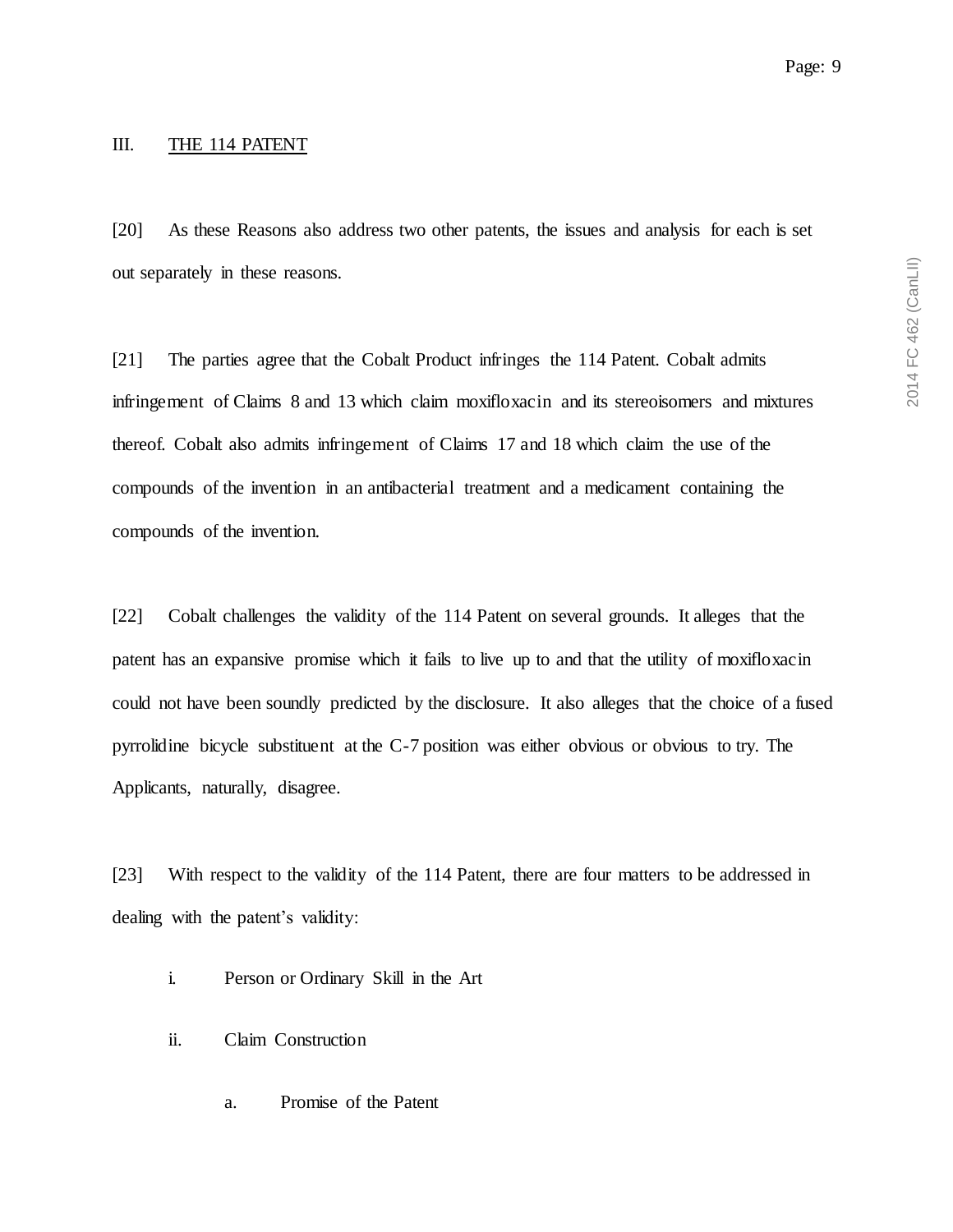- iii. Utility and Sound Prediction
	- a. Disclosure
- iv. Obviousness

<span id="page-9-0"></span>A. *The Applicants' Evidence*

[24] The Applicants tendered Dr Domagala, Dr Glenschek-Sieberth and Dr Petersen in respect of the 114 Patent.

[25] Dr Domagala is a medicinal chemist with extensive experience in quinolone research. He has presented and published many papers on quinolones, and is co-inventor on multiple patents for new quinolone antibacterial. He testified with respect to how the Skilled Person would interpret the 114 Patent and the allegations of invalidity made against it. His principal conclusions are that Claims 8 and 13 of the 114 Patent claim moxifloxacin (the S,S enantiomer of the claimed compound); that the Cobalt Product will infringe the 114 Patent; that the utility of moxifloxacin was soundly predicted at the time of the 114 Patent and that the inventive concept of the 114 Patent was not obvious.

[26] Dr Glenschek-Sieberth is a research chemist at Bayer Pharma AG. He was trained as a biology laboratory assistant and conducted antibacterial research for many years at Bayer. He is the custodian of all the records of microbiological testing of quinolones archived at Bayer. He provided evidence of Bayer's internal records corresponding to the Example compounds, as well as records pertaining to moxifloxacin.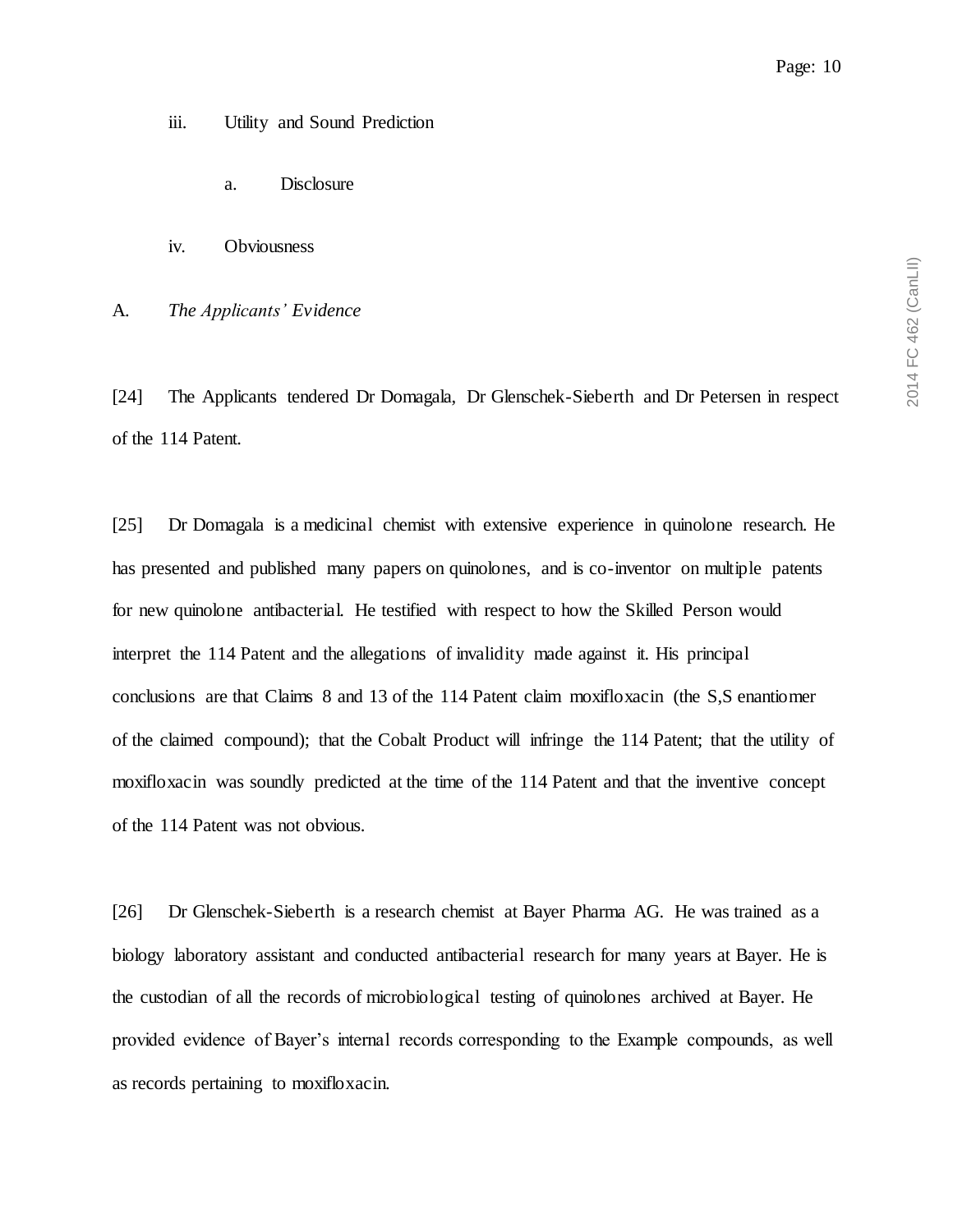[27] Dr. Petersen is a synthetic organic chemist formerly employed by Bayer and one of the inventors of the 114 Patent. He provided evidence regarding the history and testing of the invention of the 114 Patent.

[28] Dr Zhanel is a medical microbiologist who researches antibiotics. He provided evidence with respect to the infringement and validity of the 114 Patent. His principal conclusions are that that the 114 Patent is infringed by the Cobalt Product; that the promise of the 114 Patent is that the compounds have high antibacterial activity *in vitro*, particularly against Gram-positive organisms, compared to ciprofloxacin; that the utility of moxifloxacin was soundly predicted based on the data shown in the 114 Patent for Example 15 and that the inventive concept was not obvious.

#### <span id="page-10-0"></span>B. *Cobalt's Evidence*

[29] Cobalt tendered Dr Hoban and Dr Newton as expert witnesses in respect of the 114 Patent. Dr Hoban is a clinical microbiologist. His affidavit addresses Cobalt's allegation of lack of utility of the 114 Patent, including his understanding of the utility promised by the 114 Patent and the tests, data and information presented in the 114 Patent. His principal conclusions are that the 114 Patent promises that the claimed compounds (a) have broad antibacterial spectrum, (b) are useful against resistant bacteria, (c) are useful in human and veterinary medicine, (d) are useful for the treatment of bacterial diseases, and (e) are useful for preserving inorganic and organic materials. He further opined that the utility of the claimed compounds is not demonstrated by the data disclosed in the 114 Patent; that the utility of moxifloxacin in particular

2014 FC 462 (CanLII) 2014 FC 462 (CanLII)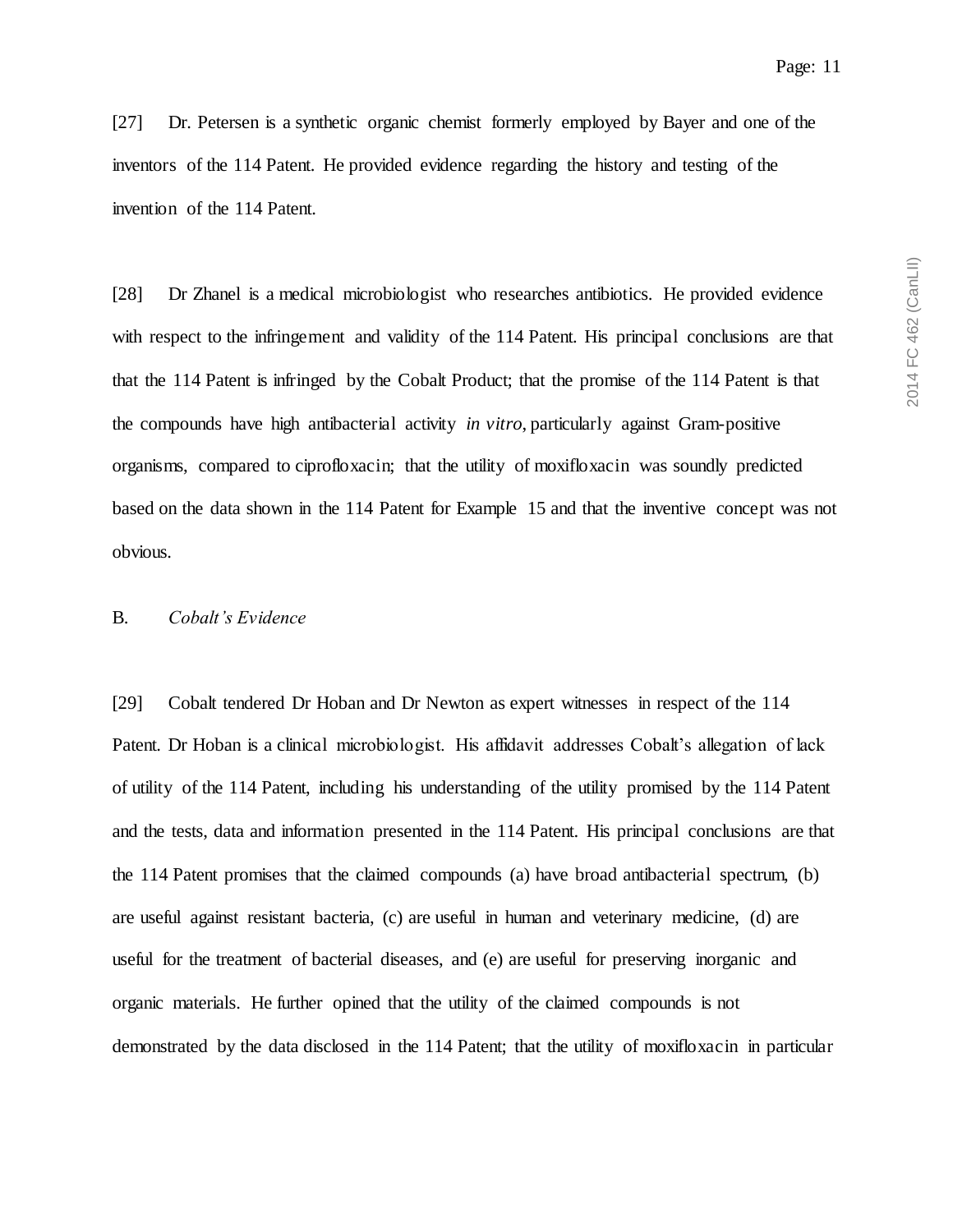is not demonstrated, nor is there a basis for soundly predicting its utility and that the inventors of the 114 Patent omitted unfavourable MIC data for the claimed compound.

[30] Dr Newton is a medicinal chemist. His affidavit addresses Cobalt's allegations of invalidity of the 114 Patent, including his understanding of the subject matter disclosed and claimed in the 114 Patent and obviousness. His principal conclusion is that the inventive concept [the C-7 substituent] was known in the art and obvious.

[31] All of the experts were well qualified and adhered to the experts' undertaking to the Court. However, in regards to the conflicting expert evidence regarding this 114 Patent, I found the Applicants' witnesses to be generally preferred. The evidence, both individually and read as a whole, was more consistent internally and externally. Therefore, except as stated otherwise, I have accepted the Applicants' expert evidence over the Respondent.

<span id="page-11-1"></span><span id="page-11-0"></span>C. *Analysis*

#### (1) Person of Skill

[32] An essential component of a contested patent analysis is to determine to whom the teachings in the patent are directed and what level of skill is relevant to an understanding of the patent and related science and common general knowledge.

[33] Alcon submits that, based on its experts' evidence, the 114 Patent is addressed primarily to a medicinal chemist or a scientist with a medicinal chemistry background having earned at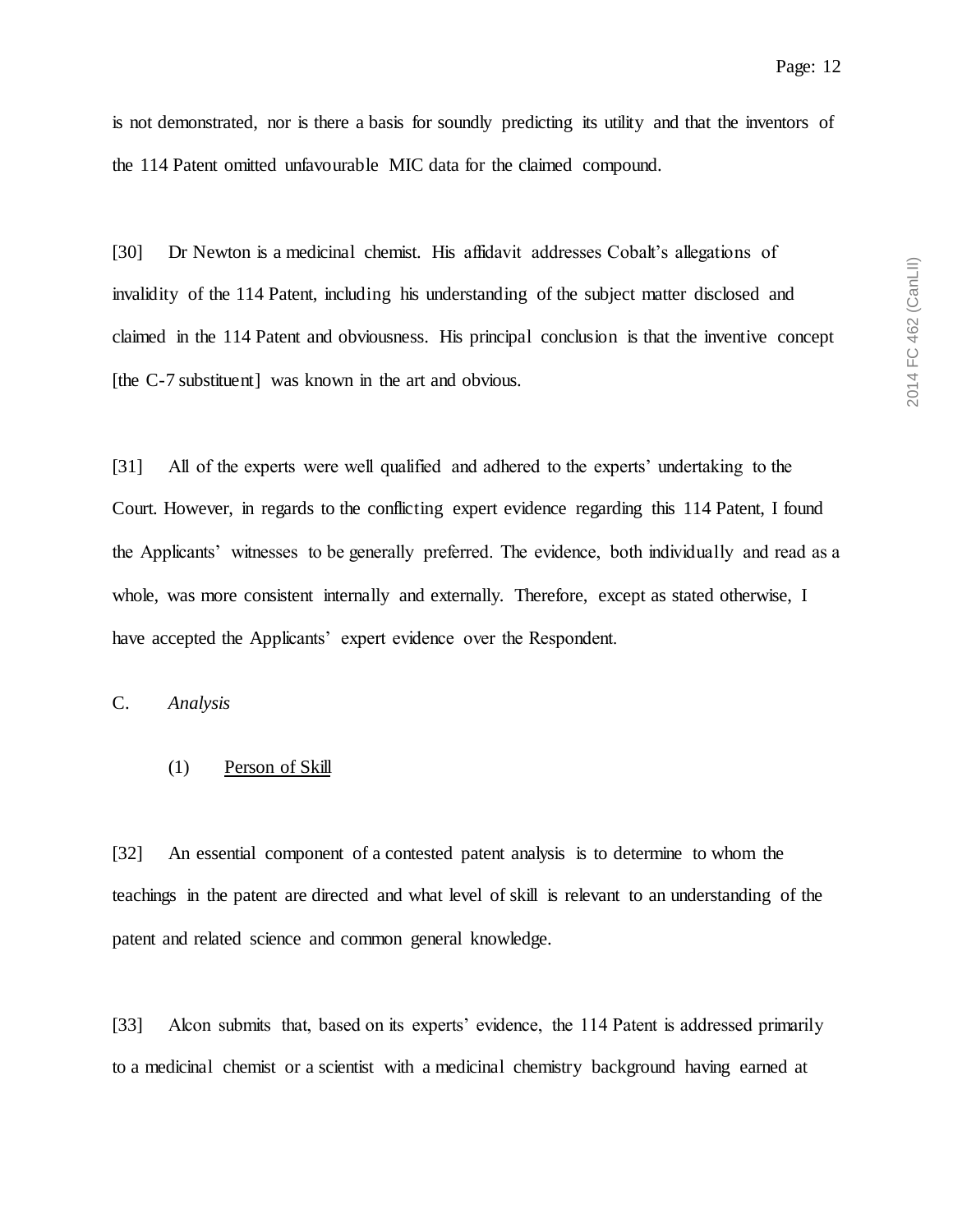2014 FC 462 (CanLII) 2014 FC 462 (CanLII)

least a masters degree in a related discipline. The Skilled Person would have at least five years of post-graduate experience designing and synthesizing new chemical molecules, at least two years of which relate to working with compounds of the quinolone class, with knowledge or experience in the evaluation of new bacterial compounds. The Skilled Person would also be knowledgeable about the use of SAR studies in the quinolone field and would be familiar with the literature on quinolones during the relevant time frame. There are also minor aspects of the 114 Patent directed to a microbiologist.

[34] Cobalt submitted that the Skilled Person is a member of a multidisciplinary team that includes medicinal chemists and microbiologists.

[35] The medicinal chemist on the team would have a PhD in chemistry, and at least two or three years of post-graduate experience or experience working in the pharmaceutical industry. The medicinal chemist would know how to make modifications to existing molecules to create new members for any particular family and know the expected physical, chemical and biological characteristics of such a family. The skilled team would be familiar and experienced with other formulation, manufacture and testing of pharmaceutical dosage forms.

[36] The definition of the Skilled Person is as much a legal construct as the tort's "man on the Clapham omnibus" applied to patent law. None of the experts providing opinions in this case come close to this Skilled Person; they are so much higher in the training, experience and education scale.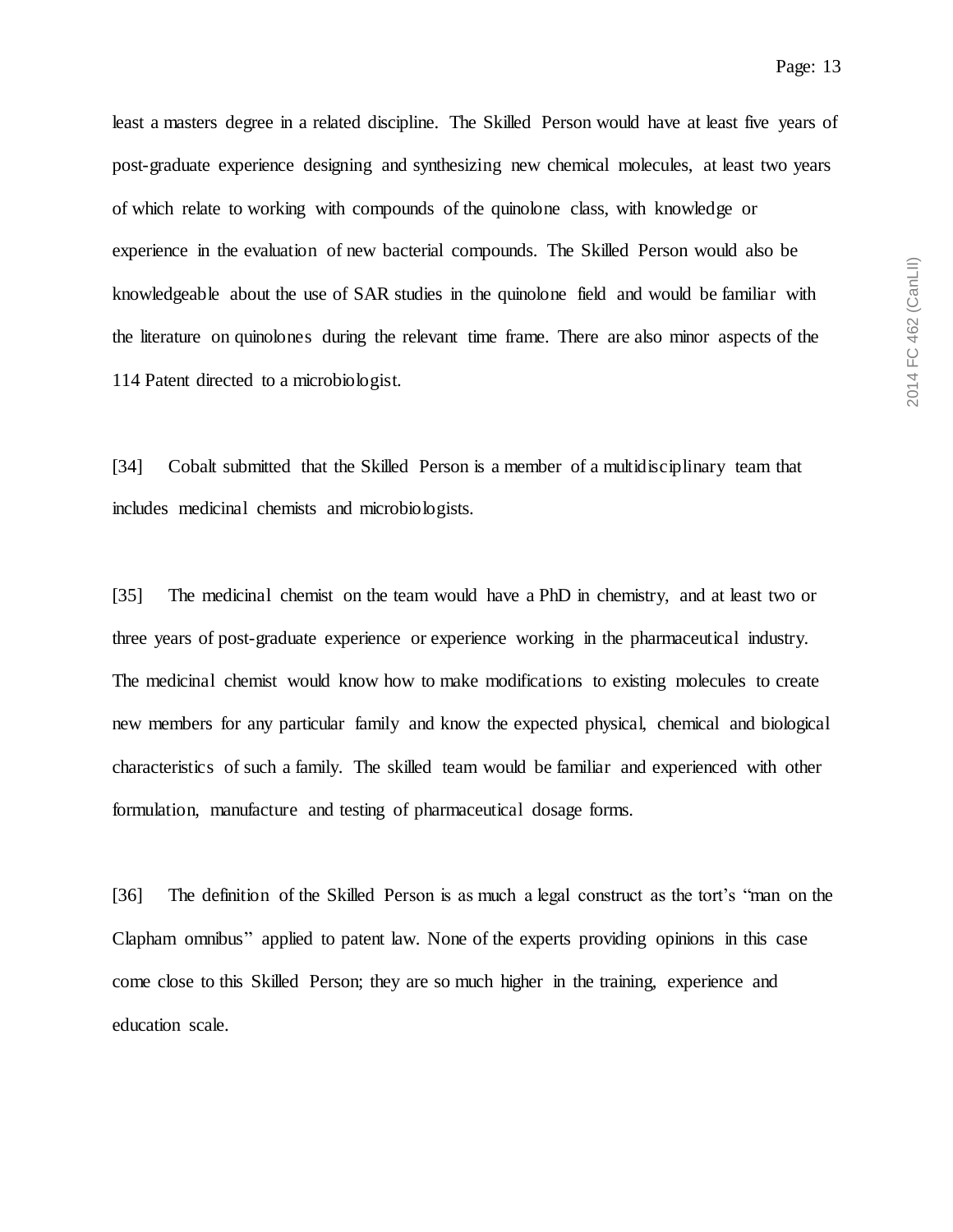[37] Given that this case deals with obviousness and utility, the Skilled Person (even if an amalgam of talents) is a person who would work the patent in a real sense.

[38] The key differences between the parties on the Skilled Person is (a) the concept of a team; (b) the nature of experience with Alcon arguing that the medicinal chemist must have experience synthesizing new chemical molecules in the quinolone class; and (c) the necessity of knowledge about the use of SAR studies in the quinolone field as well as with quinolones generally.

[39] I am persuaded that experience with quinolones and SAR studies would be important. I do not discount the legitimacy of a team approach. Therefore, the Skilled Person would be a team led by a medicinal chemist with a microbiologist. The medicinal chemist would have several years of post-graduate experience with exposure to chemical molecules and knowledge of SAR studies in the quinolone field as well as experience generally with quinolones. The microbiologist would have experience testing new compounds for antibacterial activity.

[40] The Court's approach is similar to that taken in the parallel action in the United States but with a few differences in the Skilled Person description (*Alcon, Inc v Teva Pharmaceuticals USA, Inc*, 664 F Supp 2d 443 at 454-455, (D Del 2009). It is noteworthy that Dr. Petersen, an Alcon expert and inventor in the 114 Patent, was a chemist-microbiologist.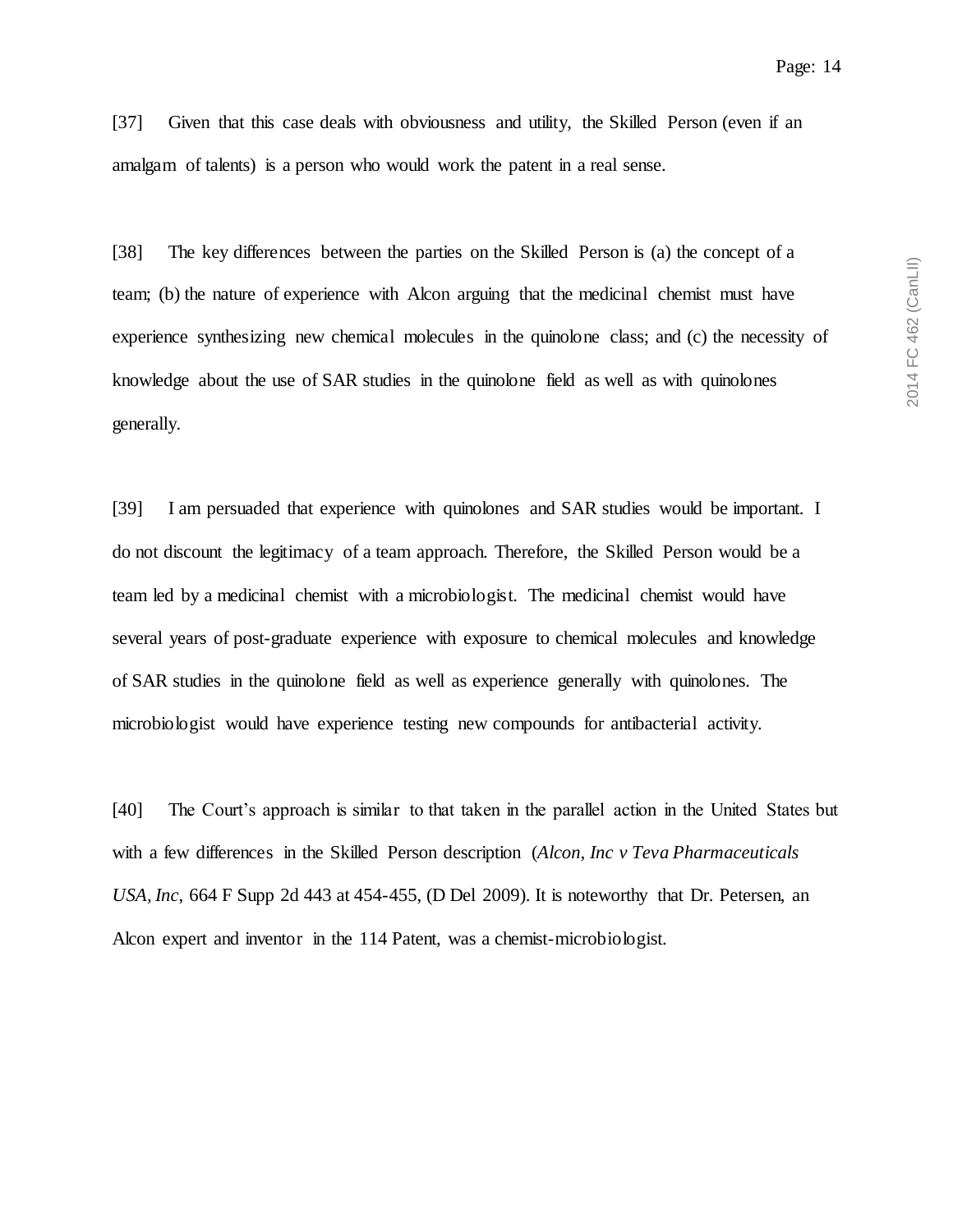#### <span id="page-14-0"></span>(2) Claim Construction

[41] The 114 Patent claims a novel class of quinolones distinguished by a fused pyrrolidine bicycle at the C-7 position of the quinolone ring. The class is said to have high antibacterial activity, particularly against Gram-positive bacteria.

[42] Moxifloxacin is claimed in Claims 8 and 13 of the 114 Patent. Claim 8 claims all four stereoisomers of the moxifloxacin molecule while Claim 13 is restricted to the two "cis" isomers. Moxifloxacin is the enantiomerically pure S,S compound.

[43] To show that the claimed compounds have high antibacterial activity, the 114 Patent discloses the MIC values of several compounds [the Example compounds] tested against approximately ten bacteria species. MIC data for ciprofloxacin is also provided for the purpose of comparison. Moxifloxacin is not an Example compound, although it closely resembles Example 15. The only difference is that moxifloxacin has a methoxy group at the C-8 position, whereas Example 15 has a fluorine group in that position.

[44] The description section of the 114 Patent refers to a number of aspects which Cobalt contends are essential elements. There is a single reference to low toxicity, a list of pathogens which the claimed compounds are said to be active against, and a list of medical conditions which the compounds are said to be useful in the prevention or treatment thereof. Cobalt has interpreted these references as establishing essential elements of the claim, that is to say it is essential that each of the claimed compounds will have low toxicity, will be active against the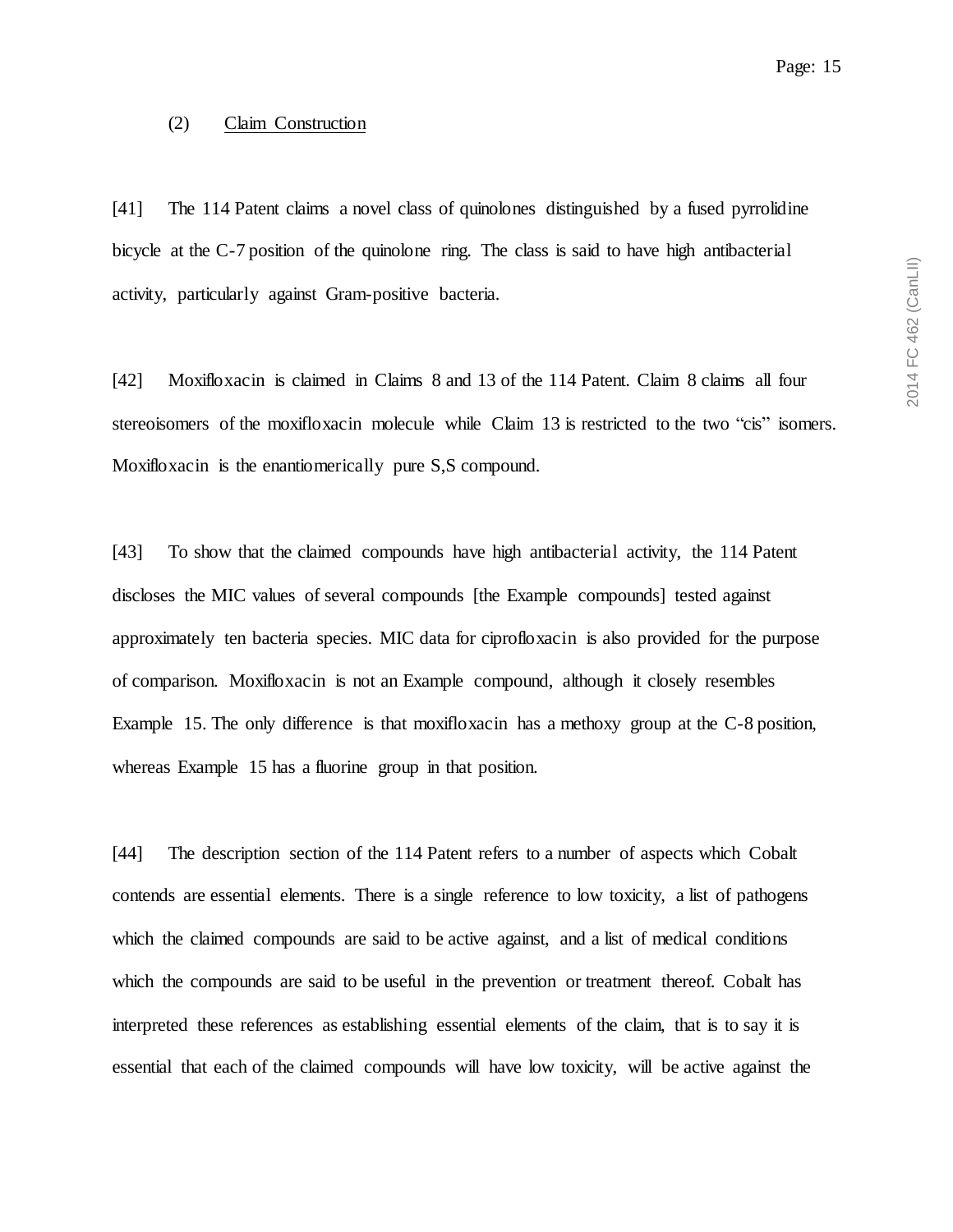named bacterial and will be useful in the treatment or prevention of the listed conditions. I disagree.

[45] There is no dispute on the legal principles applicable to claim construction. It is a matter of law to be performed by the judge with assistance of the Skilled Person but not dictated by the Skilled Person or the expert opinions. The words used in a patent must be looked at and understood "through the eyes and with the common knowledge of a worker of ordinary skill in the field to which the patent relates" (*Whirlpool Corp v Camco Inc*, 2000 SCC 67, [2000] 2 SCR 1067, at para 53 [*Whirlpool*]; *Bell Helicopter Textron Canada Ltée v Eurocopter*, 2013 FCA 219, 449 NR 111, at para 74 [*Bell Helicopter*]).

[46] An informed and purposive construction of claim language must be made having regard for the patent specification and to the common general knowledge of the Skilled Person as of the date of publication of the patent (*Whirlpool*, at para 48, 52-55; *Free World Trust v Électro Santé Inc*, 2000 SCC 66, [2000] 2 SCR 1024, at para 31 [*Free World Trust*]).

[47] The key to a purposive construction of patent claims is the identification by the Court of what the inventor considered to be the "essential" elements of the invention, while distinguishing what is non essential (*Bell Helicopter* at para 84; *Whirlpool* at paras 45-47; *Free World Trust* at para 31).

[48] On this issue in particular, I have found the evidence of Dr Domgala and Dr Zhanel, experts for Alcon, to be very helpful. Dr Domgala is a medicinal chemist with considerable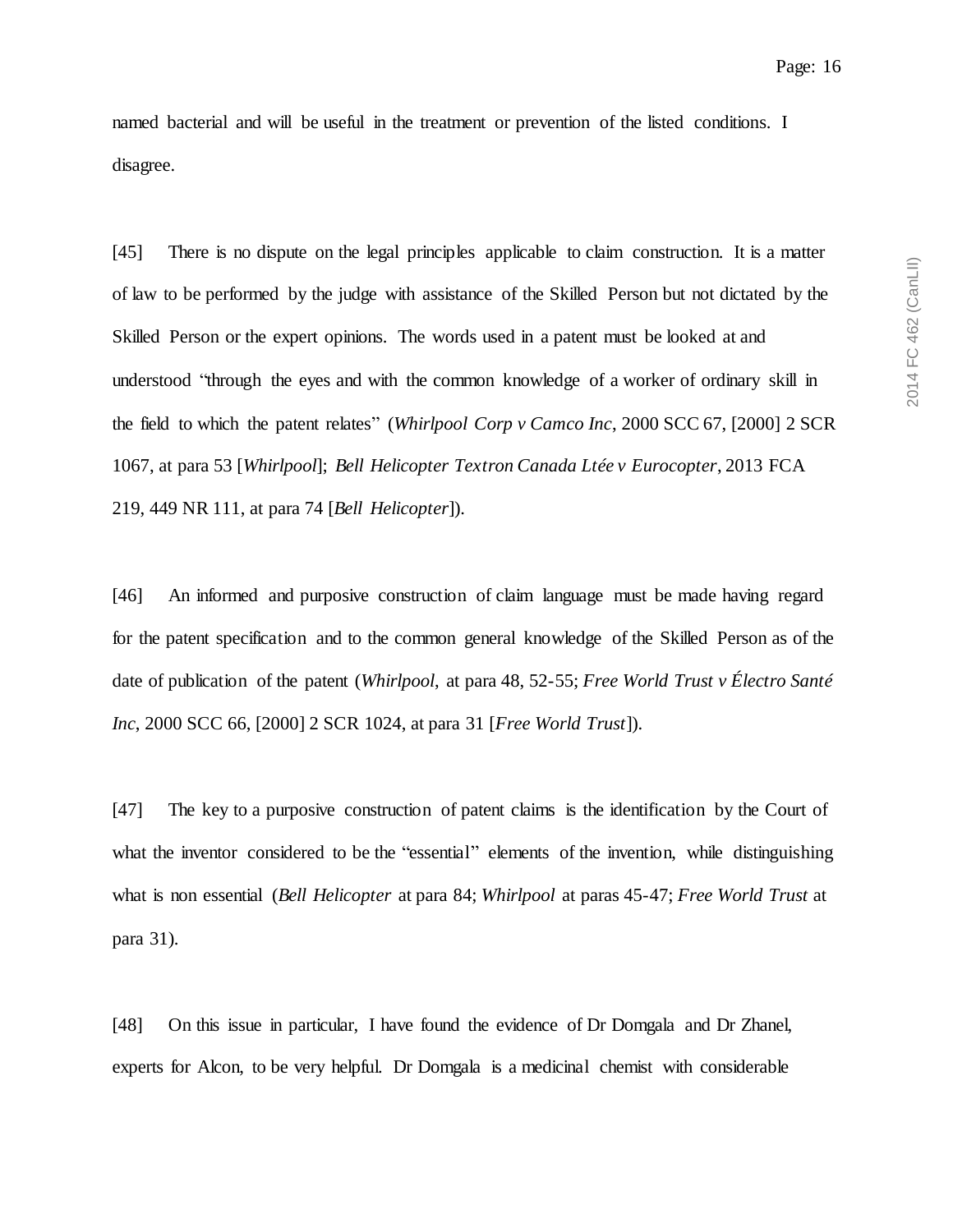experience with quinolones and experience working with a competitor of both parties trying to do what Alcon claims to have done.

Dr Zhanel is an experienced microbiologist whose views, in conjunction with Dr Domagala, were clear, concise (as consise as an NOC can be) and cogent.

- [49] Based on the expert evidence, the essential elements of Claim 1 of the 114 Patent are:
	- i. a chemical structure described in Formula (1) having a fused pyrrolidine bicycle at the 7 position of the quinolone molecule; and
	- ii. a broad spectrum antibacterial activity.

Formula (1) is depicted by the following structure:



[50] Claim 1 of the 114 Patent claims quinolone derivatives of Formula (1) which, Cobalt claims, comprises 111 billion compounds. Claims 8 and 13 (attached as a schedule to these Reasons) are directed at compounds having the same structural formula which include the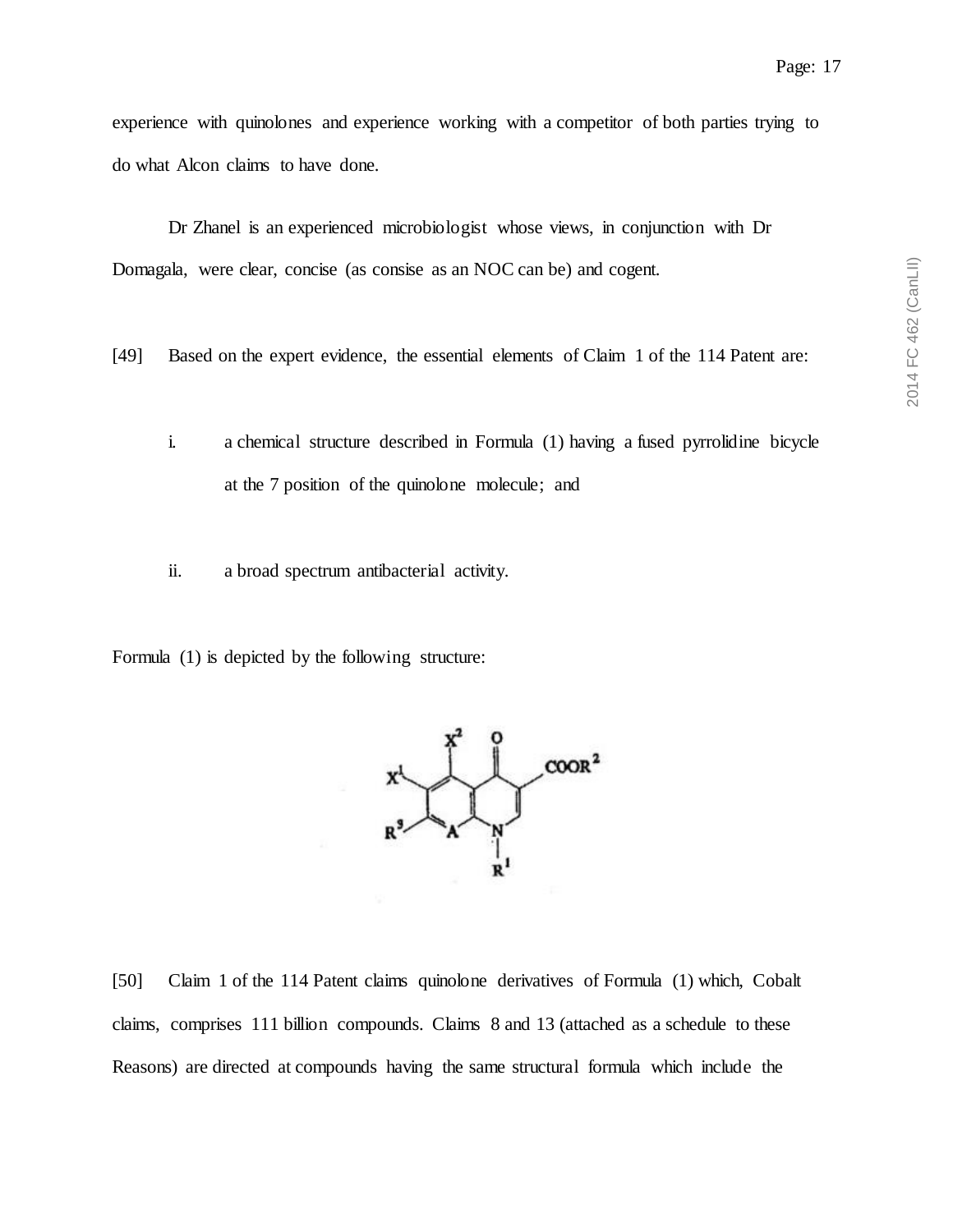compound moxifloxacin. These are the claims which Cobalt admits it will infringe. Claim 8 refers to four stereoisomers and Claim 13 refers to two stereoisomers. One of the compounds covered by each of the claims is moxifloxacin.

Because Claims 8 and 13 include hydrochloride salts of the compounds claimed in all hydrate forms, Claims 8 and 13 claim as one of its compounds Moxifloxacin hydrochloride.

[51] Claim 17 covers the use of any of the compounds covered in Claims 1 to 13 for treating a bacterial infection in the human or animal body.

Claim 18 covers any medicament containing any of the compounds of Claims 1 to 13, and their hydrants and salts, where the medicament also contains a dilutent or a carrier (i.e. any vehicle or formulation for administering the compound to a human or an animal, such as a salt).

[52] The bulk of the 114 Patent relates to the synthesis of the new compounds of the invention through several examples, including how to make the C-7 side chains as starting materials and how to attach them to the quinolone core.

#### <span id="page-17-0"></span>(a) *Promise of the Patent*

[53] Much of the argument on the issue of sound prediction turns on the construction of the promise of the 114 Patent.

[54] Cobalt argues that the 114 Patent promises that the claimed compounds will be therapeutically active against a long line of diseases, while exhibiting low toxicity and a broad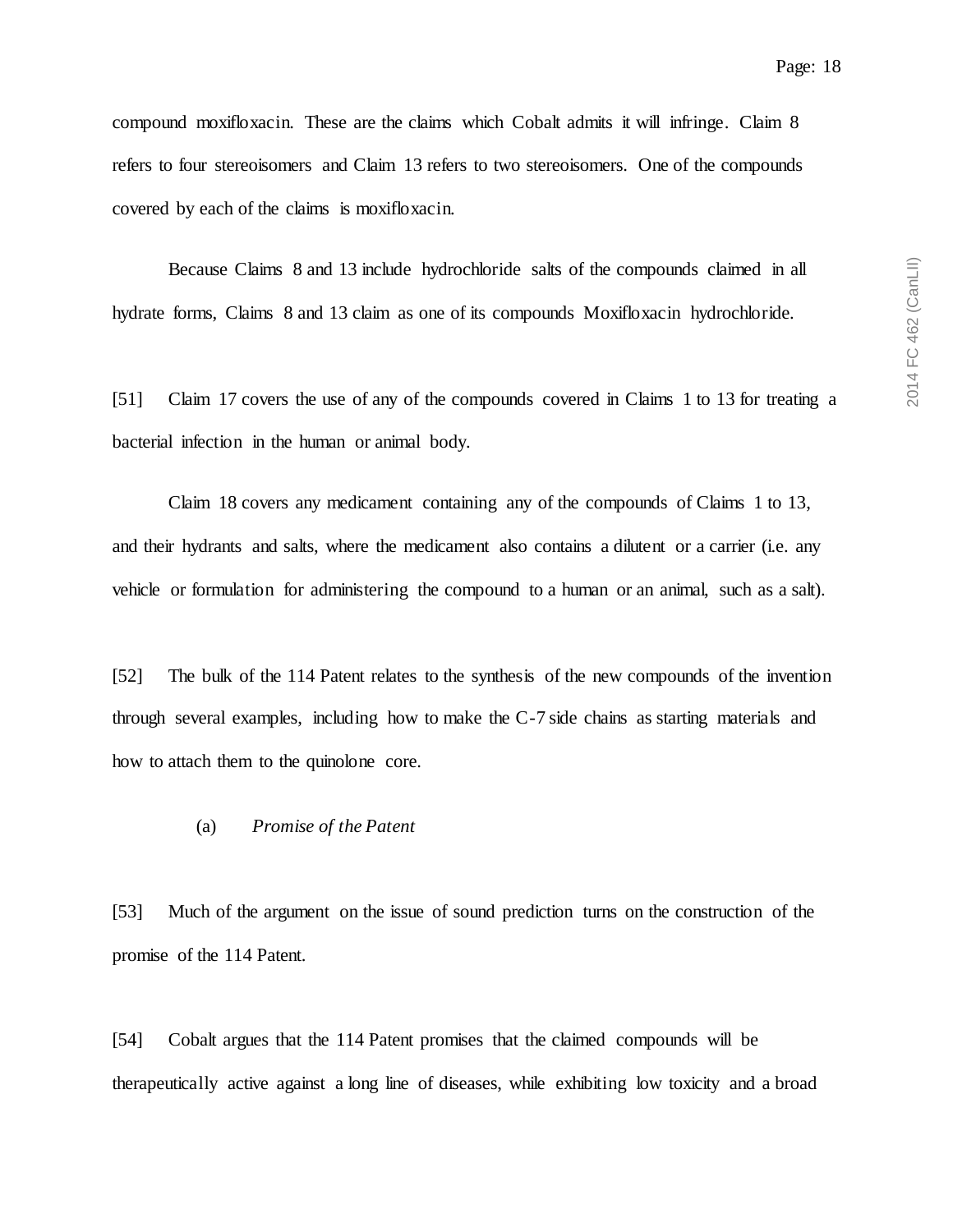spectrum of antibacterial action against Gram-positive and Gram-negative bacteria when formulated into a medicament. Cobalt focuses particularly on "low toxicity" and "high activity".

[55] In contrast, the Applicants construe the promise of the patent as a promise of high antibacterial activity *in vitro*, especially against Gram-positive bacteria; nothing more. They submit that the Skilled Person would not interpret the patent as promising low toxicity based on a single reference, especially in light of the considerable reputation of quinolones for toxicity problems. Nor they contend, would the Skilled Person understand the patent to promise activity against all known bacteria or resistant bacteria. The references to pharmaceutical use or use as a preservative would be understood by the Skilled Person as statement as potential uses or goals, not as promises.

[56] Both parties rely on *Apotex Inc v Sanofi-Aventis*, 2013 FCA 186, 230 ACWS (3d) 851 [*Plavix*] for the proposition that if a patent contains a promise, the promise must be explicit and measurable. If there is no promise, the issue becomes whether there is a scintilla of utility.

[57] Cobalt submits that the patent promises that each of the claimed compounds will:

- a. have low toxicity;
- b. exhibit antibacterial activity against a broad spectrum of bacteria;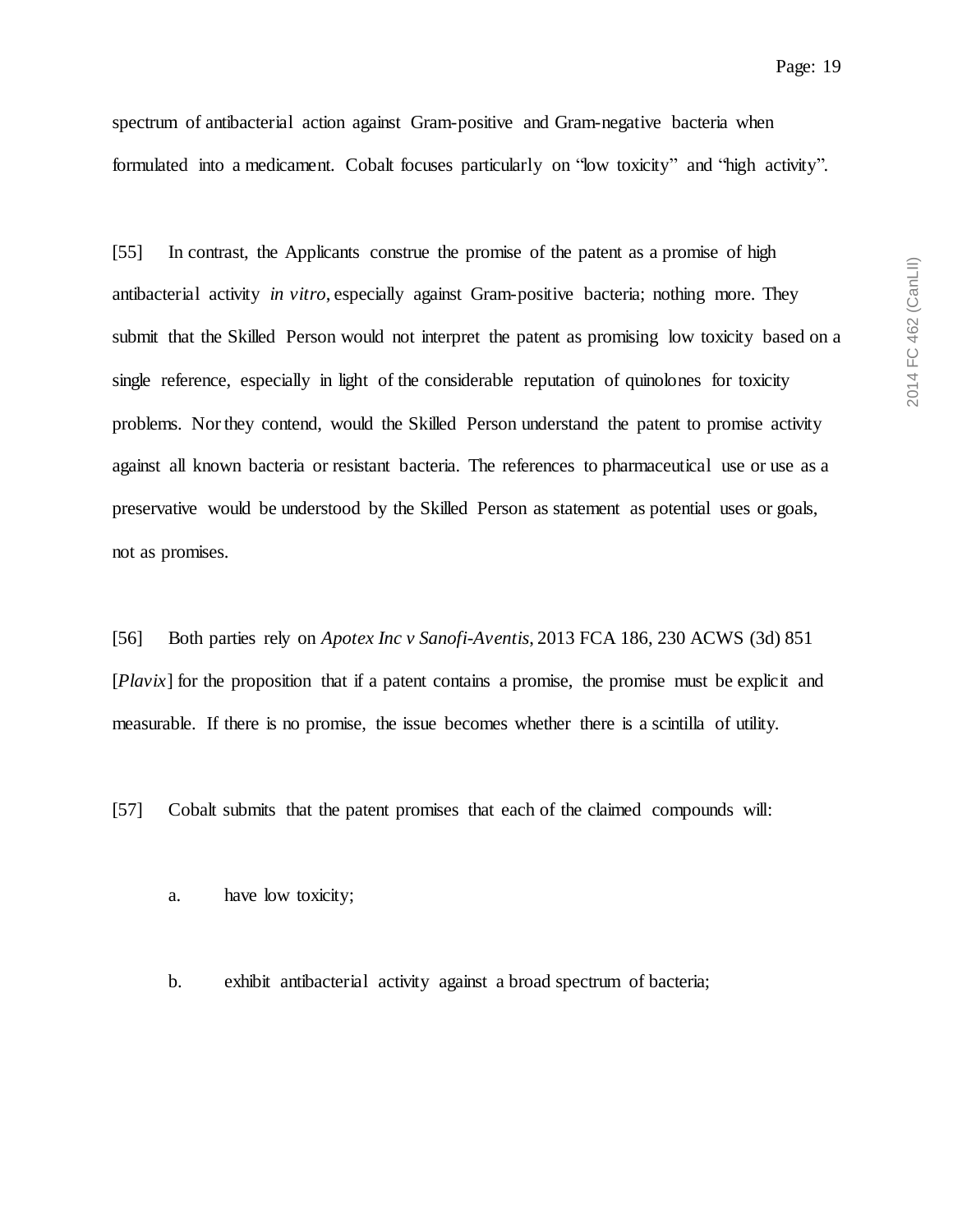- c. be useful in human and veterinary medicine for the prevention, treatment and cure of local and systemic infections caused by bacteria; and
- d. be useful as a preservative for inorganic and organic materials.

[58] This construction is based on a single reference to low toxicity and to use as a preservative, a list of pathogens and medical conditions and references to medicaments and/or pharmaceutical compositions.

[59] Cobalt bases its argument that the patent promises that each of the claimed compounds will exhibit antibacterial activity against a broad spectrum of bacteria on the following passage:

> For example, local and/or systemic diseases caused by the following pathogens or by mixtures of the following pathogens can be treated and/or prevented:

> Gram-positive cocci, for example Staphylococci (Staph. Aureus and Staph. Epidermidis) and Streptococci (Strept. Agalactiae, Strept. Faecalis, Strept. Pneumoniae and Strept. Pyogenes); Gramnegative cocci (Neisseria gonorrhoeae) and Gram-negative rodshaped bacilli, such as Enterobacteriaceae, for example escherichia coli, Haemophilus influenzae, Citrobacter (Citrob. Freundii and Citrob. divernis), Salmonella and Shigella; and furthermore Klebsiella (Klebs. Pneumoniae and Klebs. Oxytoca), Enterobacter(Ent. Aerogenes and Ent. Agglomerans), Hafnia, Serratia (Serr. Marcescens), Proteus (Pr. Mirabilis, Pr. Rettgeri and Pr. Vulgaris), Providencia and Yersinia, and the genus Acinetobacter. The antibacterial spectrum moreover includes the genus Pseudomonas (Ps. Aeruginosa and Ps. Maltophilia) as well as strictly anaerobic bacteria, such as, for example, Bacteroides fragilis, representatives of the genus Peptococcus, Peptostreptococcus and the genus Clostridium; and furthermore Mycoplasma (M. pneumoniae, M. hominis and M. urealyticum) and Mycobacteria, for example Mycobacterium tuberculosis.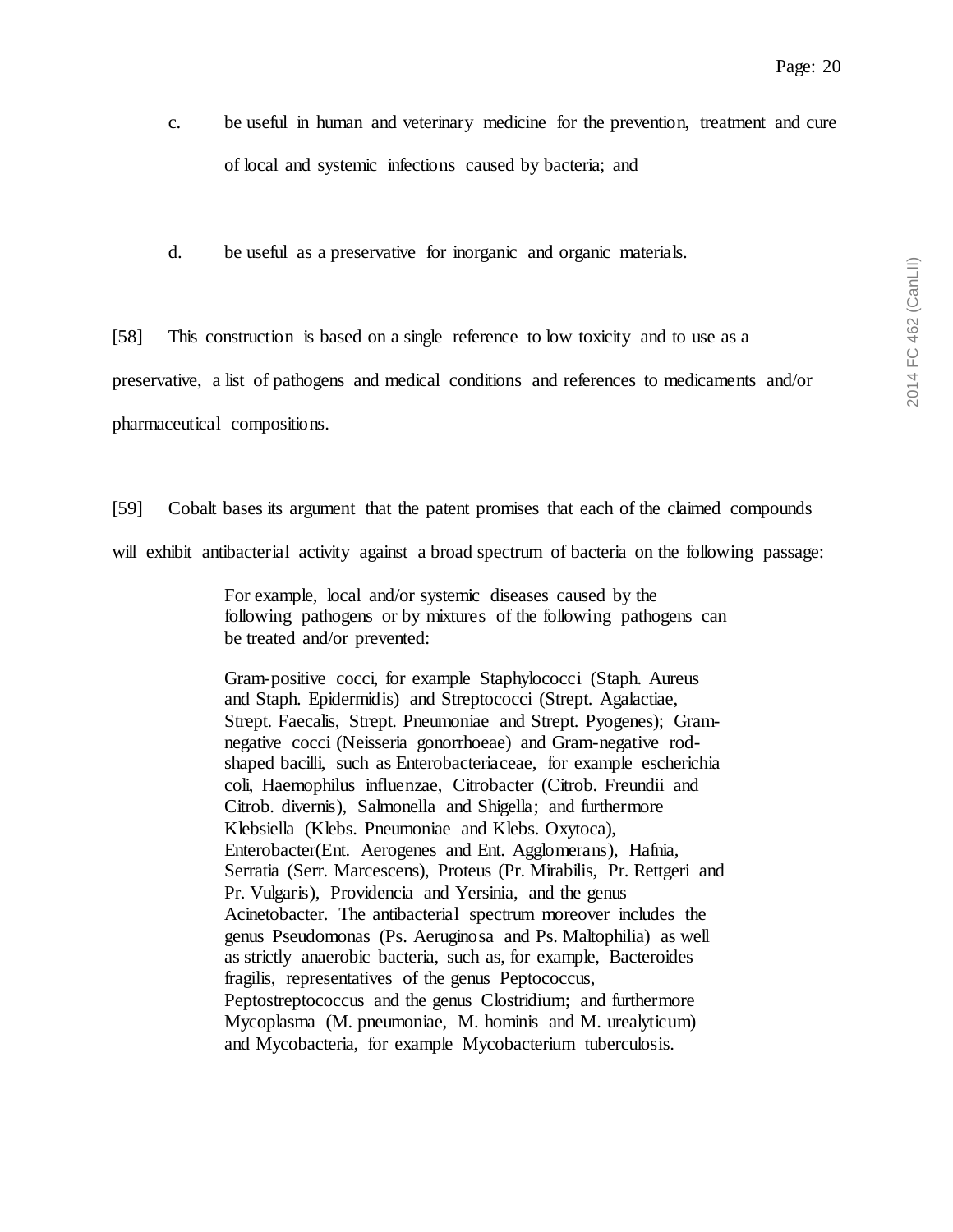[60] That argument cannot be sustained. The word "example" in the above passage is sufficient to show that not every claimed compound is promised to be effective against all the list pathogens or in relation to all the listed diseases. The most that can be said is that all of the claimed compounds have some degree of antibacterial activity but not against all listed pathogens.

[61] I am not persuaded by Dr Hoban's attempt to inject a meaning that the compounds would kill all the listed bacteria, some unlisted, and therefore eliminate virtually all bacteria. This is an unduly broad and unnecessary reading of the words undermined by Dr Hoban's lack of experience reading and interpreting patent claims. Dr Hoban stands alone in his approach.

[62] Given Alcon's expert evidence, it is more reasonable to interpret "broad spectrum" to mean that the compound hits some Gram-positive and some Gram-negative bacteria across a range of bacteria. I therefore reject Cobalt's interpretation.

[63] Cobalt has also argued that the 114 Patent promises that each of the claimed compounds will have low toxicity. It bases its argument of promise of low toxicity on the following single reference to low toxicity in the patent:

> "The compounds according to the invention, while having a low toxicity, exhibit a broad antibacterial spectrum against Grampositive and Gram-negative germs."

[64] In my view, if it was intended to make a promise of low toxicity, the patent would have been drafted to make the promise more explicit. Even the use of "a low toxicity" suggests a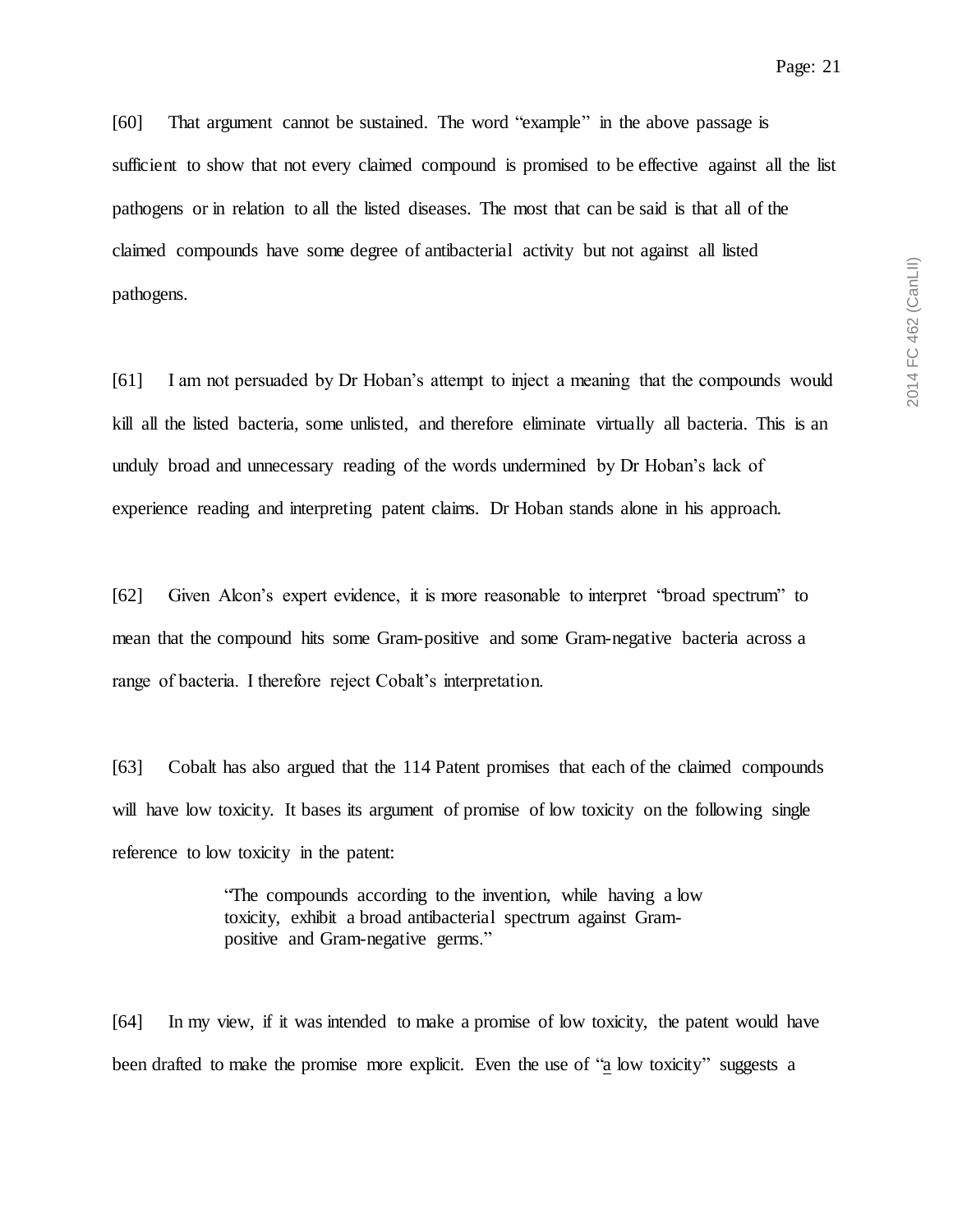2014 FC 462 (CanLII) 2014 FC 462 (CanLII)

potential characteristic or attribute. However, the phrase is used as a comparator and there is no indication of "low toxicity" in comparison to any other toxicity.

[65] The notion of toxicity relates to safety and potential commercial success; not patentability. As held in *Apotex Inc v Wellcome Foundation Ltd*, 2002 SCC 77, [2002] 4 SCR 153 [*AZT*], proof of lack of toxicity at this stage of analysis is not necessary to show utility.

[66] I reject Cobalt's characterization of the promise of the patent. It is based in large part on the affidavit of Dr Hoban, who stated that reading patents was "quite new" to him. I prefer the evidence of Dr Domagala who, in addition to being very familiar with the quinolone field, is coinventor of a number of patents himself and therefore familiar with their interpretation. Dr Domagala testified that the Skilled Person would interpret the 114 Patent to promise only that "the new quinolone compounds have potent antibacterial activity *in vitro* against a broad spectrum of bacterial organisms, and in particular against Gram-positive bacteria." The references to low toxicity, pharmaceutical use and use as a preservative are descriptions of hopes or potential uses, not promises.

[67] Given the care with which most patents are drafted, it is difficult to conceive of the inventors as intending to make a promise on such generalized words appearing but once in the patent. If it was intended to be a promise, it was made without the required supporting data. There is no suggestion that any data was inadvertently omitted.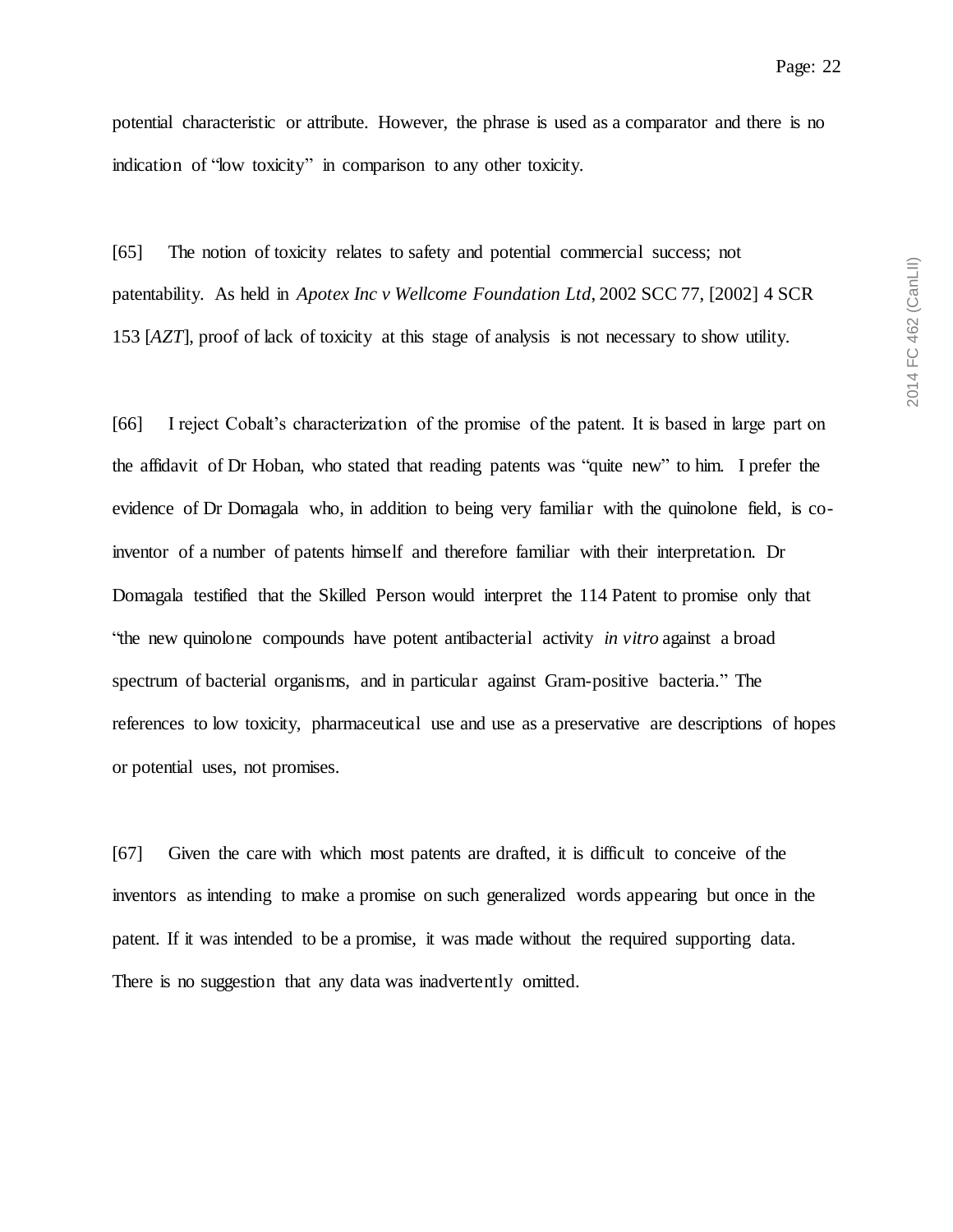[68] In light of the finding in *Consolboard Inc v MacMillan Bloedel (Saskatchewan) Ltd*,

[1981] 1 SCR 504, and more recently in *Plavix* that there is no requirement to make a promise, but if made the patentee is held to it, there is no evidence of advantage to making a promise. To read in a promise in these circumstances would be to inject meaning for the purpose of defeating the 114 Patent.

[69] Therefore, I have rejected Cobalt's arguments on claim construction and the interpretation of the promise of the patent.

#### <span id="page-22-0"></span>(3) Sound Prediction and Utility

[70] Cobalt asserts that the 114 Patent is invalid because its utility was not demonstrated and could not be soundly predicted as of the date on which it was filed, July 13, 1989.

[71] Much of Cobalt's submissions on the issue of utility are premised on an erroneous construction of the promise. As discussed above, I reject Cobalt's construction of the promise. To the extent the patent promises anything, it is limited to a promise that the class as a whole will have *in vitro* activity against a broad spectrum of bacteria. Accordingly, based on *Plavix* the question becomes whether there is a scintilla of utility.

[72] The question of utility, as raised in the NOA and as argued in this Court, are:

i. Could the utility of the moxifloxacin be soundly predicted on the basis of Example 15?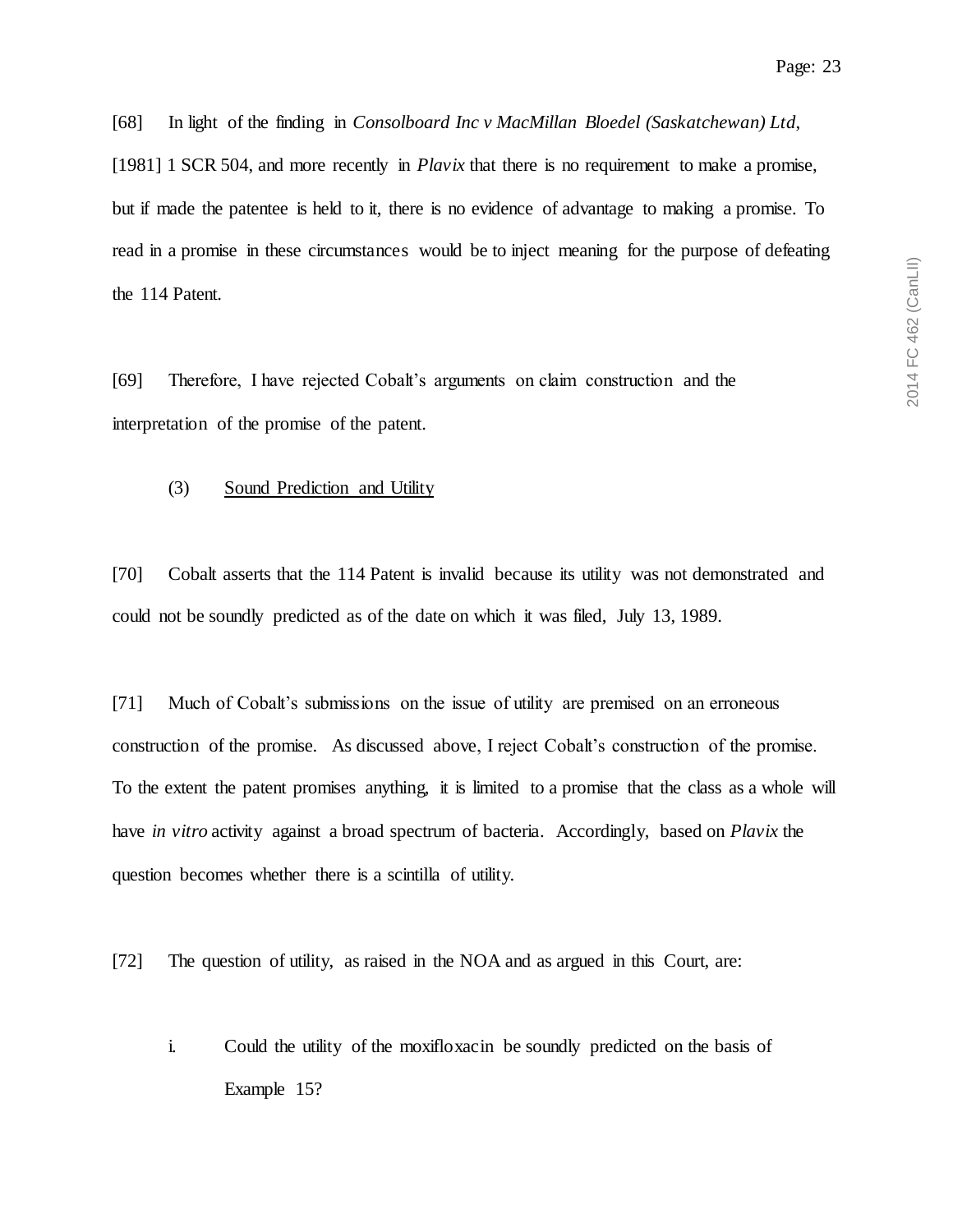Page: 24

ii. Was the disclosure adequate?

[73] As moxifloxacin was not synthesized or tested until December 1993, the Applicants have conceded that its utility was not demonstrated at the filing date.

[74] The issue therefore turns on sound prediction. The test for sound prediction was set in *AZT* at para 70. To paraphrase Justice Binnie at paragraph 70, the doctrine of sound prediction has the following three components:

- a. There must be a factual basis for the prediction;
- b. The invention must have at the date of the patent application an articulable and sound line of reasoning from which the desired result can be inferred from the factual basis; and
- c. There must be proper disclosure, which is to say that the patent must provide a full, clear and exact description of the nature of the invention and the manner in which it can be practiced.

[75] In *Apotex Inc v Sanofi-Aventis*, 2013 FCA 186, 447 NR 313, the Court of Appeal set out a useful summary of the principles at play in an allegation of inutility.

> 46 A patent holder whose patent is challenged on grounds of lack of utility must be able to show that, at the time of the patent was applied for, the utility of the invention could either be demonstrated or soundly predicted: see *AZT*, at paragraph 46. The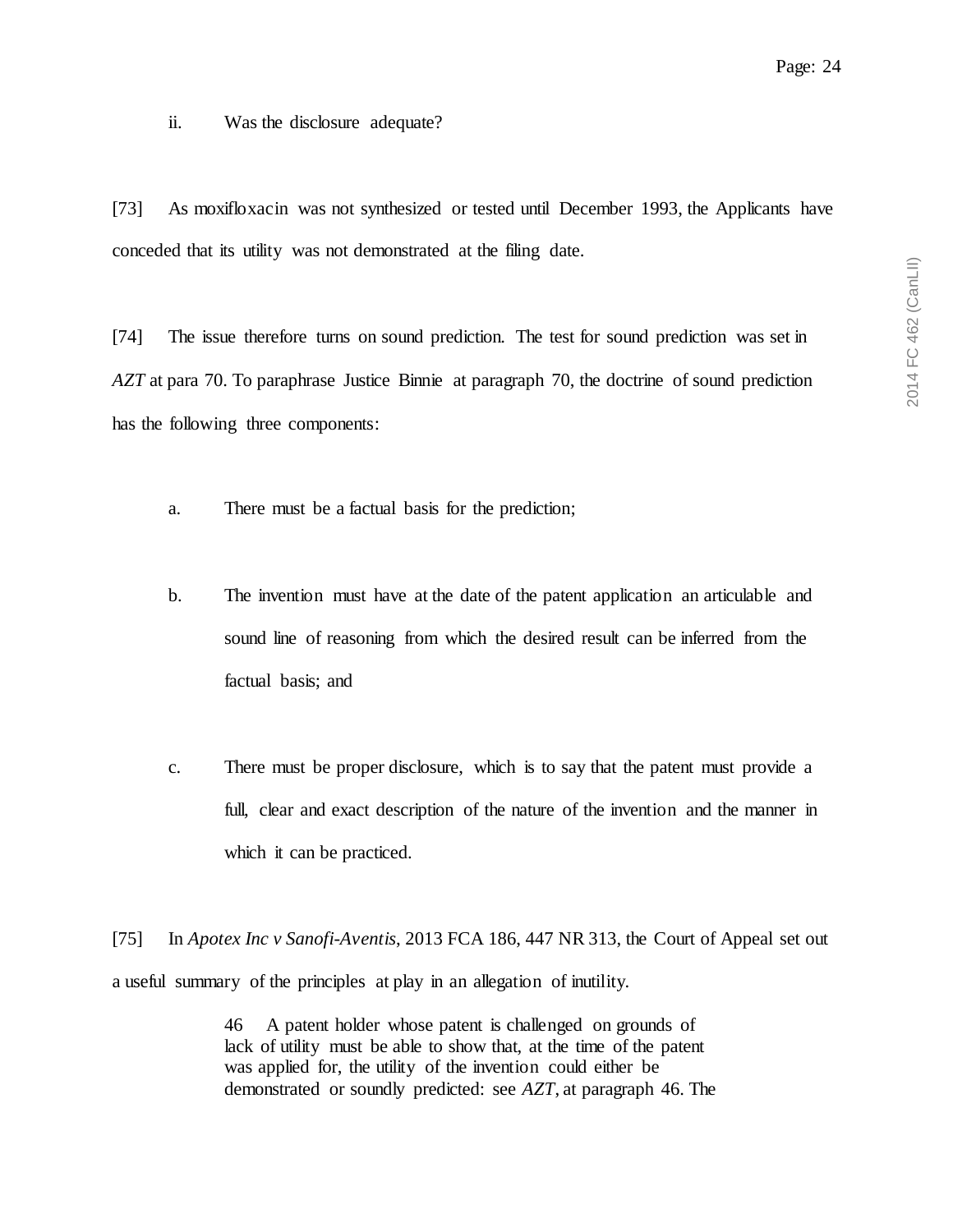sticking point, in this case as in others, is to determine what it is that must be demonstrated or soundly predicted. This is where the notion of the promise of the patent comes into play.

47 The promise of the patent is the standard against which the utility of the invention described in the patent is measured. The source of the concept is found in the decision of the Supreme Court of Canada in *Consolboard*:

> There is a helpful discussion in Halsbury's Laws of England, (3rd ed.), vol. 29, at p. 59, on the meaning of "not useful" in patent law. It means "that the invention will not work, either in the sense that it will not operate at all or, more broadly, that it will not do what the specification promises that it will do".

*Consolboard*, cited above at p. 525

48 While an inventor need not describe the utility of his invention in his patent, if he does so, he will be held to the promise which he has made. This was set out as follows in *Olanzapine*, cited above, at paragraph 76:

> Where the specification does not promise a specific result, no particular level of utility is required; a "mere scintilla" of utility will suffice. However, where the specification sets out an explicit "promise", utility will be measured against that promise: *Consolboard*; *Pfizer Canada Inc. v. Canada (Minister of Health)*, [2009] 1 F.C.R. 253, 2008 FCA 108 (*Ranbaxy*). The question is whether the invention does what the patent promises it will do.(emphasis in the original)

49 If the inventor does not make an explicit promise of a specific result, the test for utility is a "mere scintilla" of utility. If, on the other hand, the inventor makes an explicit promise of a specific result, then utility will be assessed by reference to the terms of the explicit promise.

50 When this Court said at paragraph 80 of *Olanzapine*, cited above, that the promise of the patent must be ascertained, it should not be taken to have assumed that every patent contains an explicit promise of a specific result since, subject to what is said below with respect to selection patents, there is no obligation on the part of the inventor to disclose the utility of his invention in the patent.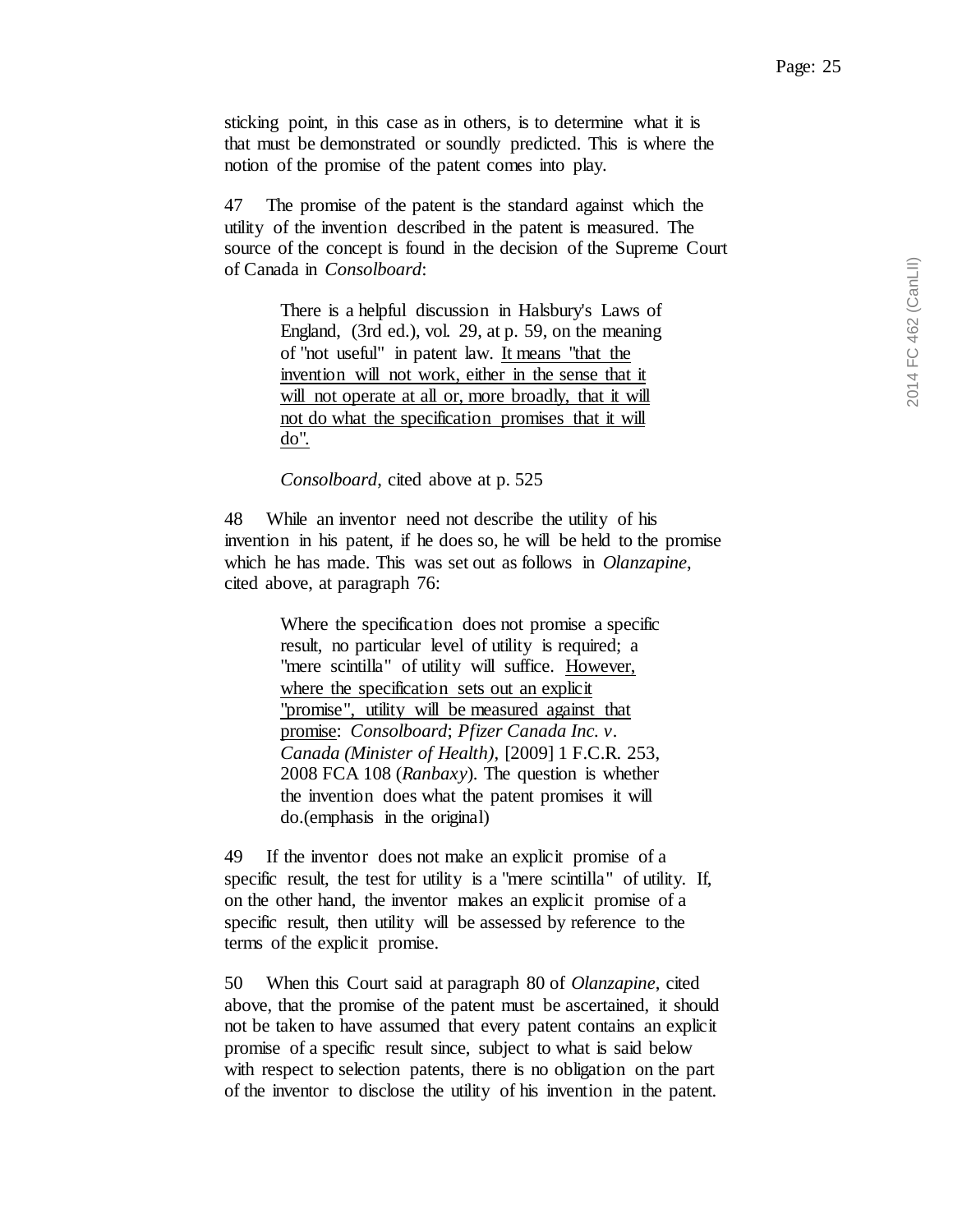In *Olanzapine*, the Court was simply indicating that the firs step in assessing utility was to determine the standard against which utility will be measured. This requires the Court to construe the patent to determine if a person skilled in the art would understand it to contain an explicit promise that the invention will achieve a specific result. If so, the inventor will be held to that promise. If there is no explicit promise of a specific result, then a mere scintilla of utility will do.

[76] Cobalt submits that moxifloxacin's utility could not have been soundly predicted based on Example 15 as claimed by the Applicants for two reasons. Firstly, moxifloxacin differs from the Example 15 compound in the substituent at the C-8 position.

[77] Secondly, Example 15 is not identified in the patent as the preferred compound. The 114 Patent did not identify Example 15 as preferred over the other tested compounds; in Cobalt's submission, this results in a lack of proper disclosure of the factual data relied on by the patentee, the third part of the sound prediction test set in *AZT*.

#### <span id="page-25-0"></span>(a) *Moxifloxacin is different from Example 15*

[78] The basis for the prediction of utility of Claims 8 and 13 is the MIC test results in the patent for Example 15. Example 15 is structurally very similar to the compounds of Claims 8 and 13. The only difference is in the substituent at position C-8.

[79] Moxifloxacin differs from Example 15 only in respect of the C-8 substitutent; moxifloxacin has a methoxy group at that position, while Example 15 has a fluorine. The Applicants submit that it was common general knowledge that compounds with a methoxy group at the C-8 position were active. They rely on European Patent Application No 0 241 206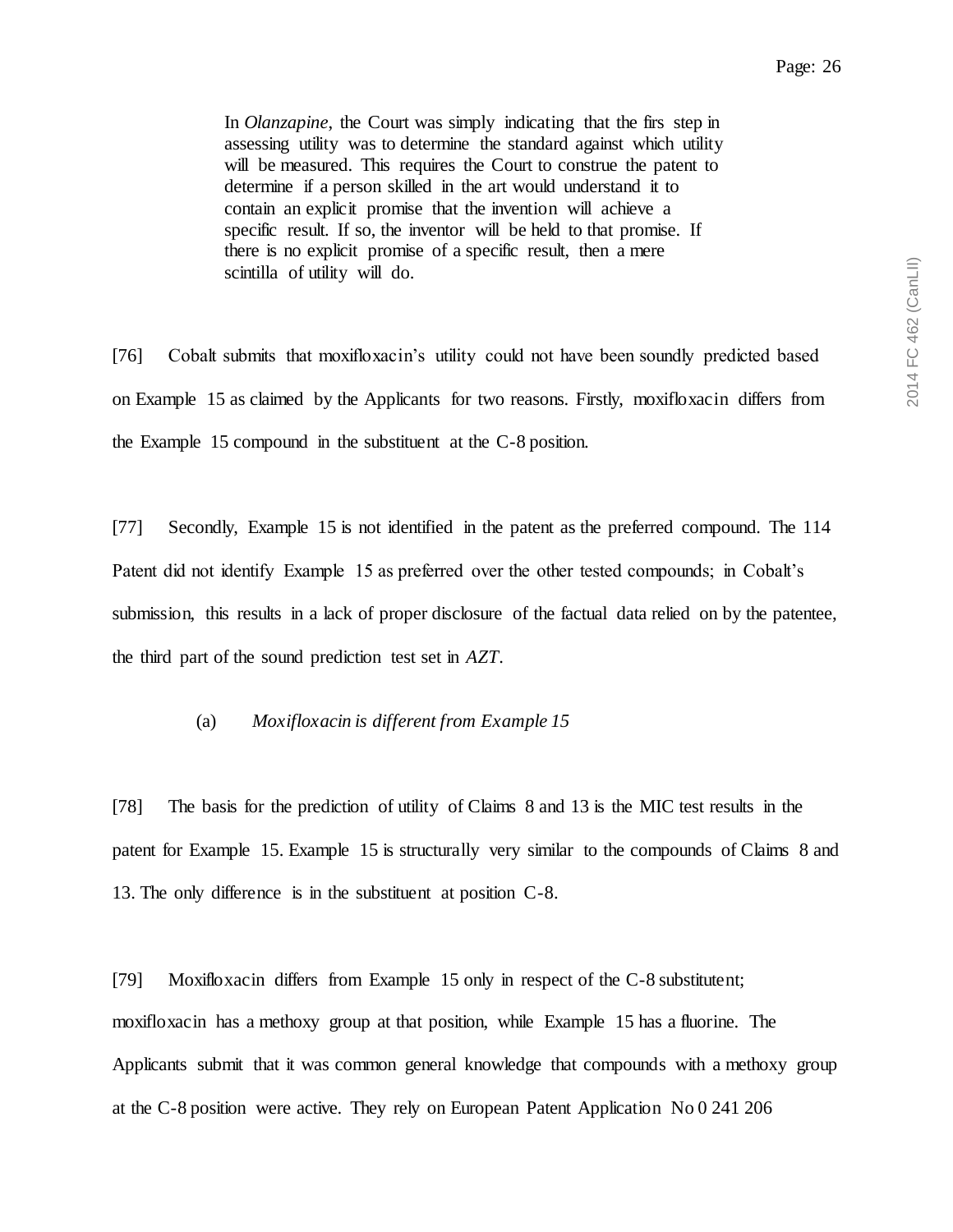[Sankyo] and European Patent 0 230 295 A2 [Kyorin] as examples of prior art teaching that compounds with a methoxy group at the C-8 position had good activity. The inventors therefore had a sound basis to predict that substituting a methoxy group at that position for the fluorine in Example 15 would either enhance or not hinder the high antibacterial activity demonstrated by Example 15.

[80] The Applicants further submit that the data disclosed for Example 15 provided a basis to soundly predict the activity of the individual enantiomers. They rely on prior art by Matsumoto and Domagala to the effect that chirality which is further from the quinolone core has little effect on activity. Therefore, the prediction of good activity is sound for all the enantiomers

[81] The Applicants rely on *Fournier Pharma Inc v Canada (Minister of Health)*, 2012 FC 740, 413 FTR 239, for the proposition that a patentee is not limited to specific compounds that he or she has actually made and tested prior to filing for patent protection, so long as what is claimed is based on a sound prediction. Quoting from Justice MacTavish in *Aventis Pharma Inc v Apotex Inc*, 2005 FC 1283, 278 FTR 1, at para 156, Justice Zinn wrote at para 148:

> The law is clear that a patentee is not to be limited to specific compounds that he or she has actually made and tested prior to filing for patent protection. A patentee is able to claim more broadly, so as to cover a class of compounds, as long as the claim is based upon a sound prediction.

### <span id="page-26-0"></span>(b) *Example 15 is not identified as the preferred compound*

[82] They submit that the Skilled Person would have readily observed that Example 15 was the most active of the tested compounds. They submit that the Skilled Person would have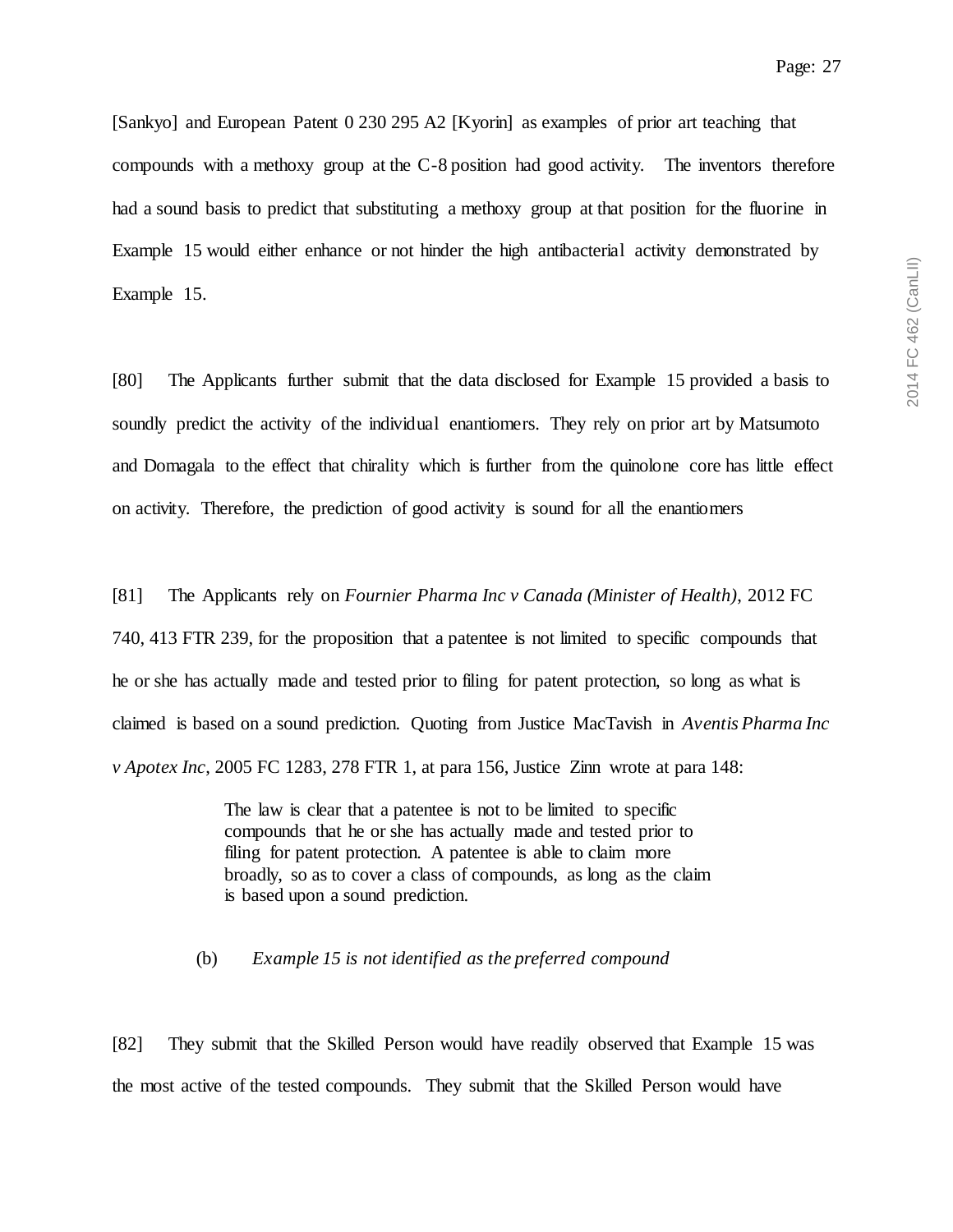considered the panel of organisms tested to be a well-chosen and representative sample of common and clinically important bacteria, with varying susceptibility to ciprofloxacin. The MIC test method reported in the 114 Patent was and remains a well-accepted method for determining whether a compound has antibacterial activity. Cobalt's expert Dr Hoban admitted this in cross examination.

[83] It is noteworthy that Example 15 had lower MIC values than ciprofloxacin against certain bacteria. However, not all MIC test results were better than ciprofloxacin but there is no evidence that they were not effective as compared to some other Example compounds.

[84] Cobalt argues that the 114 Patent promises that the claimed compounds will have superior activity to ciprofloxacin. As found earlier, there is no such promise but by expanding the promise Cobalt gains the advantage that there was no sound basis to predict. The theory is that the greater the promise, the weaker the sound prediction.

[85] However, if there is a promise, it is more limited than suggested. Further, I accept the expert evidence that low MIC scores is an indicator that the compounds would be effective *in vivo*; that a Skilled Person would have a sound basis for prediction and that if there was a promise, the tests would be sufficient to demonstrate any promise based on the MIC data provided for Example 15.

[86] I approach Dr Hoban's evidence with some caution. He appears to have approached the task of comparison only as against ciprofloxacin (known for high Gram-negative activity) rather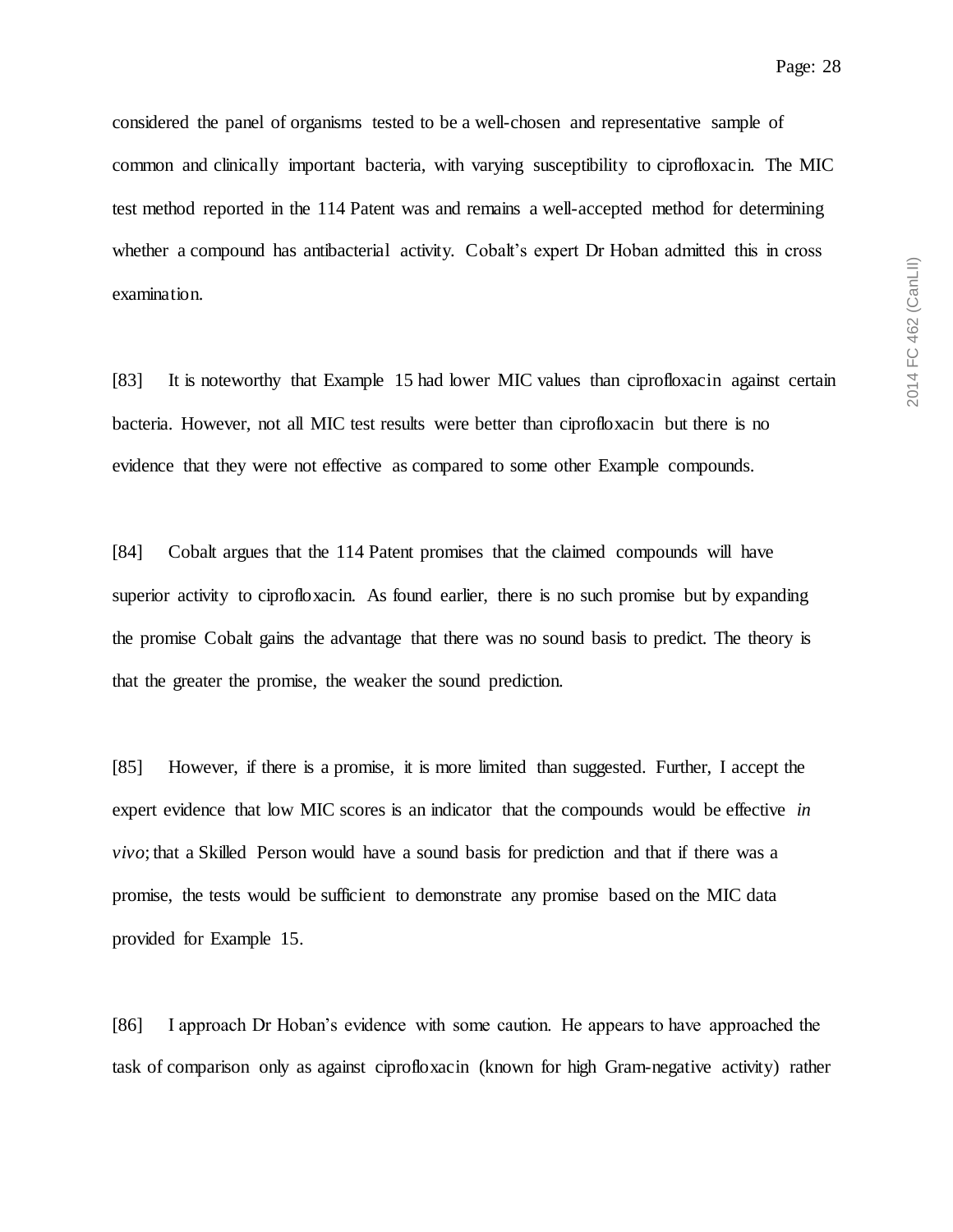Page: 29

than examining the test MIC values. Dr Hoban looked at additional MIC data to support his opinion that one could not predict antibacterial effectiveness but did not opine that one could not predict if the compounds in Claims 8 and 13 would have high activity especially against Grampositive bacteria based on the data in the patent for Example 15 or the additional data.

In substance, Dr Hoban did not put himself in the position of a Skilled Person.

[87] I accept the Applicant's submissions and find that the utility of moxifloxacin was soundly predicted based on the data disclosed in the 114 Patent. The disclosure in the 114 Patent demonstrates that the Example compounds perform their promised utility by having high antibacterial action. I accept Sankyo and Kyorin as evidence that the art taught that the methoxy substitution at C-8 was not expected to decrease the compounds' activity, as well as the Matsumoto and Domagala evidence with respect to the comparative activity of enantiomers where the chirality is further from the quinolone core. I note as well that the promised utility is simply of high antibacterial activity, particularly in the Gram-positive region, *in vitro*. There is no need to predict that moxifloxacin would have had better or comparable activity to the Example compounds, provided its activity could still be described as "high".

#### <span id="page-28-0"></span>(c) *Disclosure of the 114 Patent*

[88] Cobalt also submits that the public's right to proper disclosure was denied in the 114 Patent.

[89] Cobalt attacks the disclosure in the 114 Patent by characterizing it as similar to that in *Teva Canada Ltd v Pfizer Canada Inc*, 2012 SCC 60, [2012] 3 SCR 625 [*Sildenafil*]. The patent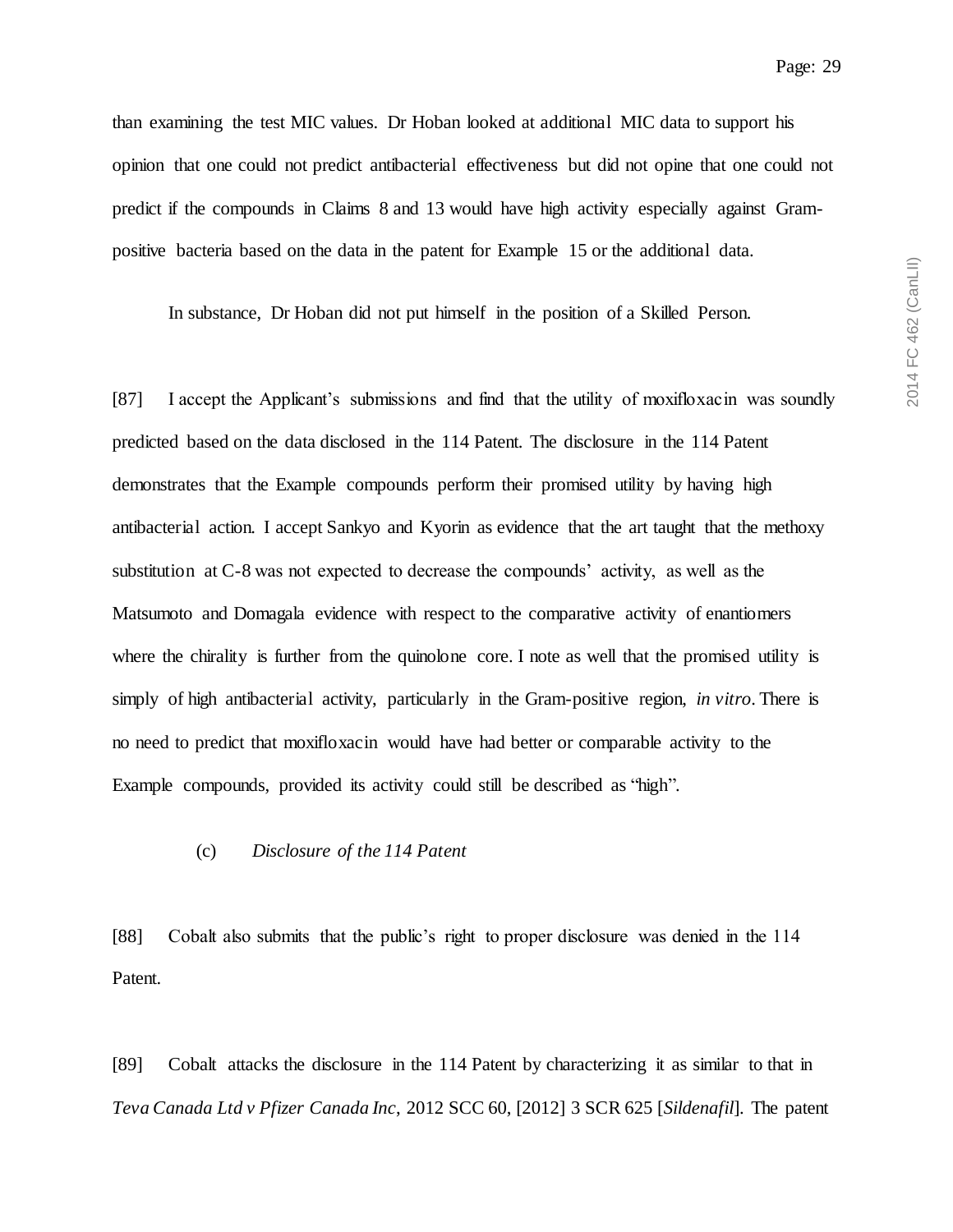in that case was for the new use of an existing class of compounds, one of which was sildenafil. The evidence at trial established that, at the time of the patent application, Pfizer had conducted tests that demonstrated that sildenafil was effective for the treatment of erectile dysfunction, while none of the other claimed compounds had been shown to be similarly effective. The Supreme Court invalidated the patent on the basis that Pfizer had not complied with the disclosure requirement, as it was not clear from the patent which of the claimed compounds was effective. The Skilled Person therefore could not make the same use of the invention as the inventors without further extensive testing. A key finding of fact was that Pfizer had the information needed to disclose the useful compound and chose not to release it.

[90] Cobalt submits that, like the *Sildenafil* patent, the 114 Patent claims millions of compounds but obscures the identity of the compound that is the subject of this proceeding.

[91] *Sildenafil* is distinguishable from the case at hand in several important respects. Firstly, in that case only sildenafil of the many claimed compounds had been shown to have the promised effect in the treatment of erectile dysfunction. In the case at hand, all of the Example compounds have the promised high antibacterial activity to some degree. More importantly, in *Sildenafil* there was evidence of bad faith; Pfizer was aware there was only one effective compound and hid it within a larger class in order to mislead. This is similar to the condemned conduct described in *Eurocopter v Bell HelicopterTextron Canada Ltée*, 2012 FC 113, 404 FTR 193 (aff'd on other grounds, 2013 FCA 219). Justice Martineau wrote at para 313:

> The first goal of the description is to allow the POSITA to produce the invention, once the term of the patent has expired. In light of this fact, the inventor is obliged to correctly and fully describe his invention, as of the priority date. If the inventor omits information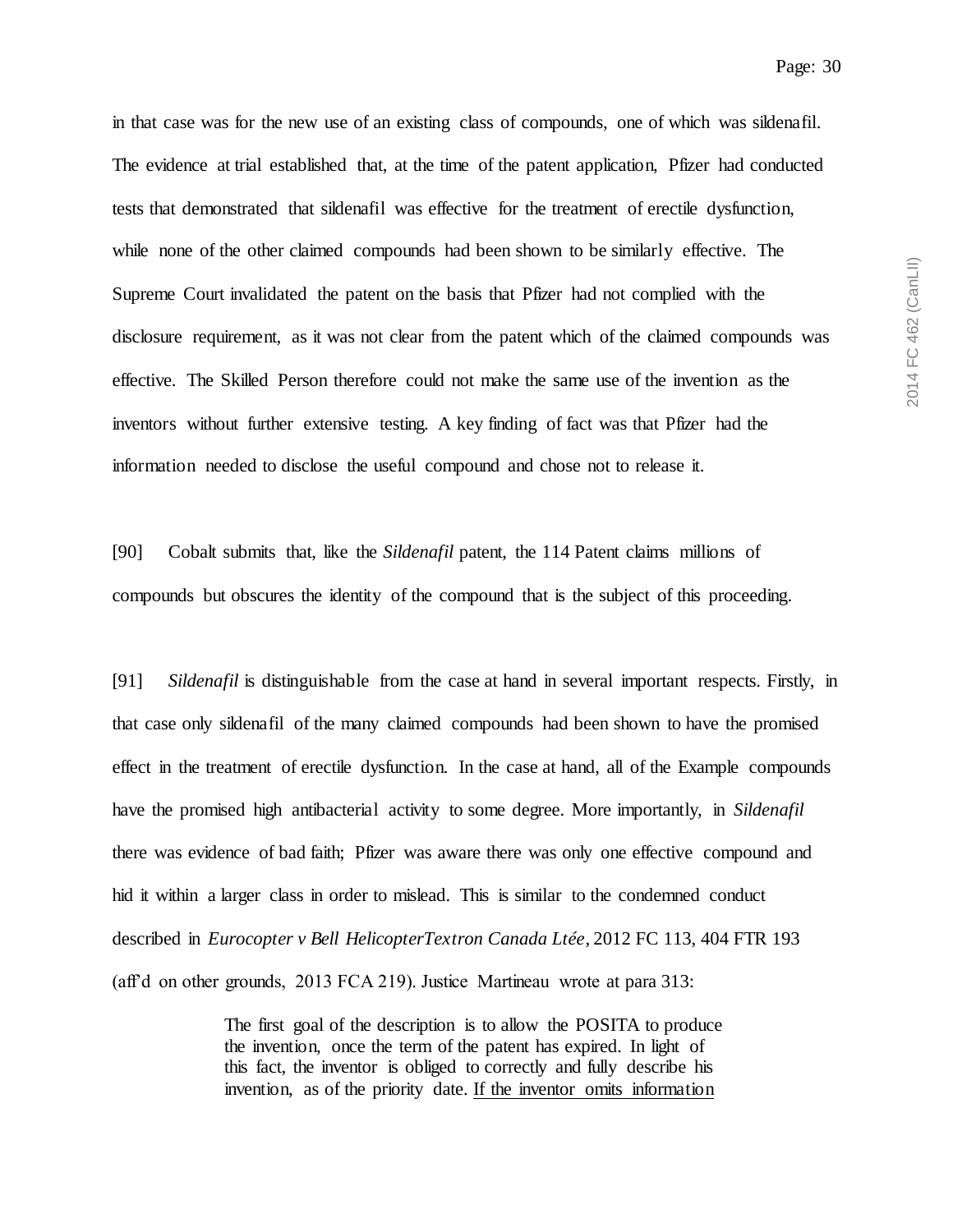in order to retain an advantage, misleads the public, or does not communicate the full scope of his knowledge, the description is insufficient.

[emphasis added]

[92] There is no evidence in this case that the inventors excluded this information for any improper purpose.

[93] Cobalt's suggestion is a reference to the Example Compound "Report Cards" produced in this litigation in the affidavit of Dr. Glenschek-Sieberth. The Report Cards detail the testing conducted on the Example Compounds. A comparison between the Report Cards and the data disclosed in the 114 Patent shows that the Example Compounds were tested against bacterial strains and the results of these tests were not disclosed in the patent. The Report Cards also show that *in vivo* and toxicity tests were also conducted on some of the Example Compounds; this data was not disclosed in the patent.

[94] Cobalt imputes some dark motive for the exclusion of such data without putting the issue to Dr. Petersen.

[95] Further, Cobalt suggests that since Domagala never saw the excluded data, saw only the 114 Patent data, his opinion on predictability/utility is weakened. However, Domagala was never confronted with the Petersen data. Without necessarily invoking *Browne v Dunn (1893),* 6 R 67 (HL), the notion of fairness (a part of the principle of that case) required that Domagala be accorded an opportunity to address the issue before this Court before his credibility is discounted.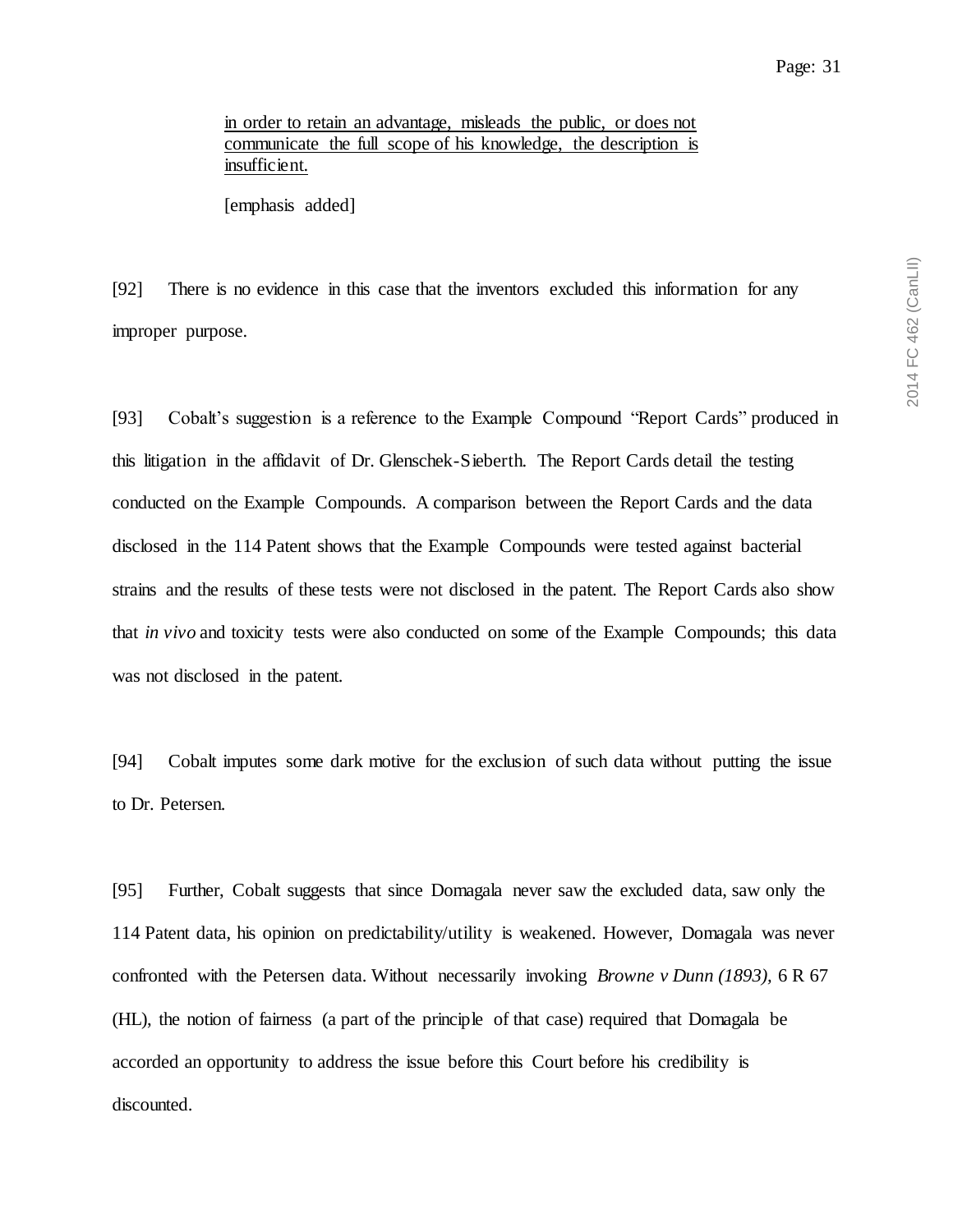[96] Zhanel saw the excluded data and never said nor was he asked whether that data would change his opinion.

[97] I find insufficient basis to conclude that Bayer intentionally included data from the 114 Patent so as to present a misleading picture of predictability and utility of the 114 Patent. There is no basis for me to conclude that the 114 Patent MIC data was flawed or that one could not predict the utility because the data disclosed in the 114 Patent was flawed.

[98] Cobalt invites the Court to infer that the data was excluded in order to mislead the public because it undermined the promised utility. I found Cobalt's allegations to be very dubious. There is no evidence that this excluded test data was unfavourable or that it was even of the same nature as the disclosed data. The Bayer test data which was excluded was of 20 bacterial strains covering 10 species whereas the 114 Patent reported 10 of these strains covering 7 species, which included all 5 strains of Gram-positive data Bayer tested. Cobalt has not provided any evidence interpreting the excluded data or substantiating its assertion that the data was unfavourable to the inventors. In the absence of such evidence, I decline to make that inference. The patent is not invalid for inadequate disclosure.

[99] There are some minor discrepancies between the data provided for the Example compounds in the 114 Patent and in the Example compound Report Cards. These are not sufficient to invalidate the patent. In *Mylan Pharmaceuticals ULC v Pfizer Canada Inc*, 2012 FCA 103, 430 NR 326, the Federal Court of Appeal held that three *bona fide* minor data reporting errors, which did not materially change the results reported in the patent, nor affect the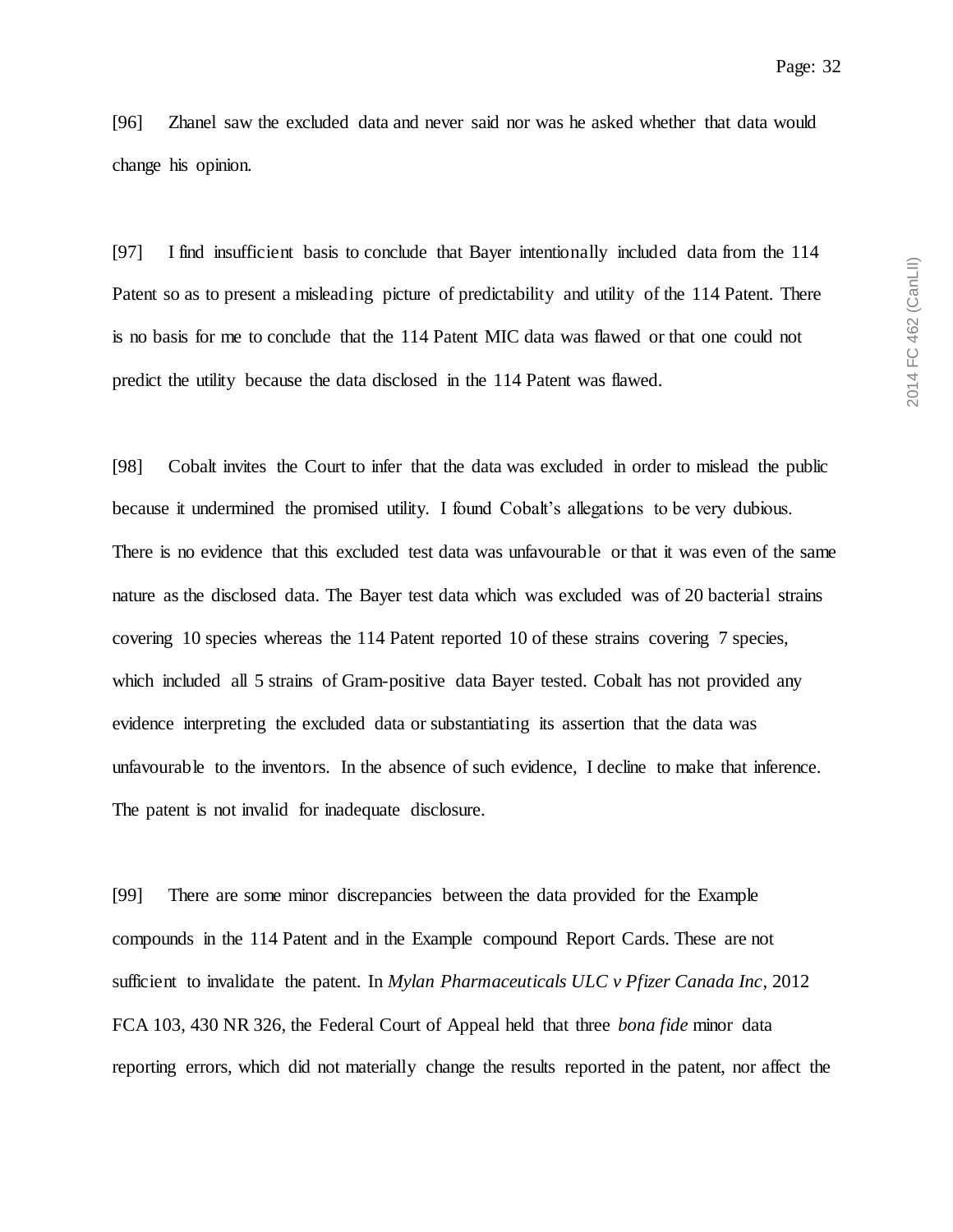inference which a person skilled in the art would reasonably draw from the reported results, were not material. At para 46 Justice Mainville wrote:

> Therefore, the three data discrepancies that Mylan invokes are not material. The expert evidence in the record is overwhelming in this regard. The minor *bona fide* data reporting errors do not materially change the results reported in the patent, nor do they affect the inference which a person skilled in the art or science to which the invention pertains would reasonably draw from these reported results. The data in the '808 Patent informs the skilled person that donepezil is a compound that inhibits AChE and can be soundly predicted to treat Alzheimer's disease.

[emphasis added]

[100] The situation at hand is analogous. There is no evidence that the discrepancies were made in bad faith, and they are of such a minor nature that they cannot be said to affect the inference which the Skilled Person would draw from the data.

[101] Not all of the testing which is listed on the Report Cards is disclosed in the 114 Patent. The Report Cards show the Example compounds were tested against additional bacterial strains and species. They also show that some of the Example compounds (including Example 15) were subjected to toxicity and *in vivo* testing prior to the Canadian filing date. This data was excluded from the 114 Patent.

[102] Given the three components governing the principle of sound prediction, I conclude that the requirements of factual basis, line of reasoning and level of disclosure seen through the eyes of a Skilled Person have been met.

[103] The factual basis consisted of: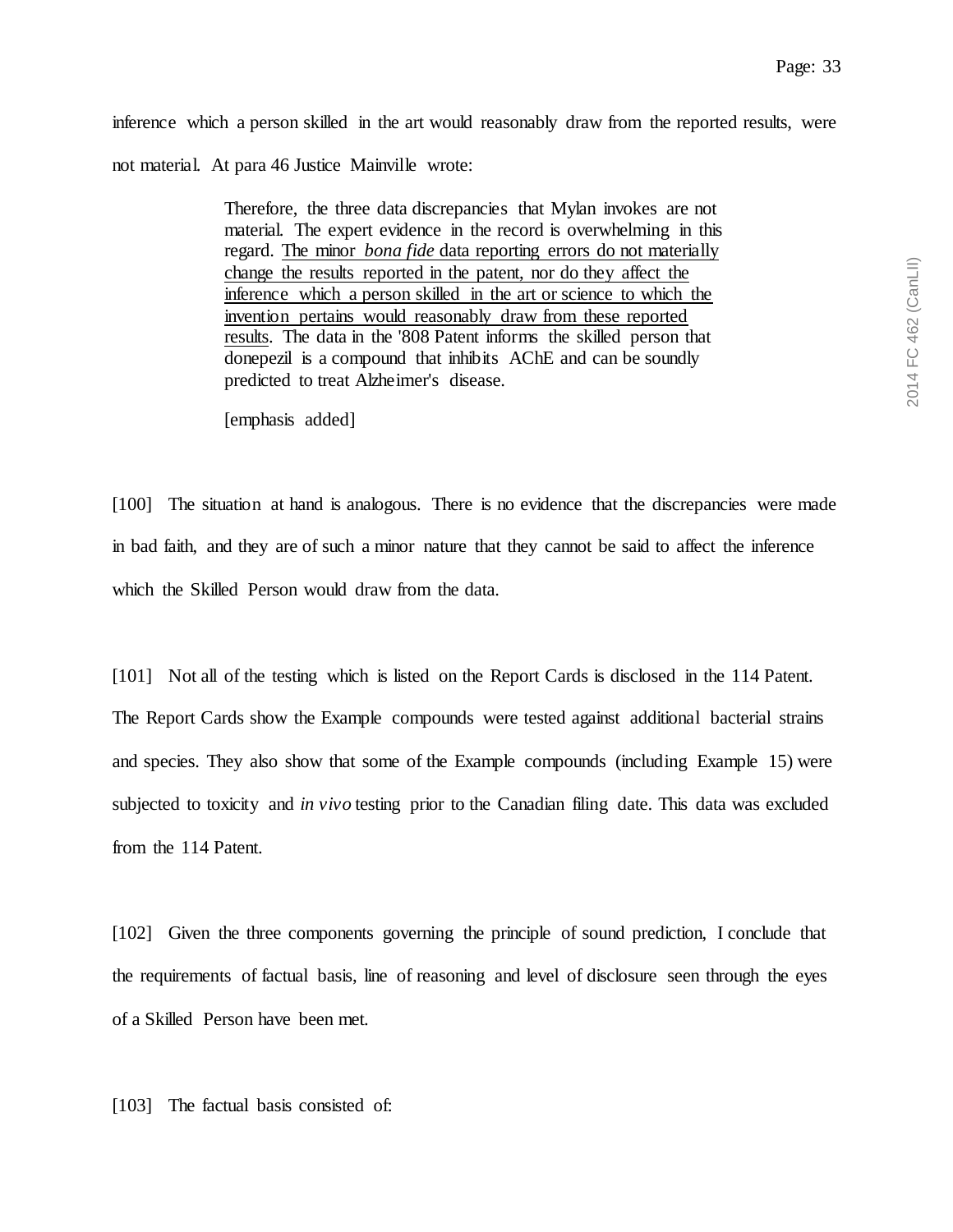- MIC data for nine representative samples and ciprofloxacin data as a comparator;
- the method of using MIC data was well accepted method for determining antibacterial activity;
- Example 15 was the most potent compound (better than ciprofloxacin against certain Gram-positive bacteria). The fact that it was ultimately proven toxic does not undermine its usefulness in the line of reasoning;
- the use of comparative data gives reliability and predictability of activity without requiring that utility be measured as being superior to ciprofloxacin;
- based on Example 15 (the closest example to Claims 8 and 13), there was a valid basis to predict that the compounds in Claims 8 and 13, including moxifloxacin, would have high antibacterial activity against a broad spectrum of bacteria;
- the excellent activity exhibited by Example 15 would lead a Skilled Person to predict that this activity would be retained when the methoxy group was substituted in the 8 position and that single enantiomer including moxifloxacin and its hydrochloride salt would have high antibacterial activity especially against Gram-positive bacteria; and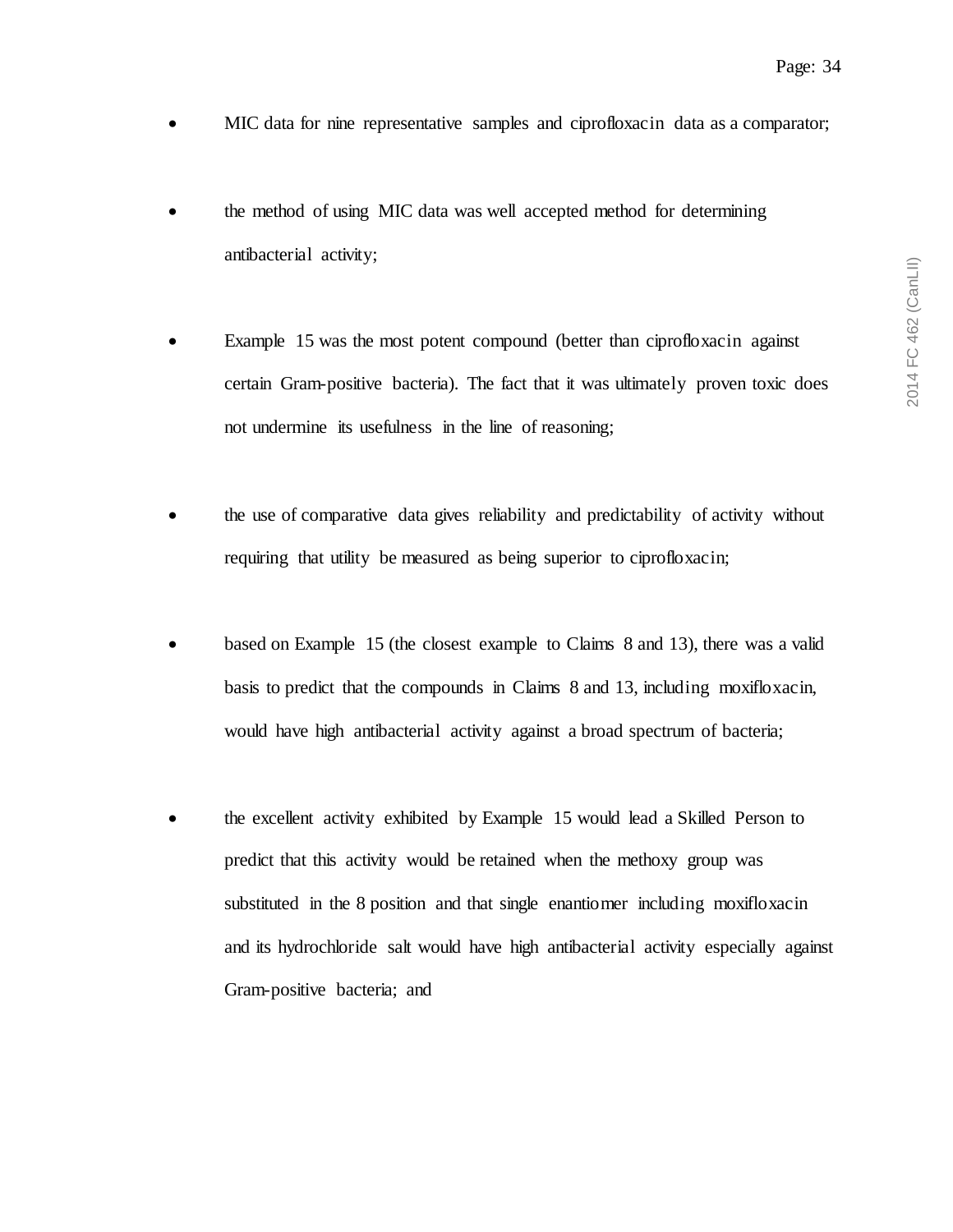• the common general knowledge on the methoxy group at the 8 position provided a sound basis to predict substituting methoxy for the fluorine found in Example 15 at the 8 position would lead to this high antibacterial activity.

[104] As the expert opinion established, generally good activity *in vitro* more likely than not leads to good activity *in vivo*. There was extensive history of the antibacterial effectiveness of quinolones (so much so that Cobalt relies on it to say the patent was obvious). There was a basis for a reasonable inference of utility.

[105] The fact that there was good *in vitro* activity is sufficient. There was no claim to *in vivo*  activity but that does not mean there is inutility. *In vivo* activity at a minimum points to topical use or use as a preservative.

[106] In summary, I conclude that;

- there was a factual basis for the prediction;
- as of the date of the patent application there was an articulate and sound line of reasoning from which the desired result could be inferred from the factual basis. The fact that further testing was required confirms that there is an air of uncertainty. If that were not the case, it would not be prediction but certainty and possibly obvious; and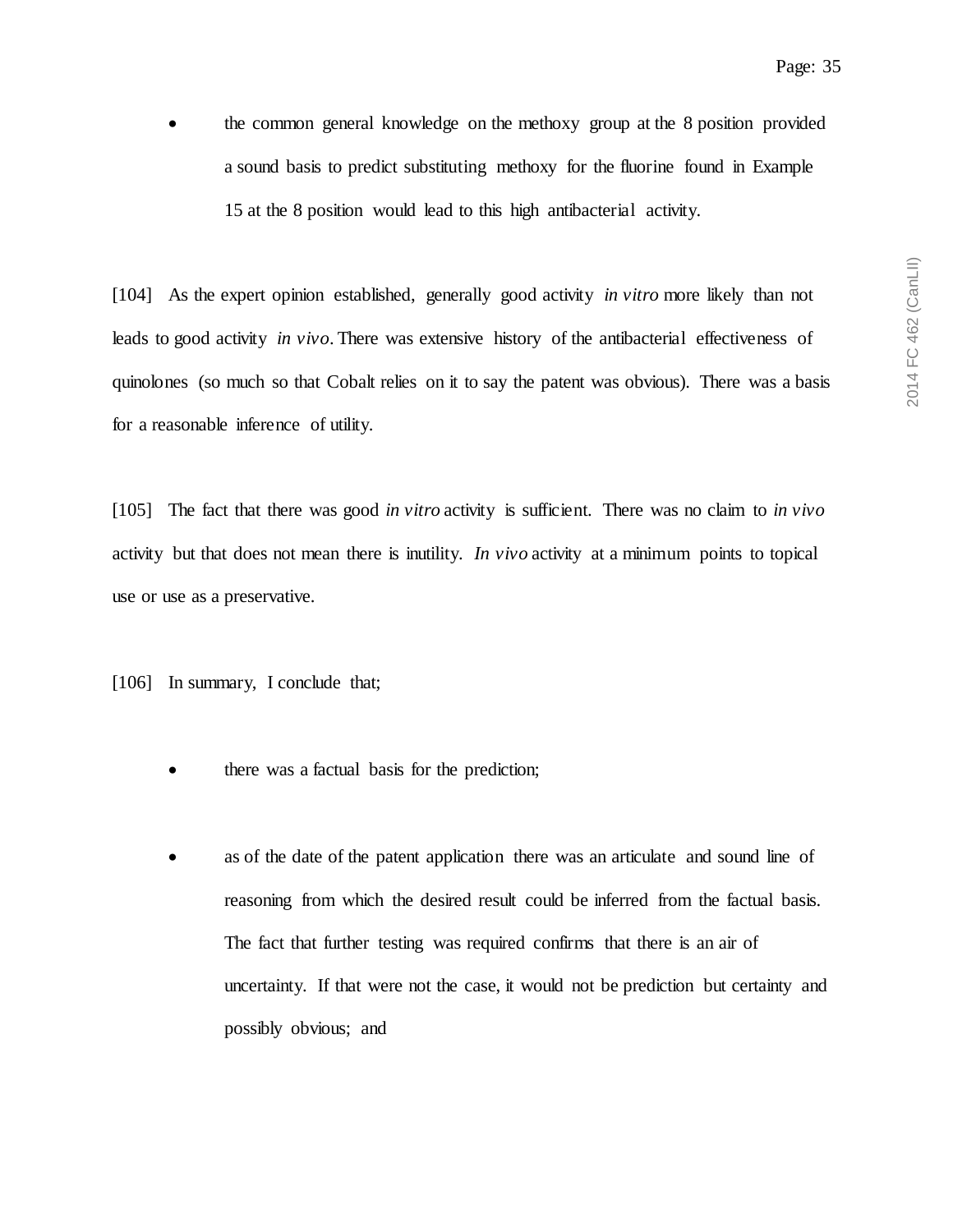there was proper disclosure in the detailed description of the fused pyrrolidine bicycle, its synthesis and how to attach it to the quinolone molecule.

<span id="page-35-0"></span>[107] Therefore, the allegation of inutility is dismissed.

### <span id="page-35-1"></span>(4) Obviousness

(a) *Introduction*

[108] The parties agree that the inventive concept of the 114 Patent is the claimed compounds' unique fused pyrrolidine bicycle at the C-7 position of the quinolone ring and accompanying high antibacterial activity. The obviousness allegation was largely abandoned in oral argument, but I will address the parties' written submissions briefly.

[109] Cobalt has made two principal allegations with respect to obviousness. First, the choice of modifying the C-7 position of the quinolone was obvious. Second, the choice of a fused pyrrolidine bicycle substituent was obvious.

[110] With respect to obviousness, the Supreme Court of Canada in *Apotex Inc v Sanofi-Synthelabo Canada Inc*, 2008 SCC 61, [2008] 3 SCR 265 [*Sanofi*], set out a four-step approach:

i. identify the notional "person skilled in the art", and identify the relevant common general knowledge of that person;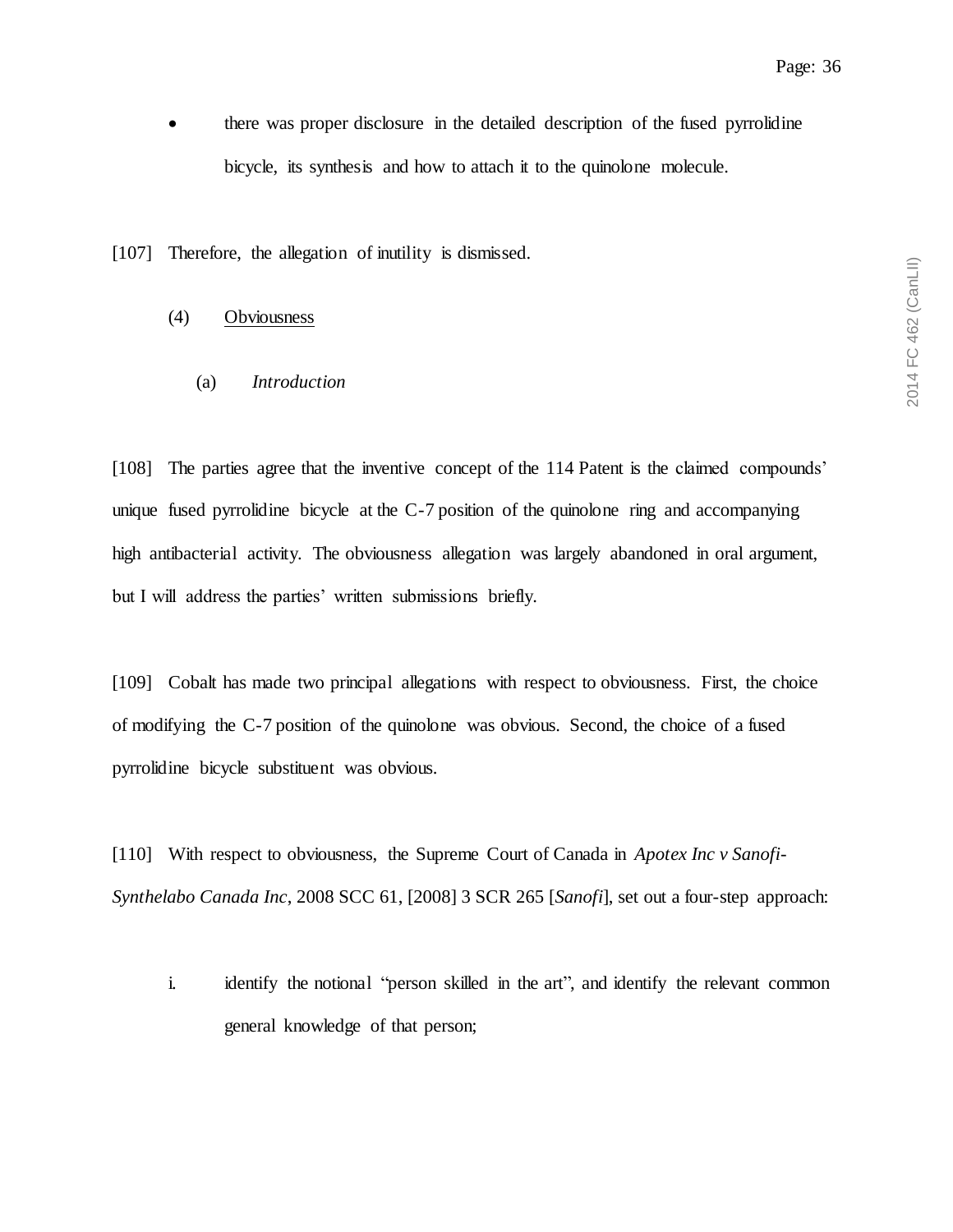- ii. identify the inventive concept of the claim in question, or if that cannot be readily done, construe it;
- iii. identify what, if any, difference exists between the matter cited as forming part of the "state of the art" and the inventive concept of the claim or the claims as construed; and
- iv. viewed without any knowledge of the alleged invention as claimed, do these differences constitute steps which would have been obvious to the person skilled in the art or do they require any degree of invention?

[111] The test for obviousness is difficult and a high standard. The standard was described in *Beloit Canada Ltd v Valmet Oy*, [1986] FCJ No 87, 64 NR 287 at para 18:

> The test for obviousness is not to ask what competent inventors did or would have done to solve the problem. Inventors are by definition inventive. The classical touchstone for obviousness is the technician skilled in the art but having no scintilla of inventiveness or imagination; a paragon of deduction and dexterity, wholly devoid of intuition; a triumph of the left hemisphere over the right. The question to be asked is whether this mythical creature (the man in the Clapham omnibus of patent law) would, in the light of the state of the art and of common general knowledge as at the claimed date of invention, have come directly and without difficulty to the solution taught by the patent. It is a very difficult test to satisfy.

[emphasis added]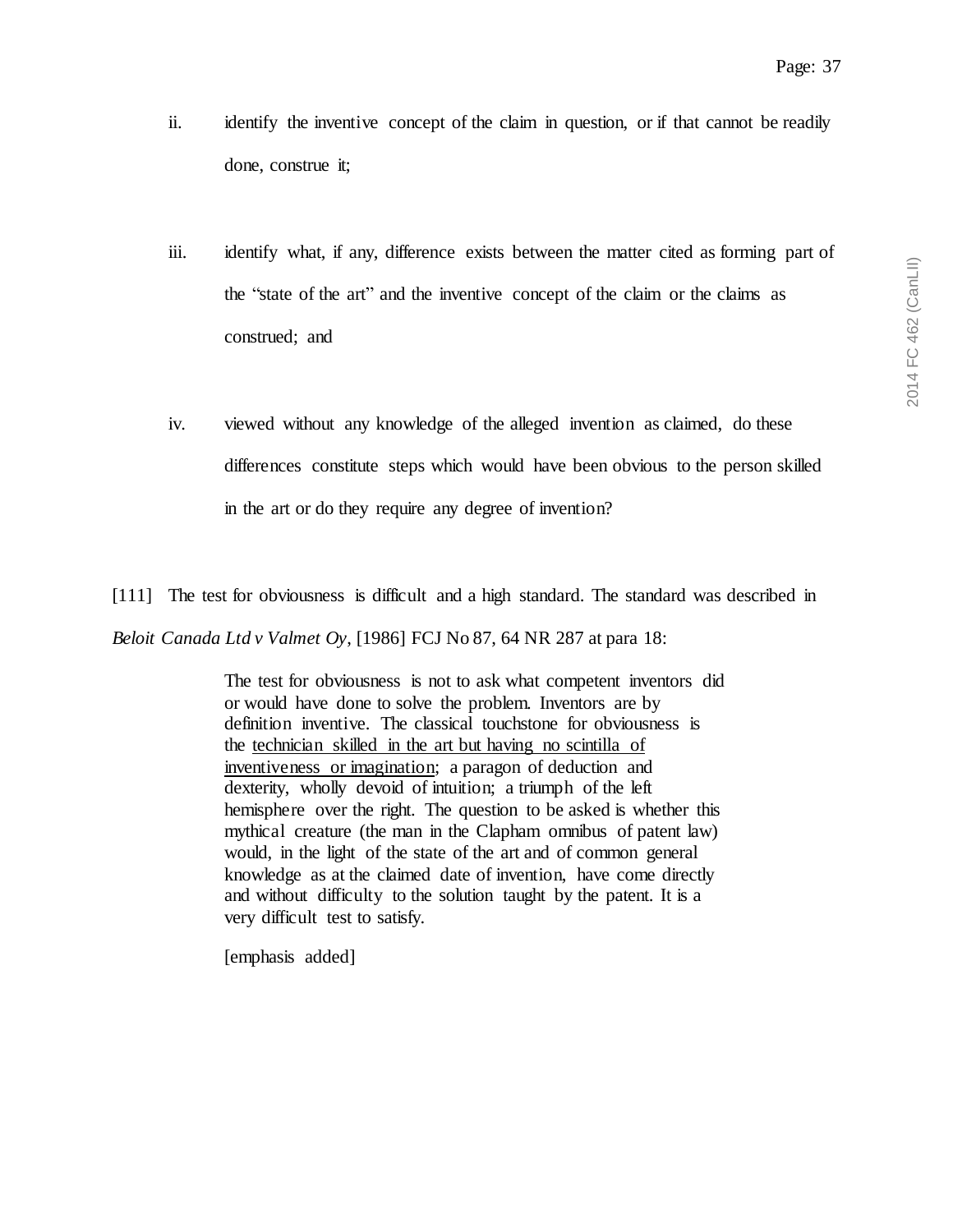[112] If the inventive concept was not obvious, the next issue is whether it was "obvious to

try". In *Sanofi* at paragraph 69, Justice Rothstein set out the approach and only after the first

three facts are considered does one move to the consideration of whether it was "obvious to try".

If an "obvious to try" test is warranted, the following factors should be taken into consideration at the fourth step of the obviousness inquiry. As with anticipation, this list is not exhaustive. The factors will apply in accordance with the evidence in each case.

(1) Is it more or less self-evident that what is being tried ought to work? Are there a finite number of identified predictable solutions known to persons skilled in the art?

(2) What is the extent, nature and amount of effort required to achieve the invention? Are routine trials carried out or is the experimentation prolonged and arduous, such that the trials would not be considered routine?

(3) Is there a motive provided in the prior art to find the solution the patent addresses?

[113] Justice Noel at para 29 of *Pfizer Canada Inc v Apotex Inc*, 2009 FCA 8, [2009] 4 FCR

223 [*Pfizer*] , clarified how "obvious" the attempt must be:

The test recognized is "obvious to try" where the word "obvious" means "very plain". According to this test, an invention is not made obvious because the prior art would have alerted the person skilled in the art to the possibility that something might be worth trying. The invention must be more or less self-evident. …

[114] Particularly germane to this analysis is the Skilled Person's knowledge of the field of quinolones and the chemical structure which is understood by knowledge of the history of SARs of the quinolone class.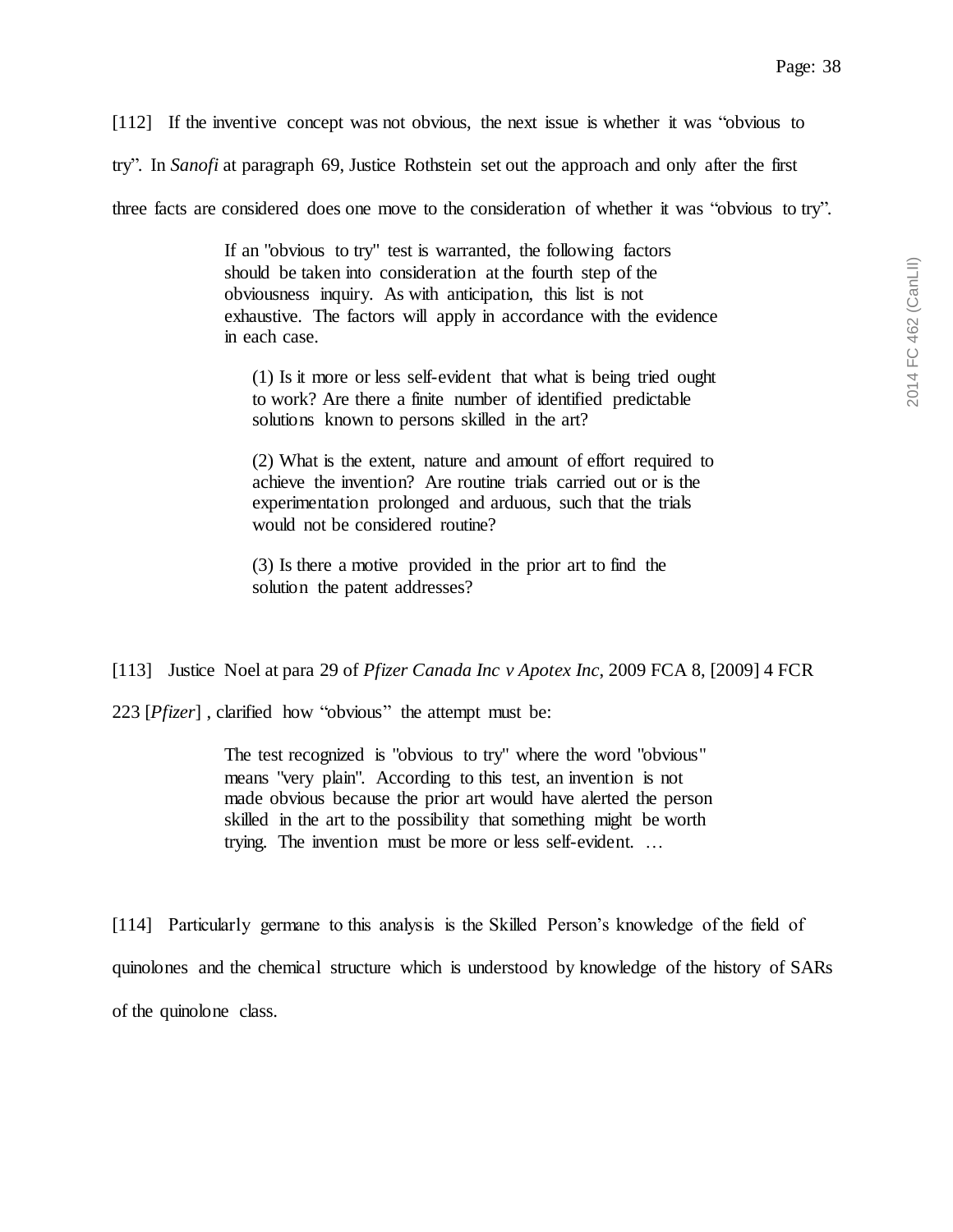[115] With respect to the first allegation that the choice of modifying the C-7 position of the quinolone ring was obvious or obvious to try, Cobalt relies on the evidence of Dr Newton, who in turn relied on the Koga paper (1980) and the Domagala paper (1996). Ultimately these do not support the conclusion that the substituents at the other positions of the quinolone molecule were "set". The Koga paper presents quinolone compounds with modifications at the C-6, C-7 and C-8 positions. The Domagala paper endorsed the choice of fluorine at the C-8 position, which is different from the methoxy group used at that position in moxifloxacin.

[116] The Applicants have provided numerous other pieces of prior art showing that researchers were actively investigating substitutions at other positions along the quinolone ring, notably N1, C2 and C5. The Schentag paper (1984), Chu paper (1985) and European Patent Application No 0 191 185 A1, for example, showed modifications being made at the N1 position. British patent GB 2 190 376 disclosed substitutions at the C2 position. The Applicants' expert Dr Domagala was actively searching for new quinolones during the period, and testified that researchers in his group were working on modifications at the C5 position. US Patent No 4,657,913 taught a fluorine substitution at C5. The Applicants also rely on the evidence of Dr Petersen, one of the inventors of the 114 Patent, who testified that during the course of the invention he and his team introduced compounds with substitutions at all of the positions of the quinolone ring except for C4.

[117] Dr Domagala, who was at Warner Lambert, was deeply involved for this company in that search. His evidence in this regard is highly persuasive because it is based on his knowledge of the activities in this particular field. Although likely more expert than the skilled person, Dr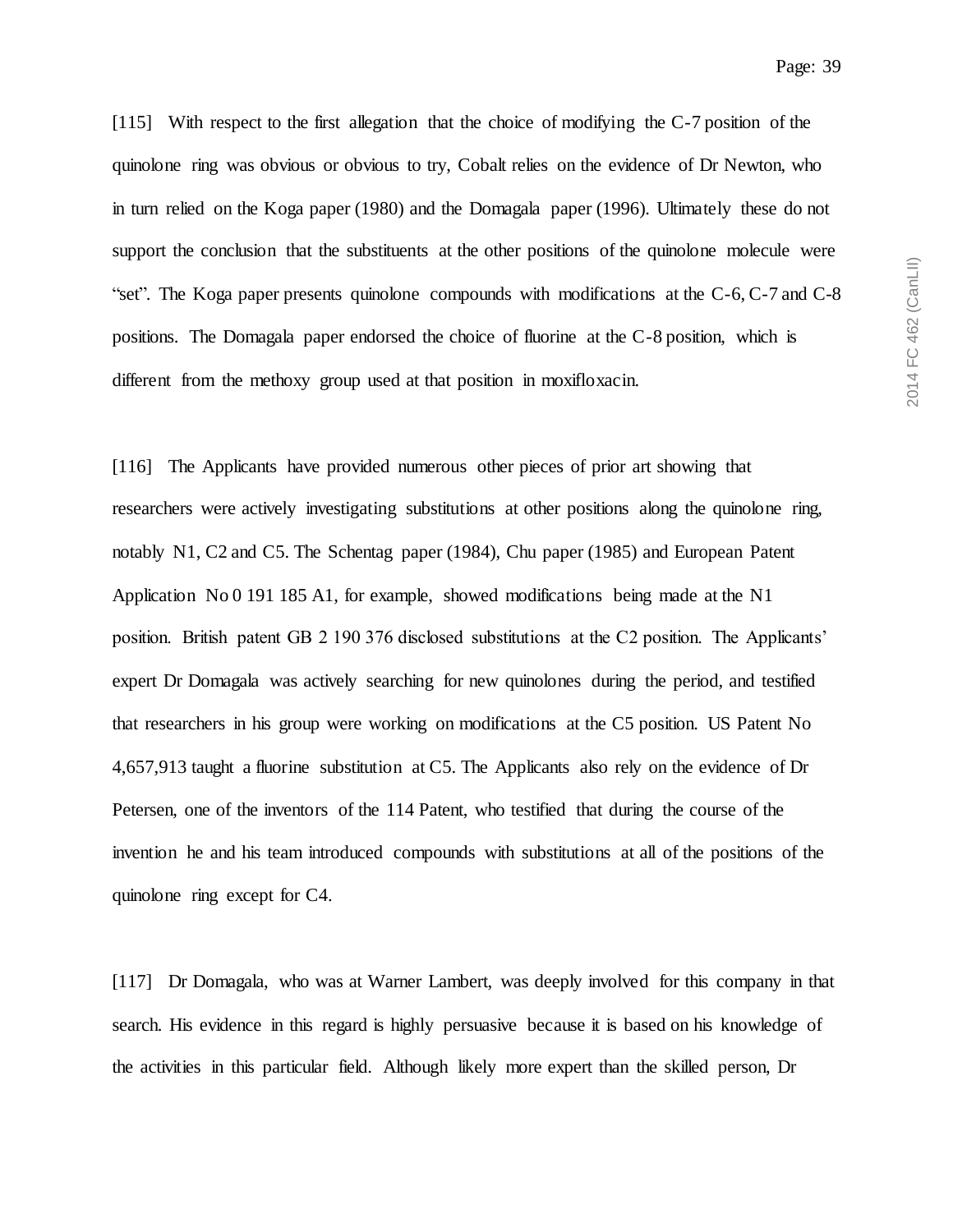Domagala provides useful evidence with respect to the relevant state of the art. Cobalt's witness

Dr Newton conceded as much in cross-examination :

Q 197: You know that researchers in the field in the 1980s were in fact examining changes at more than just the C-7 position. Correct?

A: Oh, yes. Well, I mean, there's Domagala's work, Koga's work and so on.

Q 198: So if Dr Domagala tells you that people in the field at the time were not limiting their work at C-7 but were looking at other groups, you would have no reason to disagree with that?

A: No, I wouldn't have any reason to disagree with that.

[118] In designing new compounds, all the positions on the quinolone core were available. I do not accept that all research in the field was being focused on new substituents for C-7s. Even Dr Newton admitted that C-7 was not the only position of interest to researchers who were looking for latter activity. Cobalt puts undue attention on research on C-7 when research was conducted over several other positions as explained in the Sanchez Paper co-authored by Domagala.

[119] Given my conclusion that the choice of the C-7 position as a starting point was not obvious or obvious to try, it is not necessary to consider whether the particular fused pyrrolidine bicycle substituent at that location was obvious or obvious to try. I am nonetheless satisfied on the evidence that the choice of a fused pyrrolidine bicycle as a substituent was neither obvious nor obvious to try.

[120] The state of the art also tended to point away from the creation of the ring. European Patent 0 131 845 A2 and a related abstract (Matsumoto), European Patent 0 241 206 (Sankyo)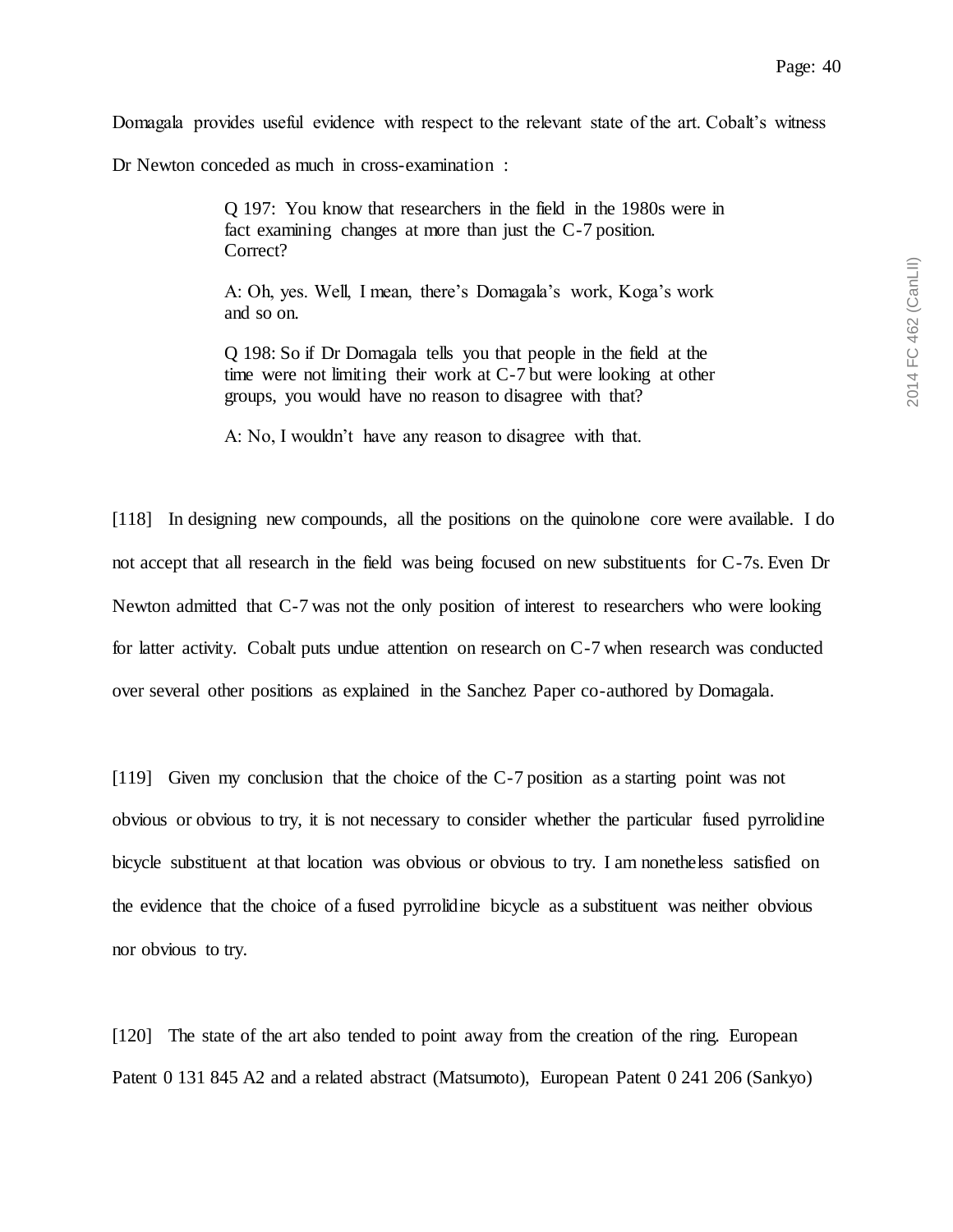and 0230 295 showed that adding elements to the 3-aminopyrrolidine had little advantage. Even the precursor steps to making that ring resulted in a decrease in activity is at best no gain.

[121] The art taught away from alkalating the 3-aminopyrrolidine to make it longer. Other research with additional components on different quinolone core showed loss of activity.

[122] There were no advantages to a diazabicyclic side chain and examples of bicyclic C-7 grounds showed reduced activity therefore teaching away from the invention. I accept the opinion evidence that the fused pyrrolidine bicycle at the C-7 position was not obvious. There is nothing in the art suggesting that a fused pyrrolidine bicycle conferred enchanced antibacterial activity.

[123] If the inventive step was so obvious, given the work in the field, one may ask why it took so long to find what was so obvious and so advantageous. The evidence that other major competitors were likewise engaged in search for new quinolones without success strongly suggests that it was not obvious to try because others would have tried.

[124] In applying the facts to the legal test, there is no dispute that the inventive concept in the claims is the unique fused pyrrolidine bicycle substituent at the C-7 position. Cobalt's position is that the high antibacterial activity conferred by the new C-7 substituent, particularly against Gram-positive bacteria, is included in the inventive concept. This position is not accepted as it goes against the bulk of the credible expert evidence.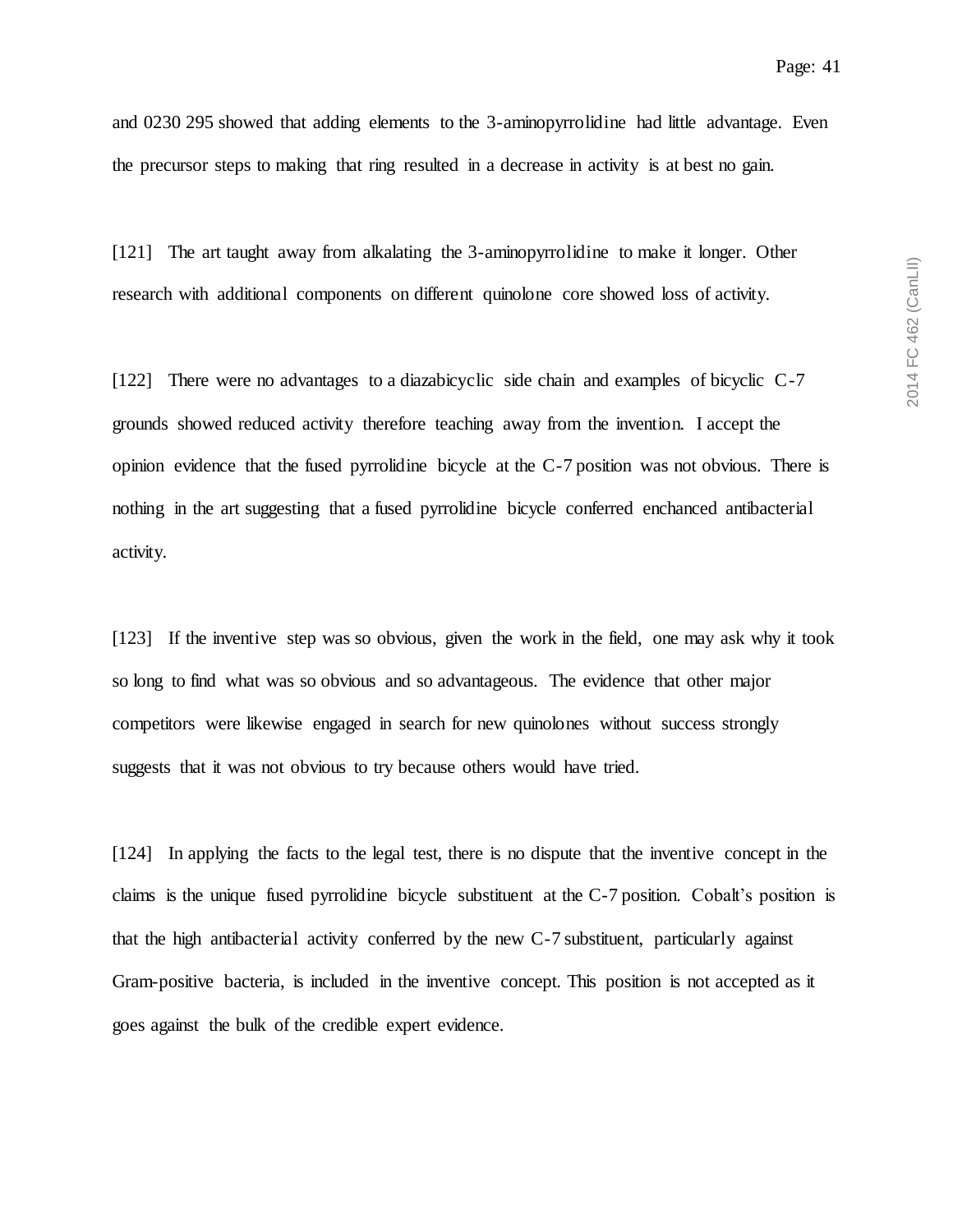[125] A Skilled Person would not have considered the fused pyrrolidine bicycle as an obvious variation of any of the structures already known.

[126] With respect, Dr Newton took a narrow approach, possibly because the facts are now known and because he had no experience with quinolone research. He focused only on C-7 substituted pyrrolidine and did not consider SAR data.

[127] Dr. Domagala, on the other hand, was more experienced; he focused on additional relevant prior art that he found (as contrasted with Newton who considered only what he was given by counsel), and considered SAR teachings that were part of the common general knowledge. He also had experience in the area.

[128] While the state of the art considered monocyclic compounds superior, the existence of bicyclic rings was also known. There was nothing in the art to motivate a Skilled Person to increase bulk because to do so decreased activity. Only hindsight showed that the fused pyrrolidine bicycle at C-7 would be more active and have high Gram-positive activity.

[129] Even if it can be said that the prior art would have alerted a Skilled Person to the possibility that something might be worth trying. As held in *Pfizer*, an invention is not made obvious because the prior art would have alerted the Skilled Person in the art to the possibility that something might be worth trying. The invention has to be more or less self-evident.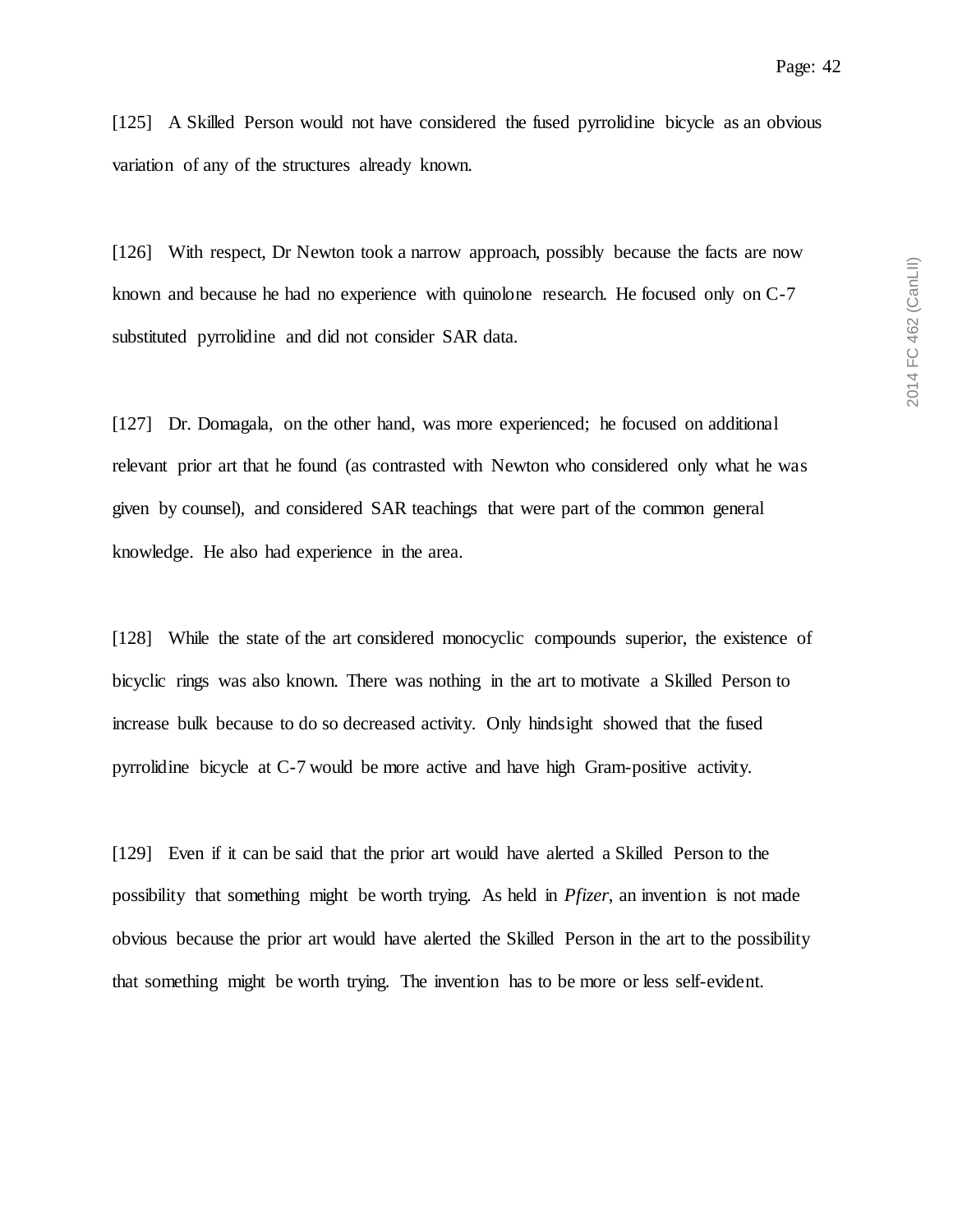[130] The testing in the 114 Patent process was not routine. It involved substantial testing of a large number of antibiotics before determining that the chosen compounds satisfied the criteria of high antibacterial activity.

[131] The actual work done starting in 1982 after ciprofloxacin was put into development phase to the final invention shows that the solution was not obvious. This work included making 180- 220 compounds annually; modifications at nearly all positions; other extensive piperazine modifications at C-7; the discovery of clinafloxacin which showed great promise but turned out to have unacceptable toxicity.

[132] This evidence of actual work is more persuasive than the theoretical evidence and legal argument of "obviousness".

[133] Therefore, this Court concludes that the matter of obviousness has not been made out.

# D. *Conclusion*

[134] For all these reasons, this application for a prohibition order is granted. The Minister will be prohibited from issuing a NOC to the Respondent for its proposed moxifloxacin hydrochloride product until after the expiry of Canadian Patent No 1,340,114.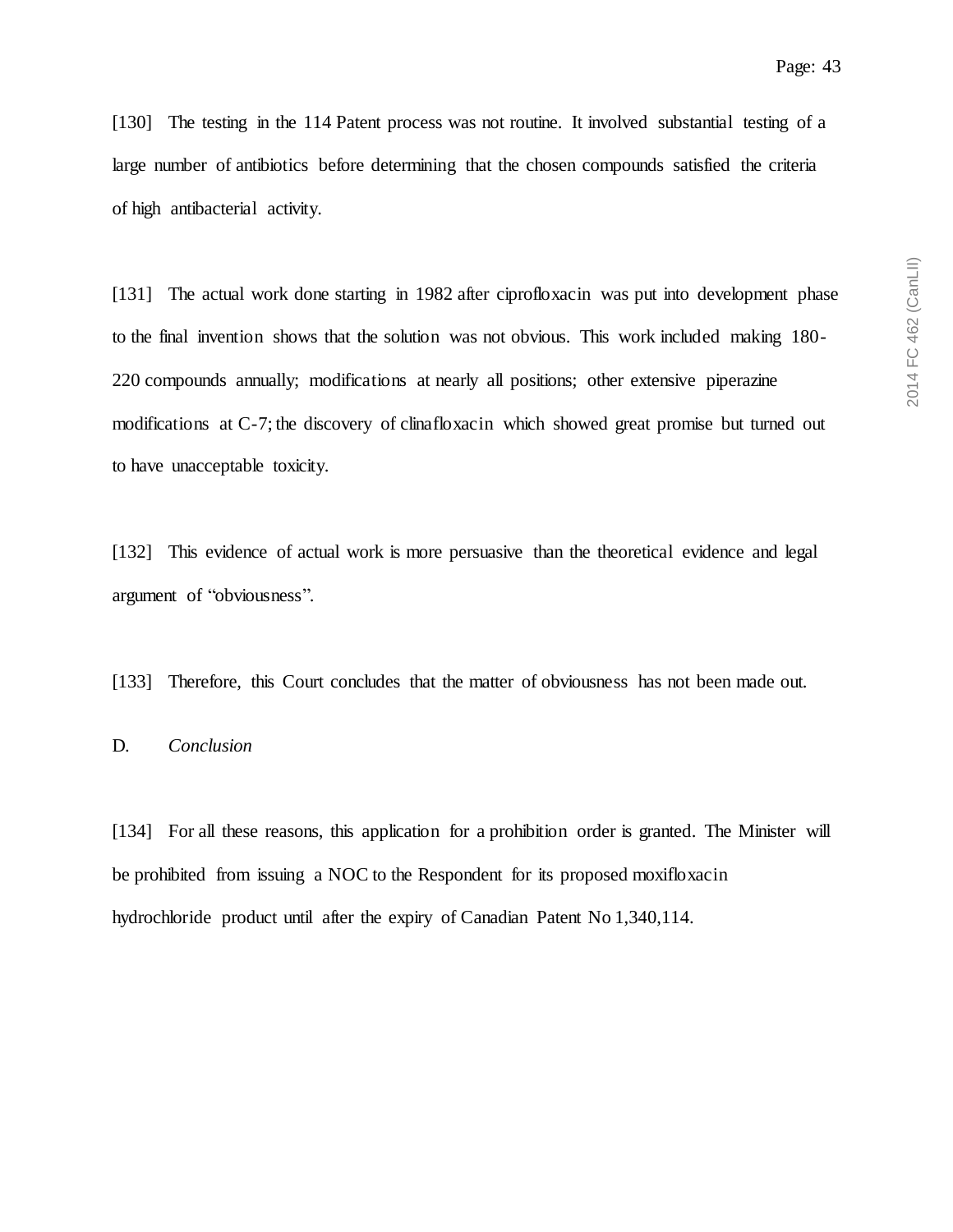#### IV. THE 211 PATENT

[135] The 211 Patent claims the use of moxifloxacin in a concentration of between 0.1 to 1.0 wt % [Specified Concentration] as an antibiotic agent in a pharmaceutical composition for use in the treatment and prevention of ophthalmic infections. It further claims the pharmaceutical composition itself, and the use of the composition for topically treating or preventing ophthalmic infections.

[136] The 211 Patent contains additional claims relating to the incorporation of antiinflammatory agents, viscosity enhancing agents or surfactants. The Cobalt Product does not contain these additional agents, and therefore these particular claims are not infringed by the Cobalt Product.

[137] The parties agree that the Cobalt Product infringes the three independent claims (as well as their dependent claims) of the 211 Patent, being Claims 1, 35 and 61 at least in so far as the claimed use of moxifloxacin relates to the intended use.

[138] The issue in this proceeding is the validity of the 211 Patent. In particular Cobalt alleges that it is invalid due to obviousness and anticipation/lack of novelty.

[139] For the reasons to follow, the Court has concluded that the 211 Patent relates to the known compound moxifloxacin being used for a known use (treating and preventing ophthalmic infection) at a concentration known to be effective  $(0.1 \text{ to } 1.0 \text{ wt } \%)$ . Therefore, it would have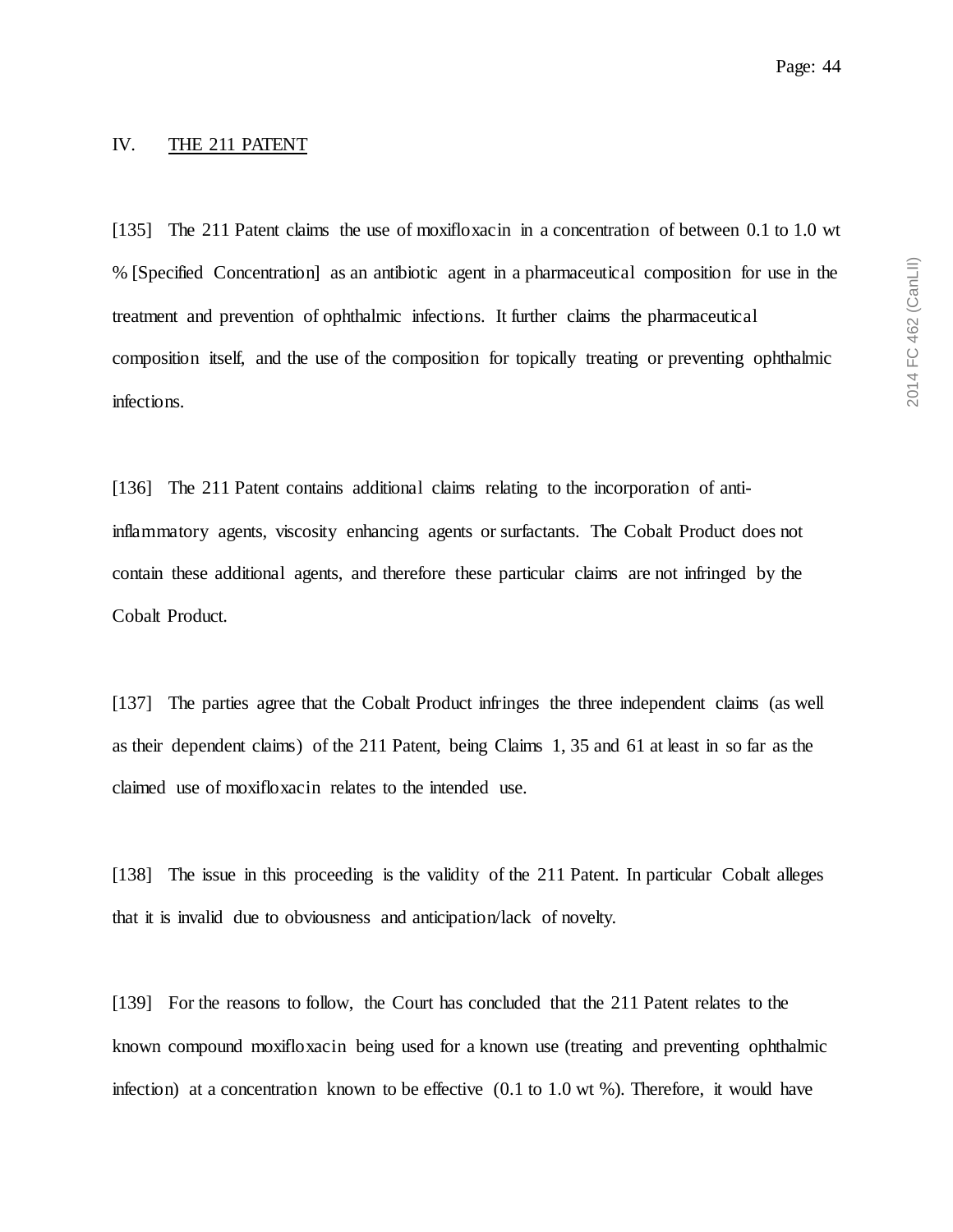been obvious or obvious to try to use moxifloxacin in eye drops particularly given Alcon's success with the predecessor drug ciprofloxacin.

#### A. *The Applicants' Evidence*

[140] The Applicants have tendered evidence from Dr Arshinoff, Dr Cagle and Dr George Zhanel in respect of the 211 Patent.

[141] Dr Arshinoff is an ophthalmologist. He provided evidence regarding the eye and bacterial eye infections, as well as methods of treatment in 1998 and the impact of the introduction of Vigamox. His principal conclusions are that in 1998 there was concern about bacterial resistance to quinolones and that Vigamox represented a significant advance in antimicrobial therapy for ophthalmologists.

[142] Dr Cagle is one of the co-inventors of the 211 Patent and a former employee of Alcon. His affidavit describes the background of the invention of the 211 Patent and attaches a report documenting the testing performed by Alcon on moxifloxacin prior to the Canadian filing date.

[143] Dr Zhanel is the microbiologist who gave evidence with respect to the 114 Patent. With respect to the 211 Patent, his affidavit addresses claim construction and infringement as well as the allegations of anticipation and obviousness. His principal conclusions are that the 211 Patent is infringed by the Cobalt Product; that the invention is novel and not disclosed in the 517 Patent or 942 Patent and that the inventive concept of the 211 Patent was not obvious.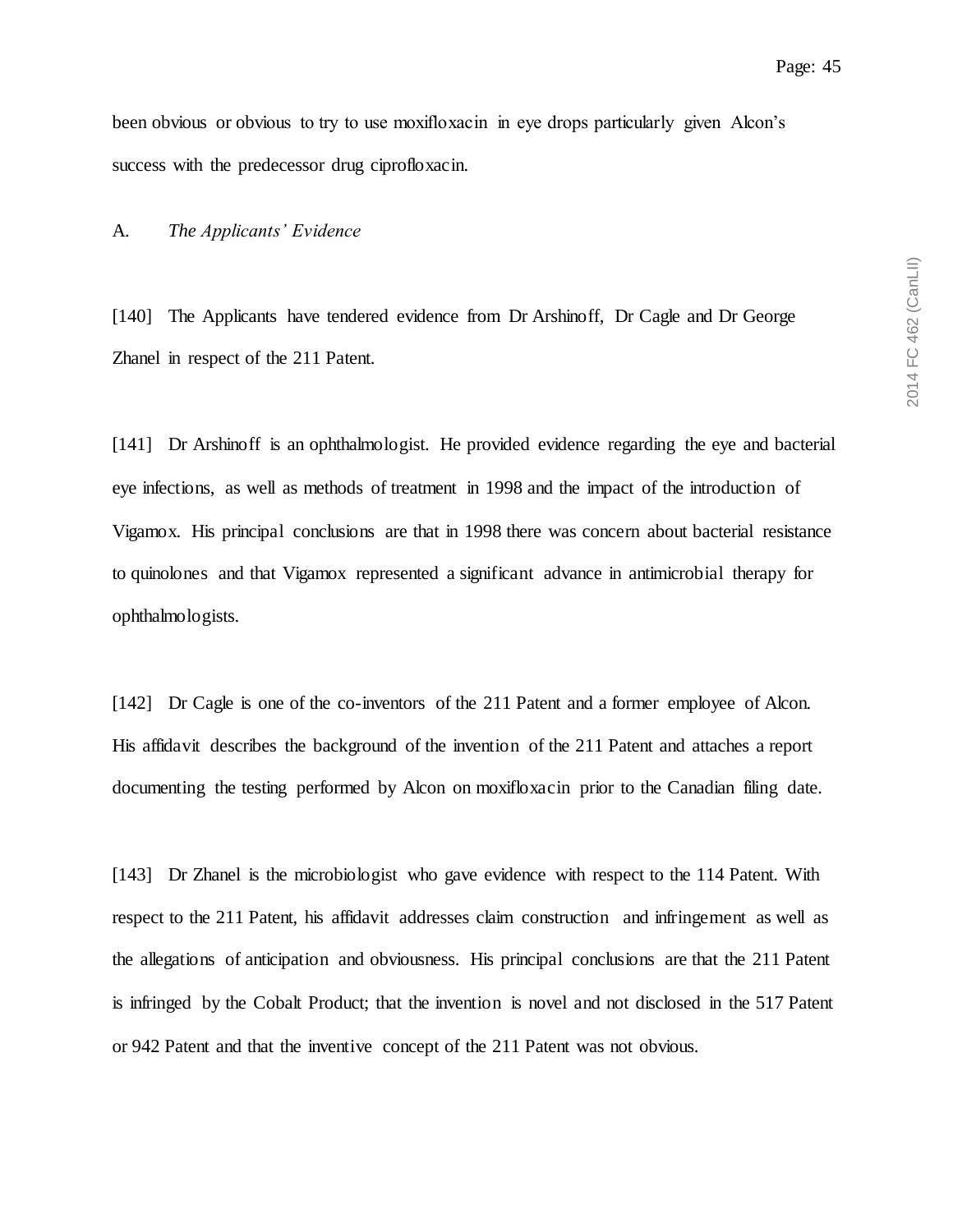2014 FC 462 (CanLII) 2014 FC 462 (CanLII)

#### B. *Cobalt's Evidence*

[144] Cobalt has tendered evidence from Dr Lightman in respect of the 211 Patent. Dr Lightman is a clinical ophthalmologist. Her affidavit addresses claim construction as well as obviousness and anticipation. Her principal conclusions are that the inventive concept of the 211 Patent is the use of moxifloxacin in a topical ophthalmic formulation to treat or prevent ophthalmic infections wherein the concentration of moxifloxacin are from 0.1 to 1.0 wt%; the choice of moxifloxacin to treat ophthalmic infections was obvious to try; there is nothing inventive in determining the antibiotic concentration and that the 211 Patent is merely a collection of publicly available information on moxifloxacin.

## C. *Points in Issue*

[145] Cobalt's primary attack on the 211 Patent is on the basis of obviousness. It has also made submissions with respect to anticipation which lend themselves equally well to the obviousness analysis.

[146] Cobalt submits that there is no inventive concept in the 211 Patent, as there is nothing within it that is not disclosed in the prior art. In this regard it relies on US Patents No 942 and No 517. These patents are related and their disclosure is essentially identical. Cobalt submits that both of these patents disclose:

a. a group of antibacterial compounds that include moxifloxacin;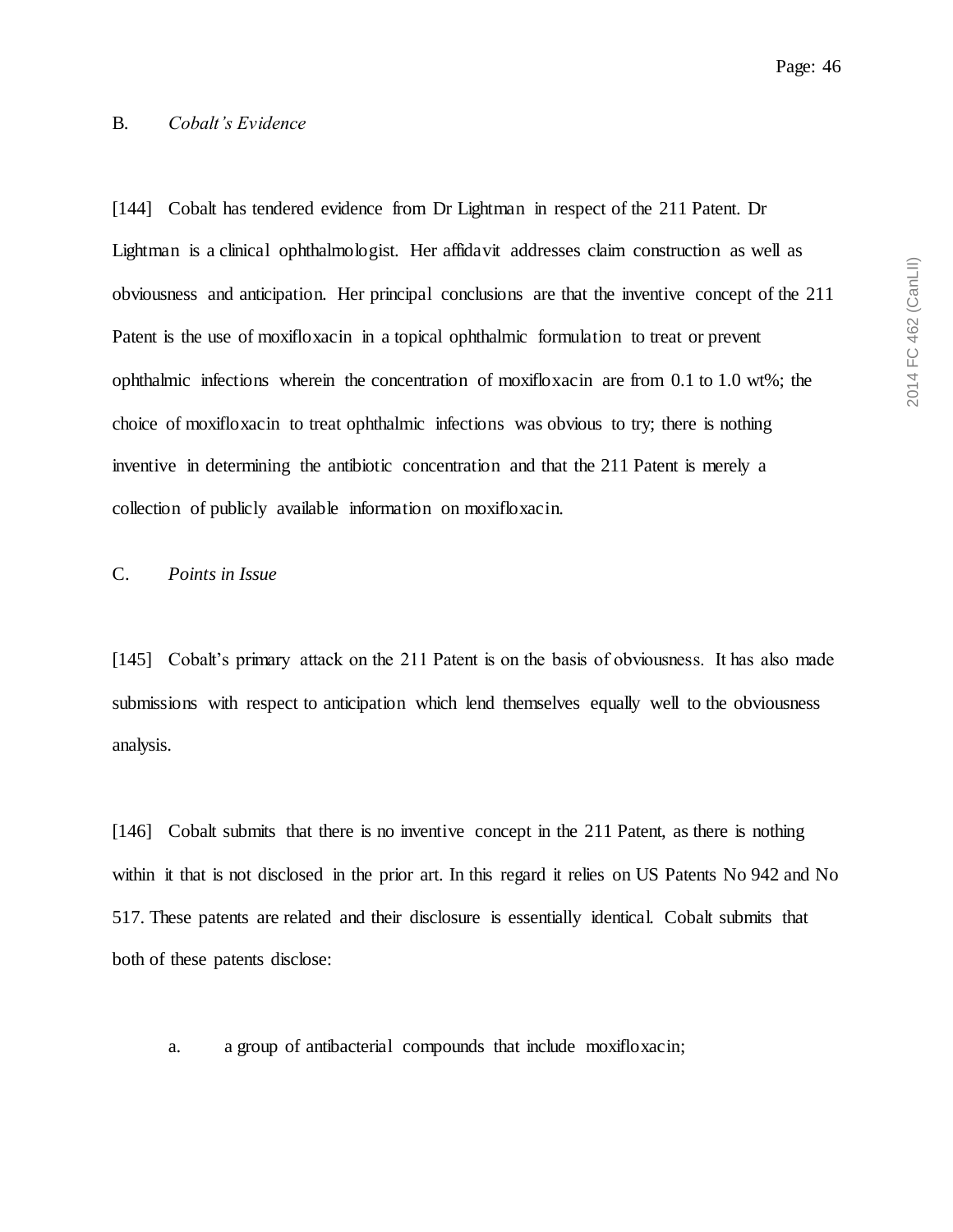- b. the use of these compounds to treat a number of conditions, including eye infections; and
- c. pharmaceutical formulations and dosage form in the range of 0.1 to 99.5% of the active ingredient.

[147] As the elements of the 211 Patent fall within the above disclosure, Cobalt submits there is no difference between it and the state of the art.

[148] The Applicants argue that the US 942 and 517 patents disclose a large class of compounds for the treatment of an extensive list of diseases. Moxifloxacin is a claimed compound and eye infections are included on the list of conditions; however, there is no teaching in the patent that any particular compound is suitable for any particular use. The Skilled Person would not be directed to select moxifloxacin from the many compounds for the treatment of eye infections in particular. Further, the dosage range disclosed in the US 942 and 517 patents is very large  $(0.1 - 99.5 \text{ wt } %)$  such that the Skilled Person would not arrive at the specified concentration.

### D. *Analysis*

### (1) Claim Construction

[149] The three independent claims at issue – Claims 1, 35 and 61 read as follows:

1. A use of moxifloxacin, or a pharmaceutically useful hydrate or salt thereof in preparation of a pharmaceutical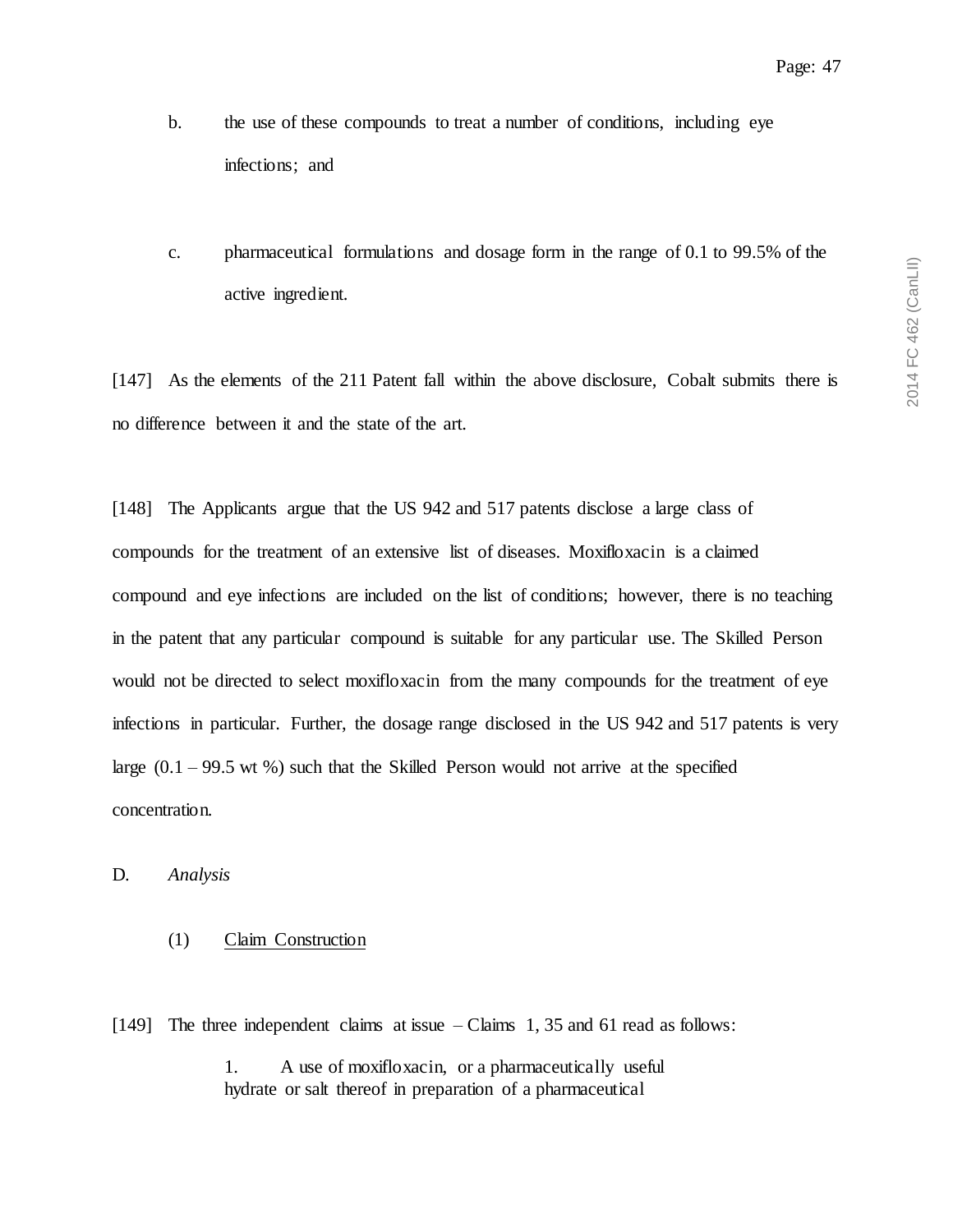composition for topically treating or preventing an ophthalmic infection, wherein the moxifloxacin or the hydrate or salt thereof is at a concentration of 0.1 to 1.0 wt. %.

35. A use of moxifloxacin, or a pharmaceutically useful hydrate or salt thereof for topically treating or preventing an ophthalmic infection for topical administration in a composition comprising the moxifloxacin or the hydrate or salt thereof and a pharmaceutically acceptable vehicle, wherein the moxifloxacin or the hydrate or salt thereof is at a concentration of 0.1 to 1.0 wt. %.

61. A pharmaceutical composition comprising moxifloxacin or a pharmaceutically useful hydrate or salt thereof and a pharmaceutically acceptable vehicle therefor for topically treating or preventing an ophthalmic infection, wherein the moxifloxacin or the hydrate or salt thereof is at a concentration of 0.1 to 1.0 wt. %.

[150] Claim 1 relates to the use of a pharmaceutical composition containing 0.1 to 1.0 wt % of moxifloxacin or a pharmaceutical useful salt or hydrate thereof for topically treating or preventing opthalmic infections. Alcon submits that "ophthalmic infection" includes surface and intraocular infection.

[151] However, the pertinent disclosure in the 211 Patent raises moxifloxacin in use for otic (ear) and nasal use as well as for the eye. Alcon placed great emphasis in this litigation on the antibacterial resistance of bacteria in the eye, particularly *P aeruginosa.* This emphasis is not evident in the patent.

[152] Claim 35 relates to the use of moxifloxacin or a pharmaceutically useful hydrate or salt thereof along with a pharmaceutically acceptable vehicle in treating or preventing ophthalmic infections. The moxifloxacin is at a concentration of between  $0.1$  to  $1.0$  wt %.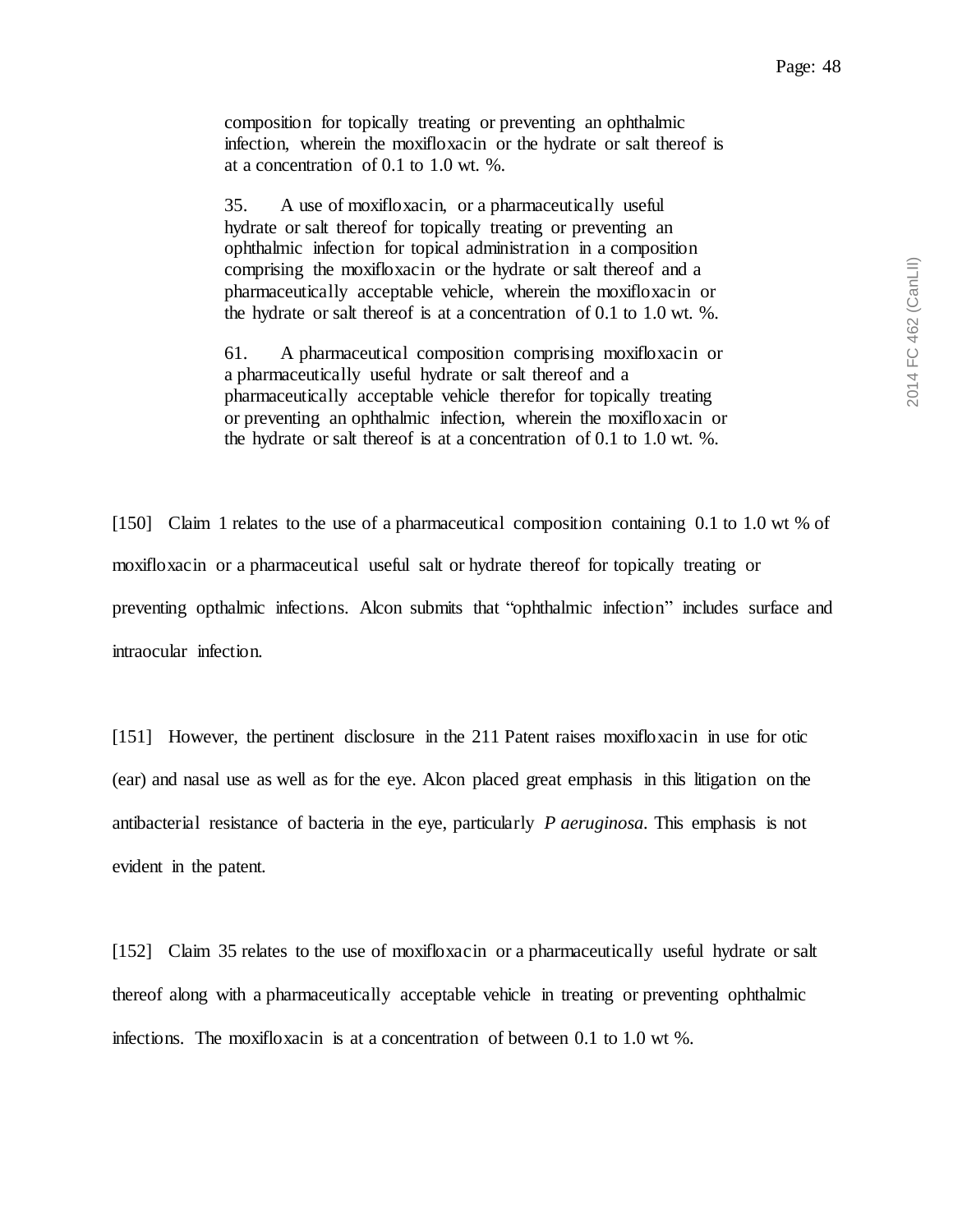[153] Claim 61 claims the pharmaceutical composition itself which is comprised of moxifloxacin in the prescribed concentration and a pharmaceutically acceptable vehicle for ophthalmic use.

[154] Claims 2-34, 36-60 and 62-90 are dependent claims and further define the pharmaceutical composition.

[155] The principles of claim construction have been discussed in respect of 114 Patent and need not be reviewed here.

[156] I accept Cobalt's submissions with respect to the essential elements of the independent claims:

- A) Claim 1 has the following essential elements:
	- a) the use of moxifloxacin or a pharmaceutically useful hydrate or salt thereof, in preparation of
	- b) a pharmaceutical composition:
		- i for topically treating or preventing an ophthalmic infection; and
		- ii comprising 0.1 to 1.0% wt % moxifloxacin or a pharmaceutically useful hydrate/salt thereof.
- B) Claim 35's essential elements are:
	- a) the use of moxifloxacin or a pharmaceutically useful hydrate or salt thereof for topically treating or preventing an ophthalmic infection.
	- b) in a composition, comprising moxifloxacin or the hydrate or salt thereof in a concentration of 0.1 to 1.0 wt % and a pharmaceutically acceptable vehicle.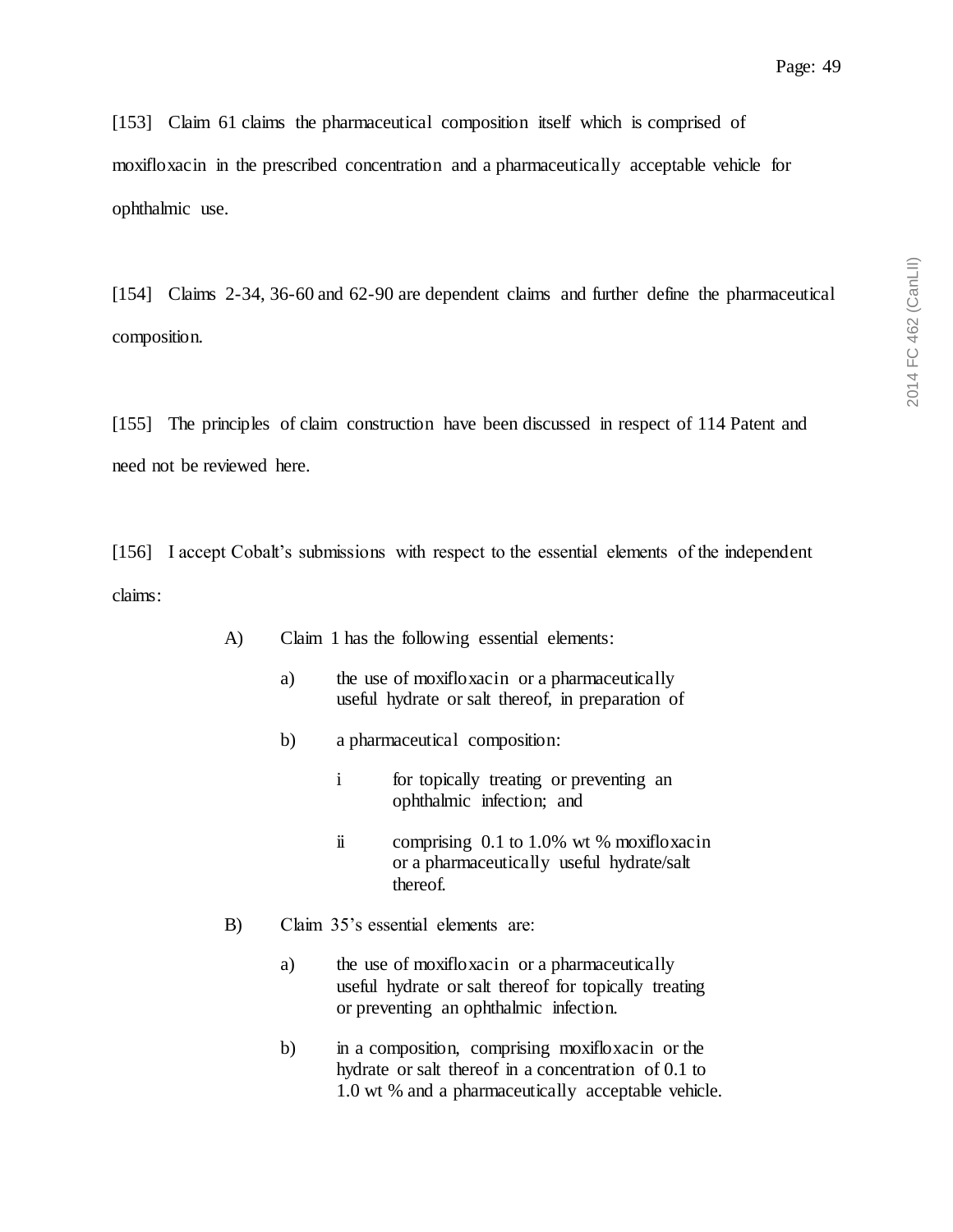- C) Claim 61's essential elements are:
	- a) a pharmaceutical composition comprising
		- i. Moxifloxacin, a hydrate or salt thereof, at a concentration of 0.1 to 1.0 wt % and
		- ii a pharmaceutically acceptable vehicle.
	- b) for topically treating or preventing an ophthalmic infection.
- (2) Skilled Person

[157] There is no substantial dispute as to the issue of the "Skilled Person". It is a person who had medical training (medical doctor or medical microbiologist/clinician) and is knowledgeable about ocular infections. The only point of disagreement is whether the Skilled Person has training or experience in treating ophthalmic infections in patients, as suggested by Cobalt.

[158] Given that the Skilled Person is knowledgeable about the treatment and prevention of ocular infections, it does not seem to be critical that such knowledge be gained directly in treatment so long as the Skilled Person has the knowledge.

[159] The Skilled Person is therefore a person with medical training (medical doctor or medical microbiologist/clinician) who is knowledgeable about ocular infections, their treatment and prevention.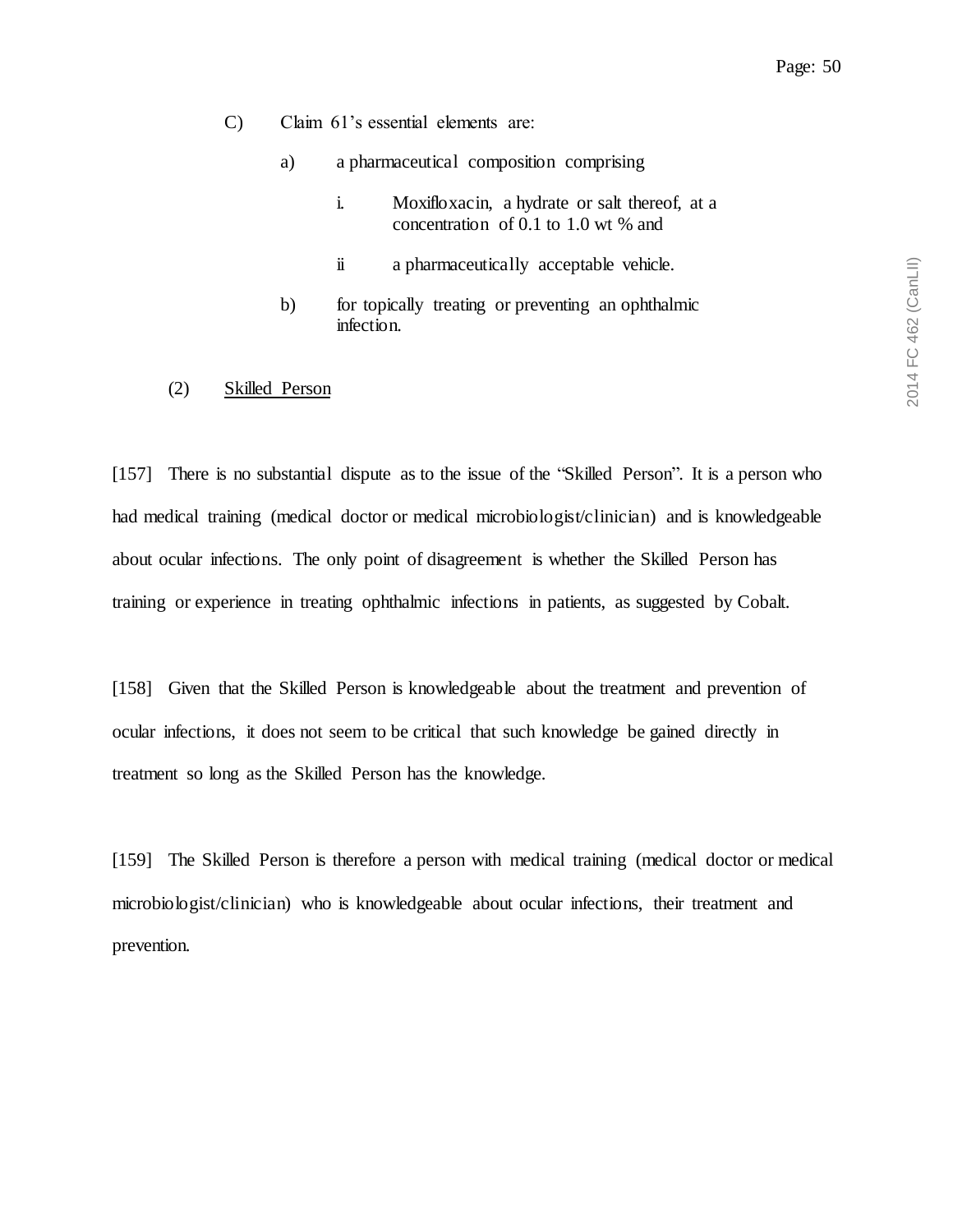2014 FC 462 (CanLII) 2014 FC 462 (CanLII)

## E. *Common General Knowledge*

[160] Alcon submits that at the relevant time the common general knowledge indicated uncertainty and fear in respect of the use of quinolones in treating eye infections. Quinolones as a class were said to be very toxic; ciprofloxacin and ofloxacin were considered exceptions.

[161] Alcon put considerable emphasis on the importance of any new ophthalmic formulation being able to effectively treat the most feared pathogen (a Gram-negative organism) *P aeruginosa*. *P aeruginosa* can destroy an eye in 24-48 hours.

[162] This emphasis is undermined by the fact that in Claim 89 (which Alcon claims that the case turns on), there is no discussion of *P aeruginosa*. A review of the 211 Patent does not exhibit an overarching concern for *P aeruginosa*. Indeed Claim 94 which addresses *P aeruginosa* specifically is not alleged to be infringed.

[163] The emphasis on *P aeruginosa*, as if the 211 Patent was dealing with a problem outside of the State of the Art, is not supported by the overall thrust of the evidence.

[164] As of September 30, 1998, the 211 Patent priority date, the weight of the expert evidence is that a Skilled Person would have knowledge of:

 the anatomy and physiology of the eye, diseases of the eye and treatments of these diseases;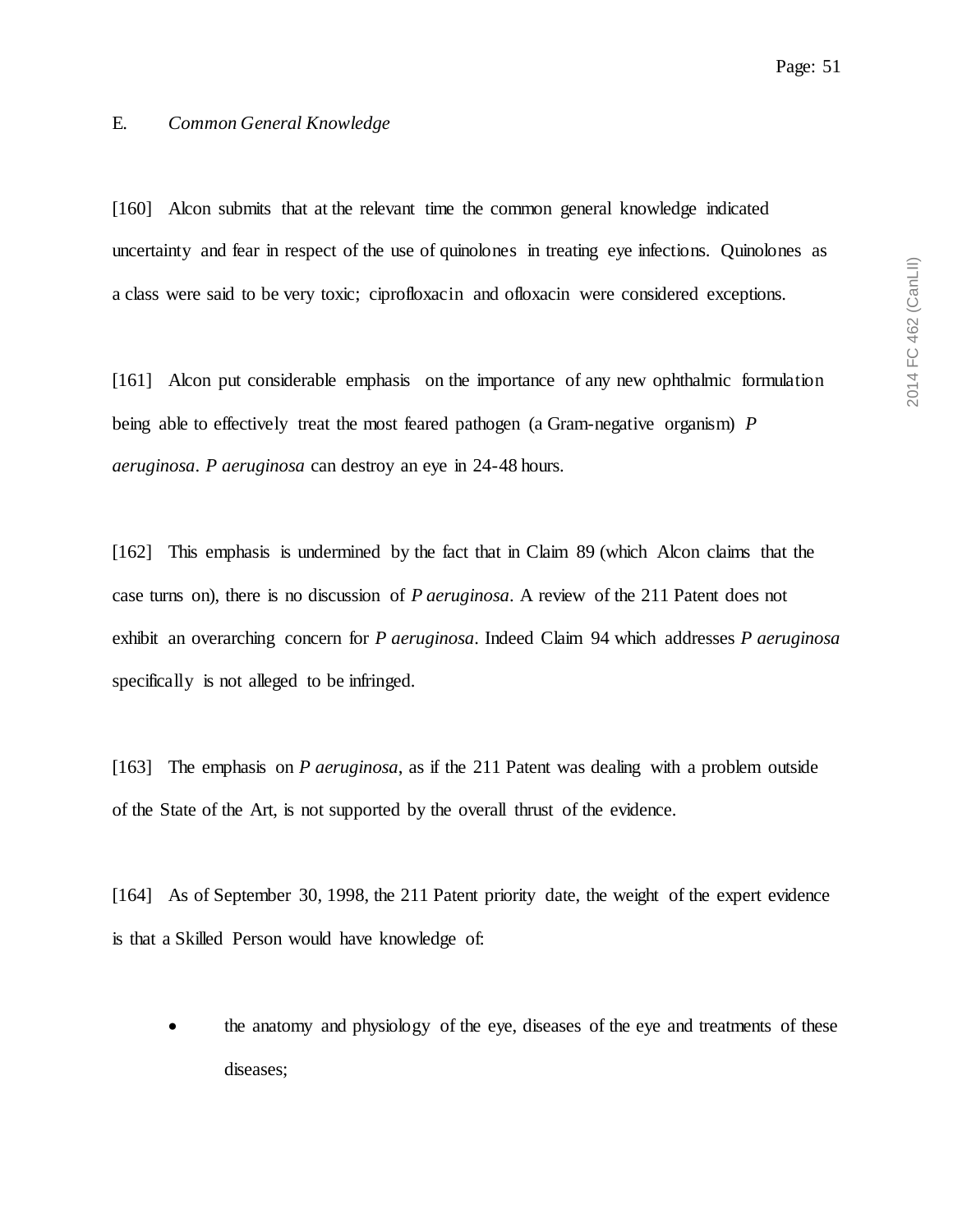- anatomy and physiology as disclosed in general textbooks;
- the concentration of a drug in ophthalmic solutions is generally less than 2.5 to 3.0%;
- conditions affecting the eye including conjunctivitis, keratitis, blepharitis, dacyrocystitis, hordeolun and corneal ulceration;
- new antibacterial compounds were being developed and tested, including moxifloxacin;
- the antimicrobial activity of moxifloxacin had been compared to other antibiotics against a broad scope of microbial pathogens as disclosed in such papers on the *in vitro* efficacy of moxifloxacin compared to other antibiotics in such papers as Fass, Woodock and Bauernfiend;
- various bacterial pathogens were associated with ocular infections as examined in such articles on the use of fluoroquinolones in the treatment of ocular infections as Shungu, Goldstein and Osato;
- conjunctivitis can be caused by bacteria;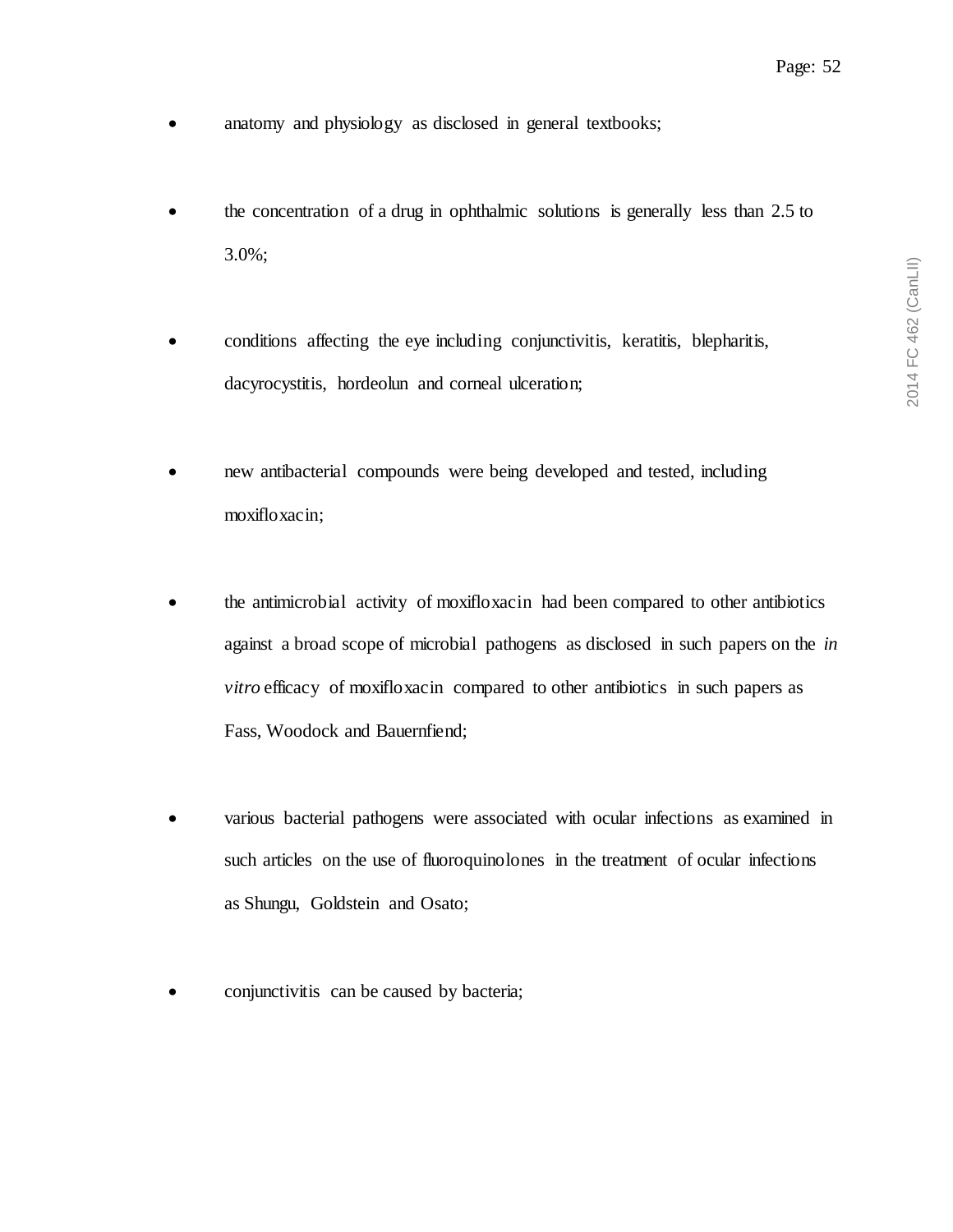2014 FC 462 (CanLII) 2014 FC 462 (CanLII)

- the formulation of ophthalmic solutions, including general considerations regarding the manufacture of ophthalmic formulations;
- toxicity and pH were two generally specified characteristics in ophthalmic solutions;
- inactive additives were routinely added to ophthalmic solutions to adjust characteristics and they were familiar with the inactive ingredients typically used for this purpose;
- there is a range of acceptable pH values although a pH of 7.4 is ideal for ophthalmic solutions;
- ophthalmic solutions tend to be formulated to be isotonic;
- the physiologically suitable ranges of tonicity; and
- quinolone antibiotics such as ciprofloxacin were widely used to treat ophthalmic infections.
- [165] In addition, the Prior Art contained the following publications: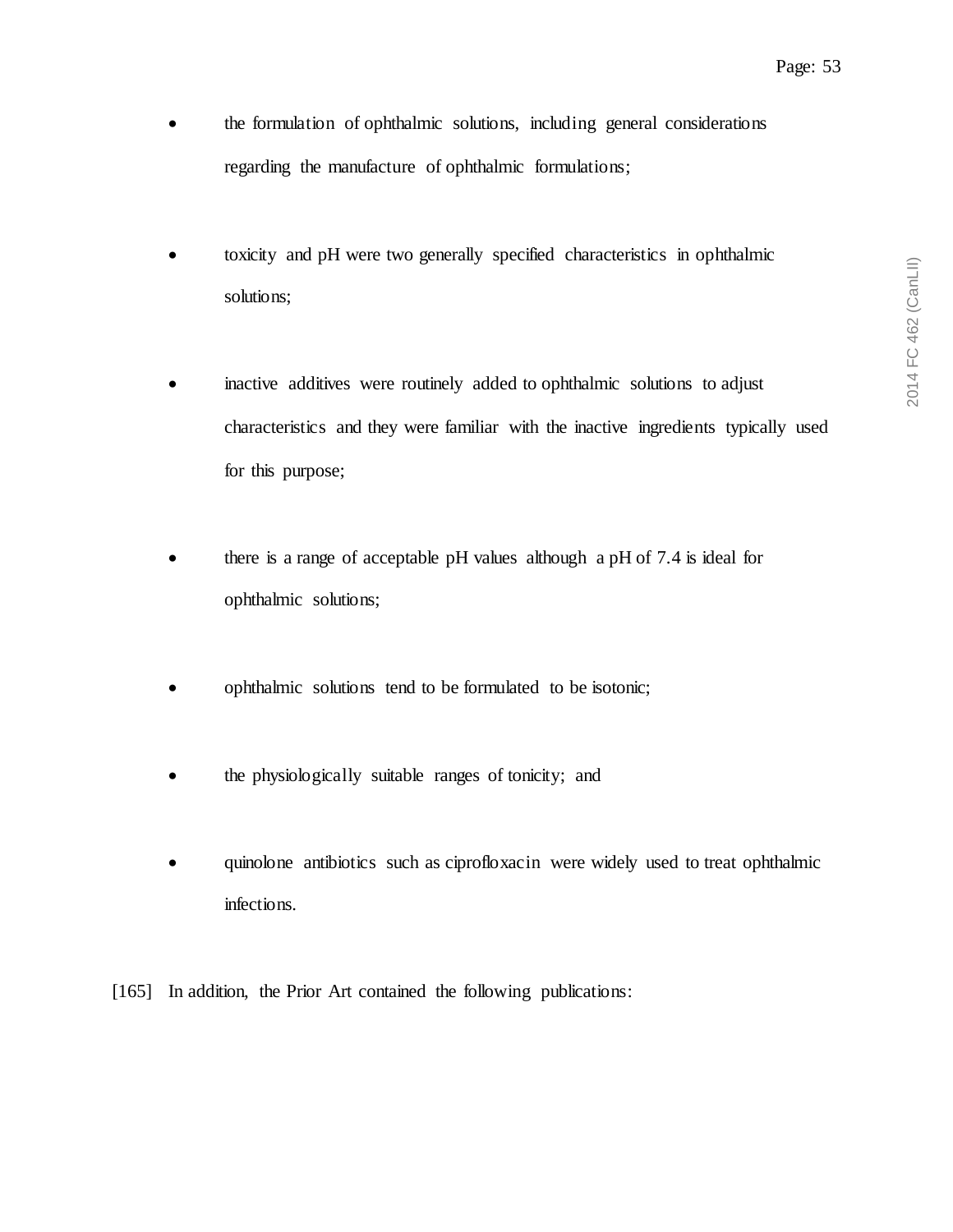- a. US Patents 517 (February 5, 1991) and 942 (March 4, 1997) being patents in the same family as the 114 Patent and disclosed the following:
	- a group of antibacterial compounds that include moxifloxacin;
	- the chemical structure of moxifloxacin;
	- the group of compounds to which moxifloxacin belongs could treat or prevent local or systemic diseases caused by various Gram-positive and Gram-negative bacteria;
	- eye infections were one disease which could be prevented, alleviated or cured by the group of compounds to which moxifloxacin belonged;
	- opthalmological formulations and eye solutions for local therapy;
	- active compounds could be included in formulations at a concentration of  $0.1 - 99.5$  wt %; and
	- formulations could comprise a fraction or a multiple of an individual dose.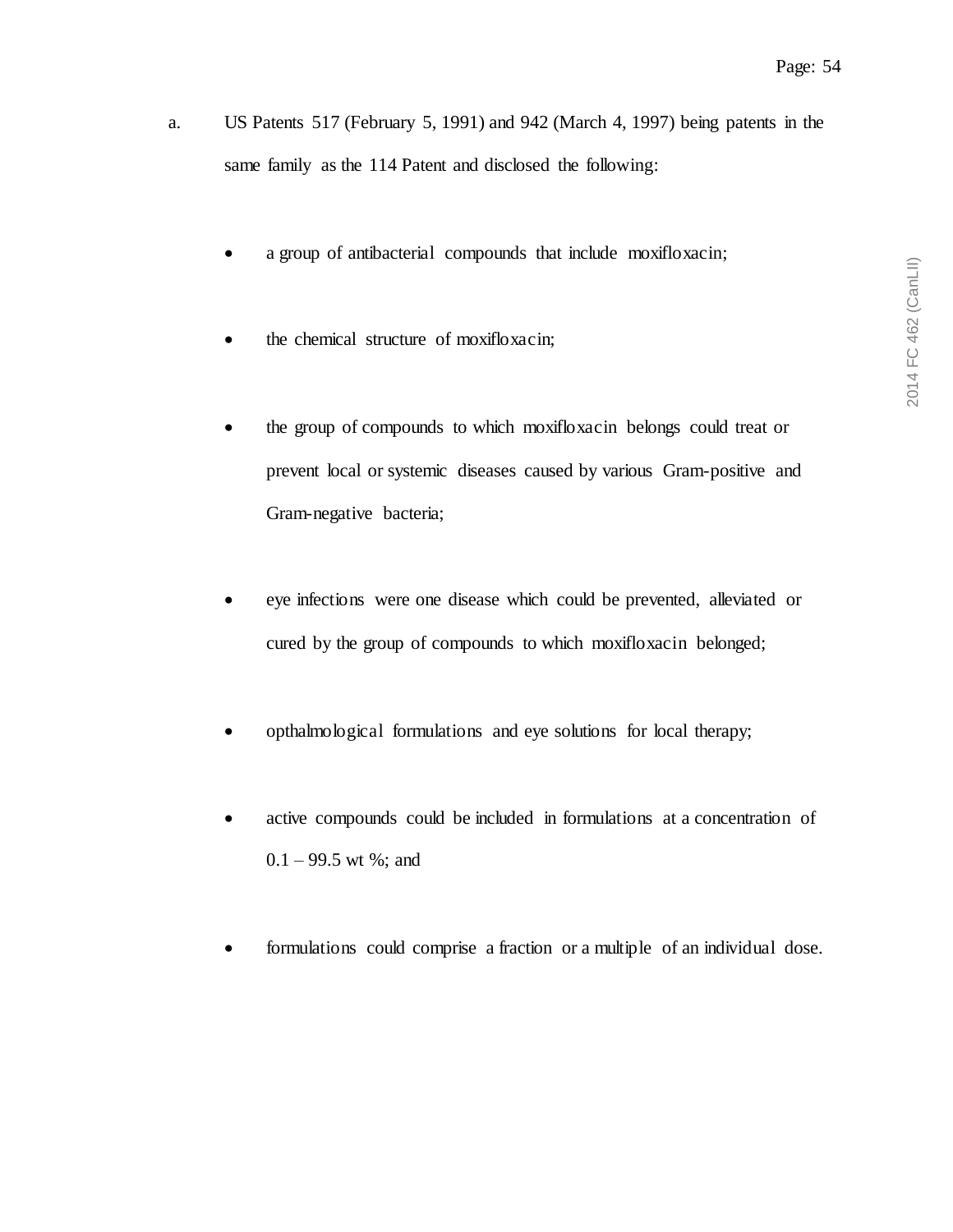- b. Three abstracts presented at the  $8<sup>th</sup>$  European Congress on Microbiology and Infectious Diseases (May 25-28 1997) discussed the pharmacokinetics safety and tolerability of different dosages of moxifloxacin; and
- c. Five posters presented at the  $36<sup>th</sup>$  Interscience Conference on Antimicrobial Agents and Chemotherapy (Sept 15-18, 1996) discussed moxifloxacin's activity, microbiological profile and Phase 1 pharmocokinetics.

[166] There were other Prior Art references that also pointed the way to the 211 Patent including a 1990 European patent application dealing with other quinolone antibiotics, the methods for use, dosage range and formulation. Ciprofloxacin was sold commercially in solution for the treatment and prevention of ocular infections caused by pathogens including *P aeruginosa*. Other quinolones such as ofloxacin were also being used for against same or similar bacteria in the eye.

[167] I am not persuaded by the Applicants' evidence with respect to motivation. The evidence they rely on undercuts their assertion that moxifloxacin was regarded as a poor candidate. For example, the Dalhoff poster from the  $36<sup>th</sup>$  Interscience Conference on Antimicrobial Agents and Chemotherapy [ICAAC] taught that moxifloxacin had "significantly better" antibacterial activity against Gram-positive bacteria than ciprofloxacin. The Fass article (1997) relied on by the Applicants does establish that moxifloxacin had poor activity *in vitro* against *P aeruginosa* compared to ciprofloxacin. The Woodock article (1997) noted the same but nonetheless teaches that moxifloxacin had "considerable clinical potential in a wide range of infections".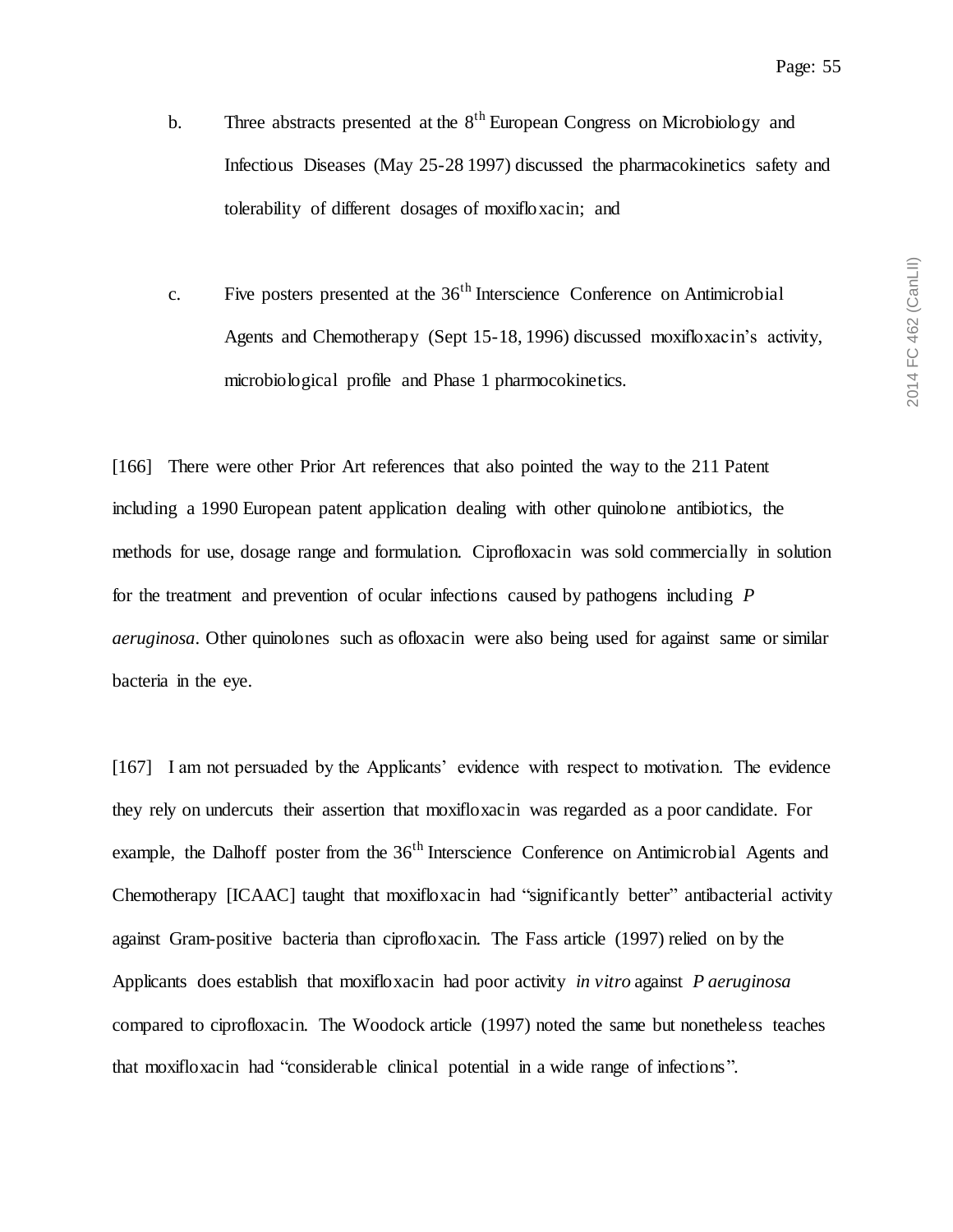[168] While I accept the Applicant's evidence that *P aeruginosa* is destructive and feared, I do not accept that it was so important that a compound would not be developed if it demonstrated poor *in vivo* activity against it. I note, for example, that the Fass article teaches ofloxacin (another fluoroquinolone) has comparable activity against *P aeruginosa* to moxifloxacin and yet it was nonetheless developed into a commercial product marketed as Ocuflox. Ocuflox is identified in the 211 Patent as the current state of the art; the comparatively poor *in vitro* activity of ofloxacin did not impede its successful commercialization. Further, moxifloxacin had better activity than ofloxacin against other bacteria.

[169] In respect of toxicity, the Applicants submit that prior art such as the Vohr abstract from the 36<sup>th</sup> ICAAC (1996) which found that moxifloxacin "was not phototoxic at all" is irrelevant because that study involved oral and not topical administration of moxifloxacin. They also seek to distinguish the Staβ Schuhly abstract presented at the 8<sup>th</sup> European Congress of Microbiology and Infectious Diseases (1997) which concluded that "due to the excellent S [safety], T [tolerability] and favourable PK [pharmacokinetics] … [moxifloxacin] is an excellent drug candidate" on the same basis. While perhaps not establishing that moxifloxacin would not be toxic in the eye, the Vohr poster and Staβ Schuhly abstract indicate that despite the toxicity concerns regarding quinolones as a class, there was a basis to believe it would not be a concern for moxifloxacin.

[170] The Applicants' argument with respect to the formulation is principally that the inventors did not know about moxifloxacin's excellent ocular penetration until they had formulated it. I accept this, but nonetheless for the reasons that follow find that it was obvious to try to use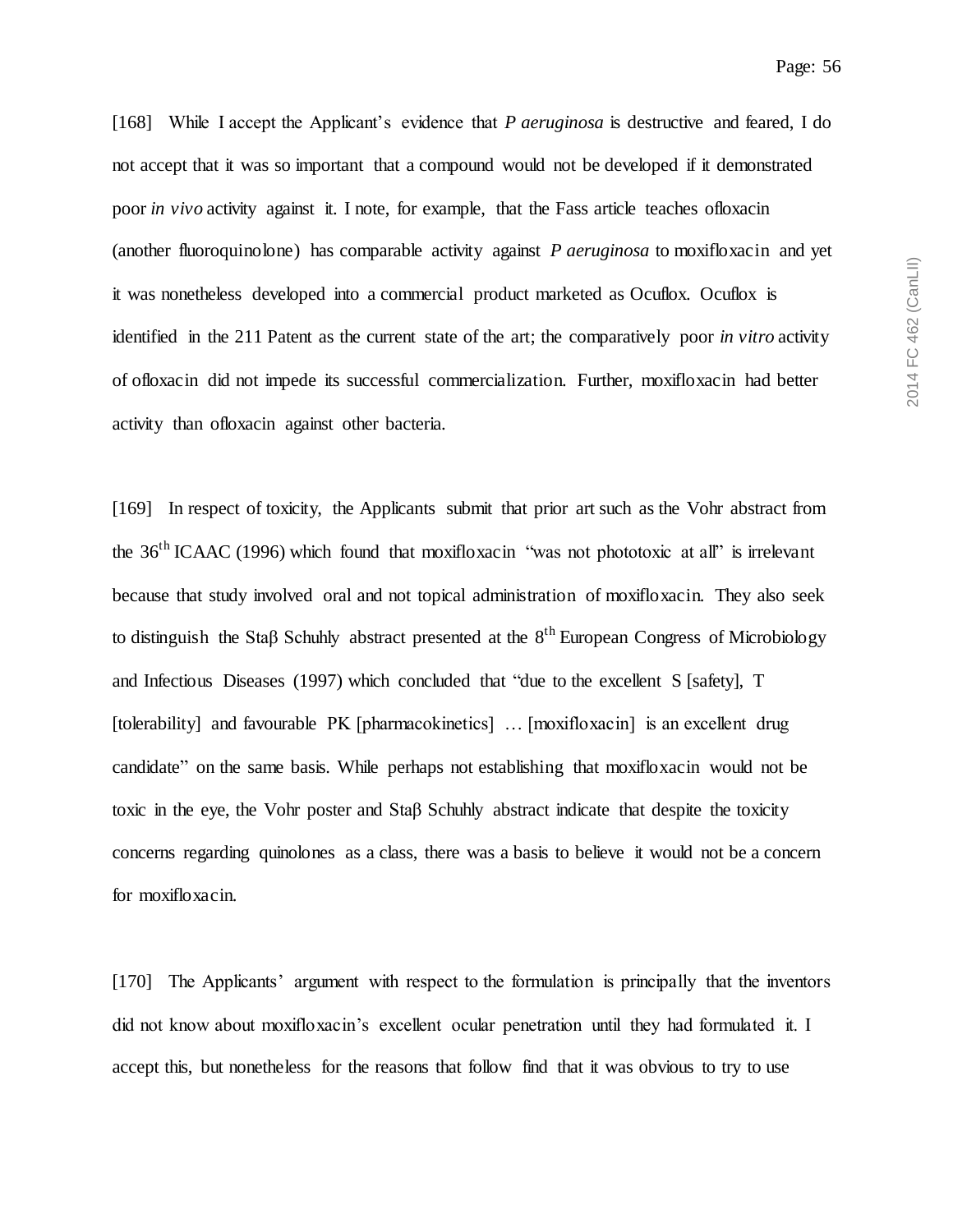moxifloxacin in an ophthalmic formulation. Arriving at the actual formulation did not require any inventive steps either.

F. *Obviousness*

[171] Obviousness must be assessed as of the patent priority date from the perspective of a Skilled Person. To the extent that Alcon relies on post priority data evidence, it is not appropriate (see *Janssen- Ortho Inc v Novopharm Ltd*, 2006 FC 1234 301 FTR 166 at paras 57-58, aff'd 2007 FCA 217 366 NR 290). The 211 Patent priority date is September 30, 1998.

[172] The inventive concept of Claims 1, 35 and 61 is a pharmological composition for topically treating or preventing an ophthalmic infection, which comprises 0.1 to 1.0 wt % moxifloxacin. It is the choice of moxifloxacin and its specific concentration that drives Claims 1, 35 and 61.

[173] The patent did not discuss, as Alcon relies on here, toxicity, penetration, lipophilicity/hydrophilicity, effectiveness against *P aeruginosa*, pharmacology or molecular units.

[174] In light of the common general knowledge set out above, I find that the use of moxifloxacin in an topical ophthalmic formulation for the treatment of bacterial infections was obvious or obvious to try.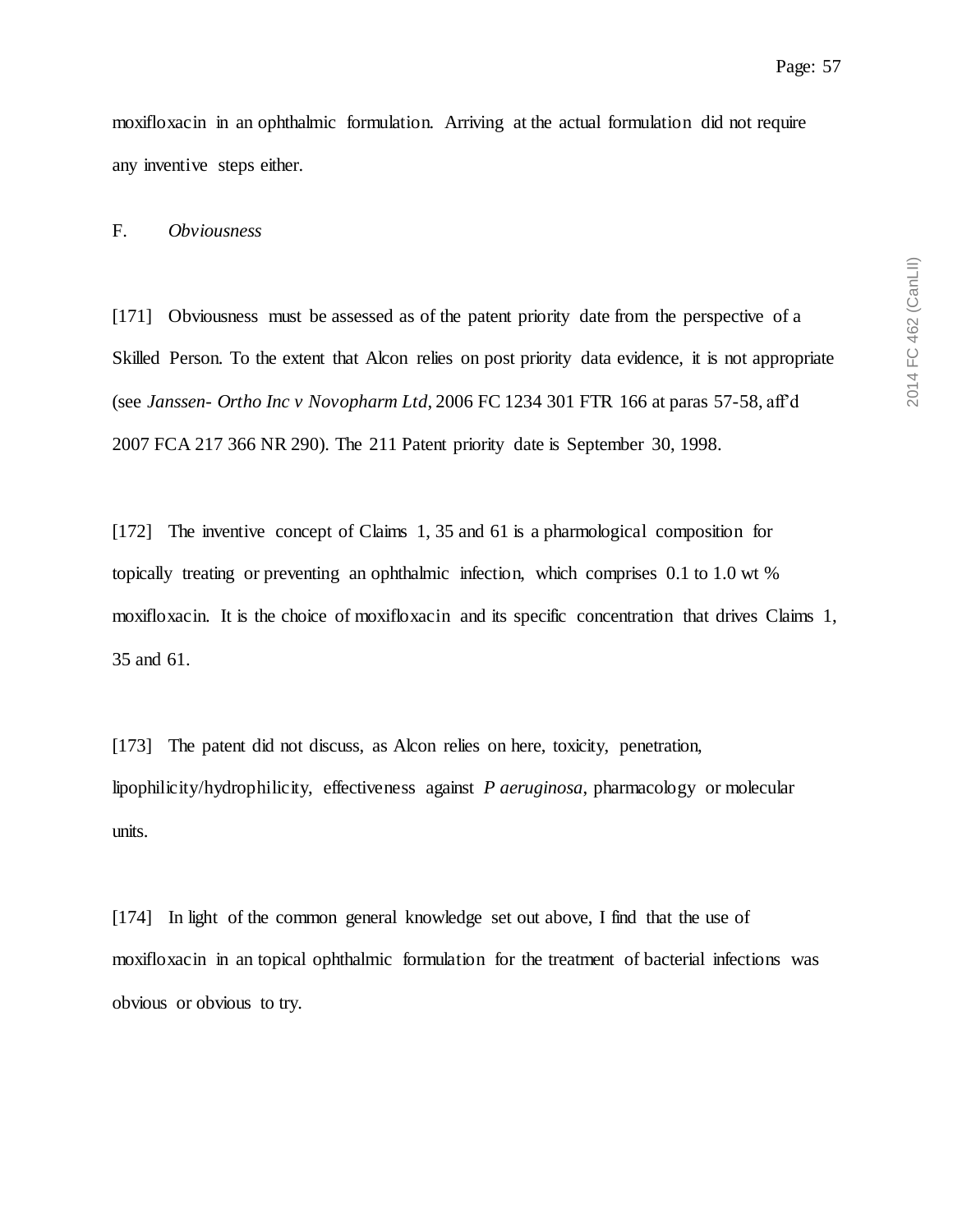[175] In the face of the strong evidence detailed above that moxifloxacin would have been obvious to try, the Applicants submit that this evidence is outweighed by moxifloxacin's comparatively poor *in vitro* activity against *P aeruginosa*. As indicated earlier, the emphasis on and importance of treating *P aeruginosa* is overstated. The 211 Patent was not focused on *P aeruginosa*; it was focused on the treatment of a range of pathogens, all well known. Moxifloxacin's comparatively poor *in vitro* activity against *P aeruginosa* does not teach away from the choice of it for a topical ophthalmic formulation.

[176] I also find that the formulation of the moxifloxacin-containing ophthalmic formulation was obvious. It is similar to the formulation of other quinolone ophthalmic solutions such as Ciloxan and Ocuflox.

[177] Although the Applicants' expert Dr Zhanel testified that he was unaware of any data available in September 1998 teaching the formulation of an ophthalmic solution containing moxifloxacin, he had previously referenced the Petersen Poster from the ICAAC. The Petersen Poster taught the solubility, pKa value and partition coefficients of moxifloxacin; this data is three of the four pieces of data Dr Zhanel testified were required to determine ocular penetration (the fourth was molecular weight). Cobalt relies on the Bauernfiend and Fass articles as teaching that 0.1 to 1.0 wt% of moxifloxacin inhibited growth of the tested bacteria, including *P aeruginosa*. The issue becomes, given the common general knowledge on State of the Art, was the invention obvious.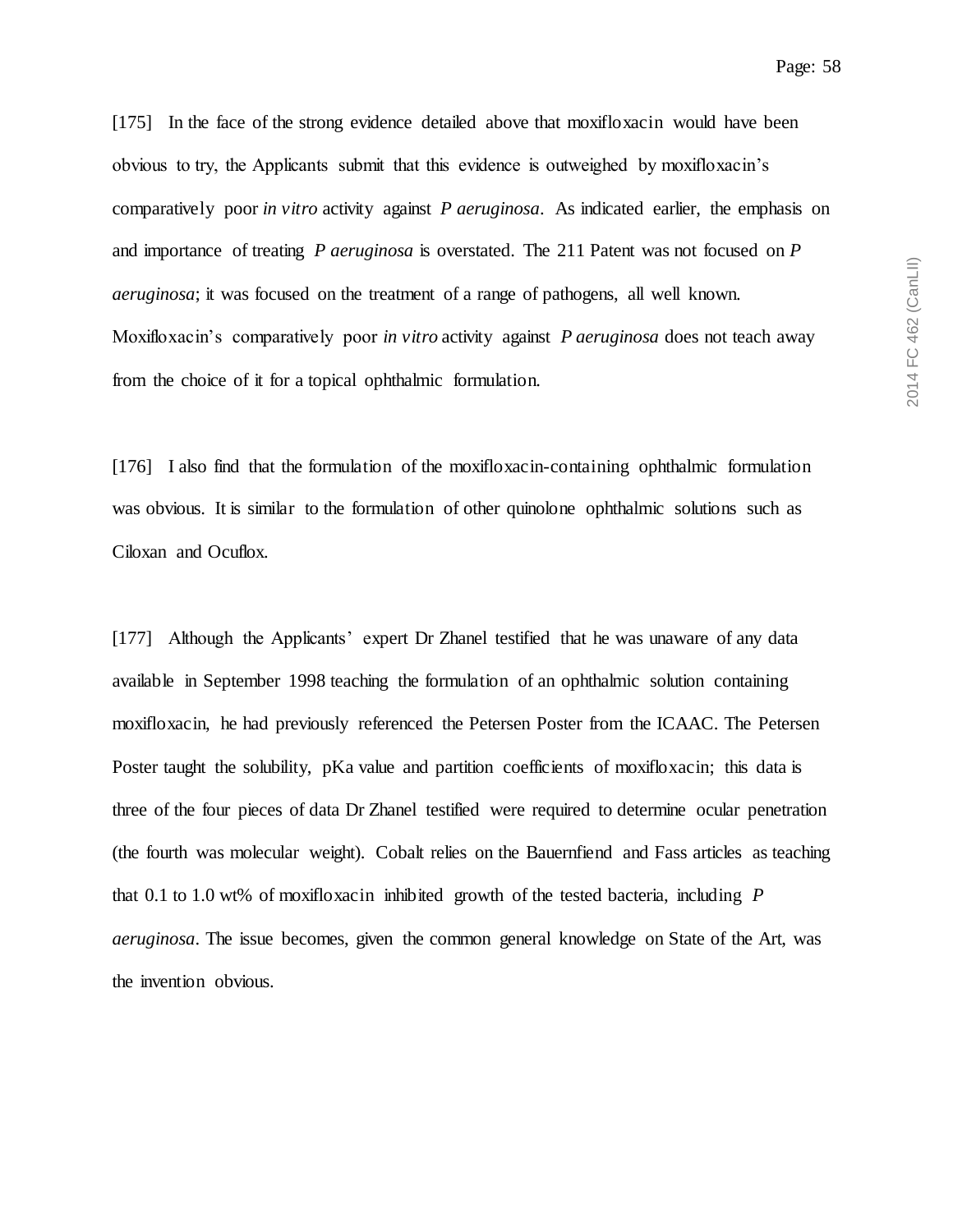[178] In reaching a conclusion on this issue, the Court was particularly influenced by the evidence of Dr Lightman. It was clear, cogent, objective and consistent with the objective evidence of the State of the Art.

[179] Dr Lightman was herself an ophthalmologist. Her Skilled Person was slightly more qualified than the Skilled Person found by the Court but the differences are immaterial. She outlined some critical facts in her evidence:

- by 2000 ciprofloxacin had been widely used in clinical practice for about a year. It had very broad action against a wide variety of bacteria and was used to treat a variety of infections and there was little bacterial resistance;
- ciprofloxacin was available in eye drops (Ciloxan) by 2000 and was being used to treat bacterial infections of the keratitis, conjunctivitis and blephartis;
- the absence of instruction in the patent on how to determine the appropriate concentration of moxifloxacin meant that it could be determined by routine experimentation and that there was nothing inventive in determining the appropriate concentration; and
- as of September 30, 1998, moxifloxacin was a known quinolone. It was known that quinolones were used to treat ophthalmic bacterial infections. MIC values for moxifloxacin against various bacterias of ocular infections were known.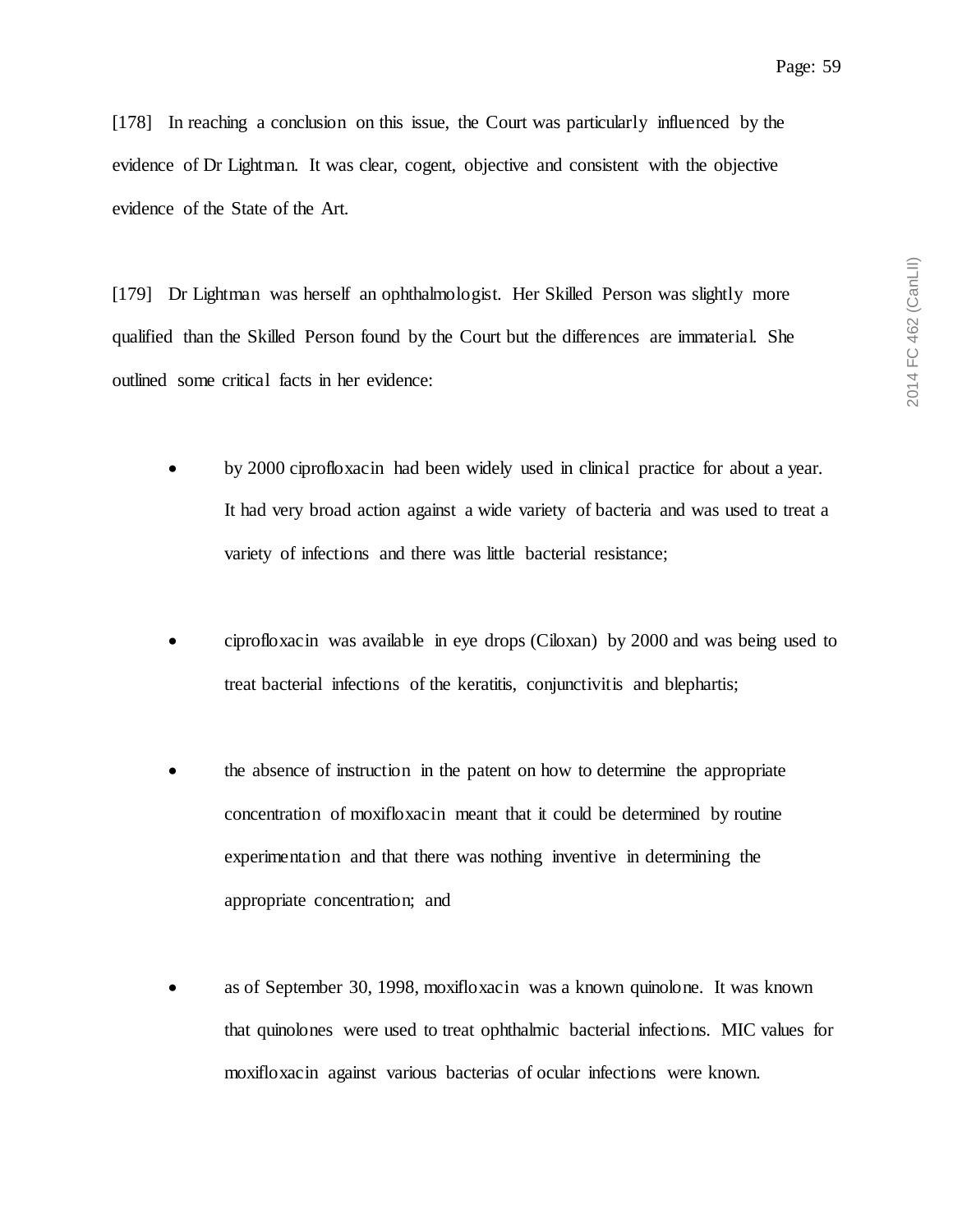[180] Dr Lightman's conclusion was that the 211 Patent was "in one sense" a mere collection of publicly available information on moxifloxacin. There was no difference between the state of the art as of September 30, 1998 and the inventive concept of the 211 Patent claims.

[181] In light of the circumstances and state of the art, it was obvious to try to treat ophthalmic infections with moxifloxacin. The claims of the 211 Patent were directed to a known compound being used for a known use in a concentration known to be effective.

[182] There was obviously contrary evidence by accepted experts. In placing greater weight on Dr Lightman's evidence, the Court is not suggesting that these other experts were not honest in their work and opinions nor that they may have had long associations with their client which disqualified their independence. However, Dr Lightman's evidence, where it conflicted with Alcon's experts, was more persuasive against the backdrop of the state of the art.

### G. *Conclusion*

[183] For these reasons, the Court concludes that Cobalt has established that Moxifloxacin was obvious or obvious to try and that the 211 Patent is invalid for reasons of obviousness. It is not necessary to deal with the issue of anticipation.

[184] In regard to 211 Patent, the Applicant's application for a prohibition order is dismissed with costs.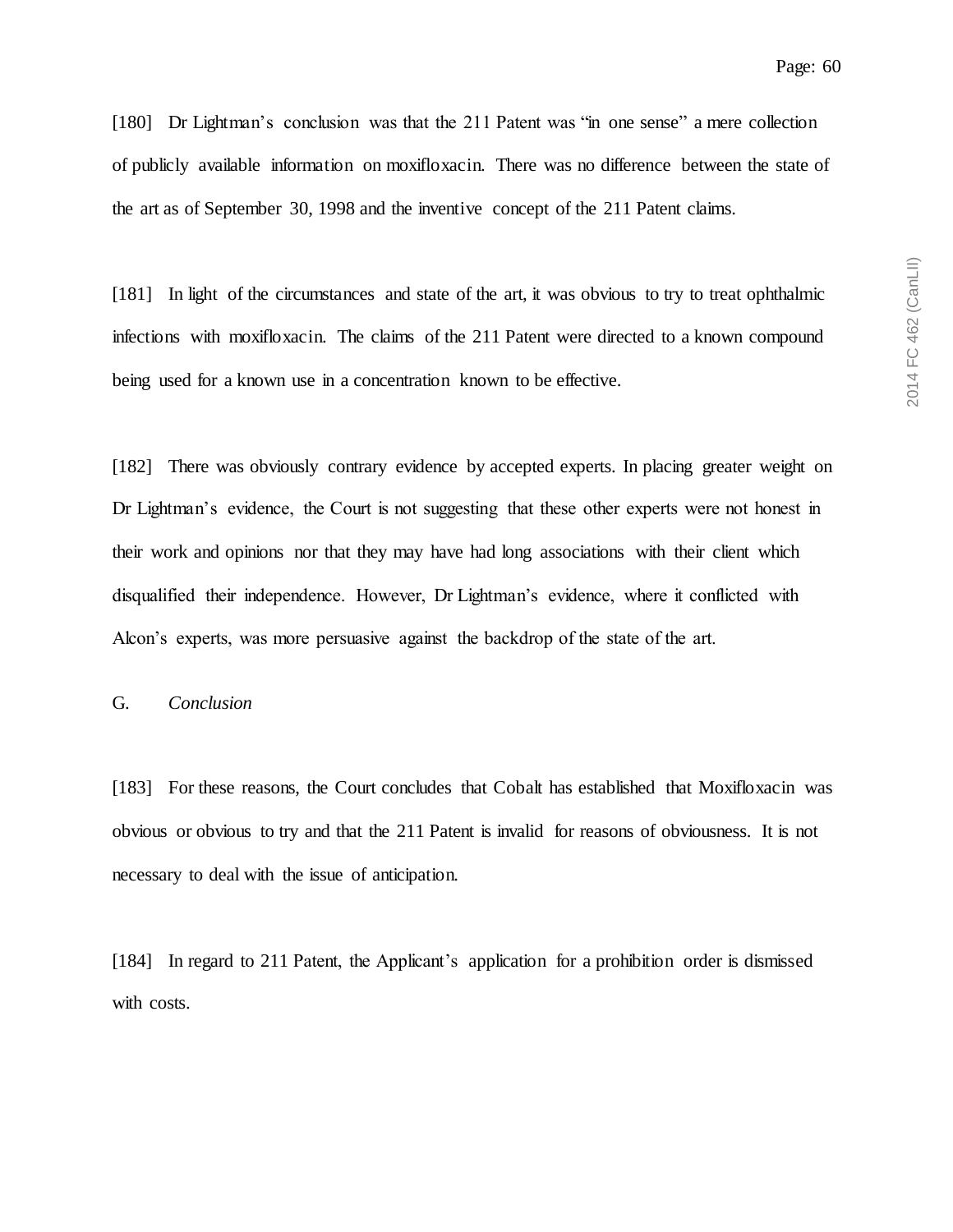#### V. THE 418 PATENT

[185] The central issue with respect to this patent is infringement. The issue of validity is secondary to the conclusion that Alcon has not established that Cobalt will infringe the 418 Patent either as the product or in the process of making the Cobalt Product.

[186] The 418 Patent claims the monohydrate form of moxifloxacin having two characteristic peaks, which is said to have improved stability over the anhydrous form. It also claims the prism crystal form of moxifloxacin monohydrate, which is said to be more free-flowing than the needle crystal form. The patent teaches that the anhydrous form was hygroscopic, meaning it absorbed water from the air under adverse storage conditions. This resulted in impaired dosing accuracy and preparation quality. The claimed monohydrate is said to overcome these problems.

[187] The 418 Patent also discloses that prisms are the preferred crystalline form of the monohydrate. Prisms do not mat and are significantly more free-flowing than needles, a second crystalline form of the monohydrate.

[188] The Cobalt Product is a solution and thus does not contain any crystals. The parties agree that the product itself does not infringe the 418 Patent. The issue is whether the Cobalt process of making the Cobalt product uses the monohydrate form of CDCH.

[189] Alcon asserts that the 418 Patent describes a novel monohydrate of 1-cyclopropyl-7-  $([S,S] - 2$ , 8 diazabicyclo - [4.3.0] non – 8 – yl) 6 – fluoro – 1, 4-dihydro – 8 methoxy – 4 – oxo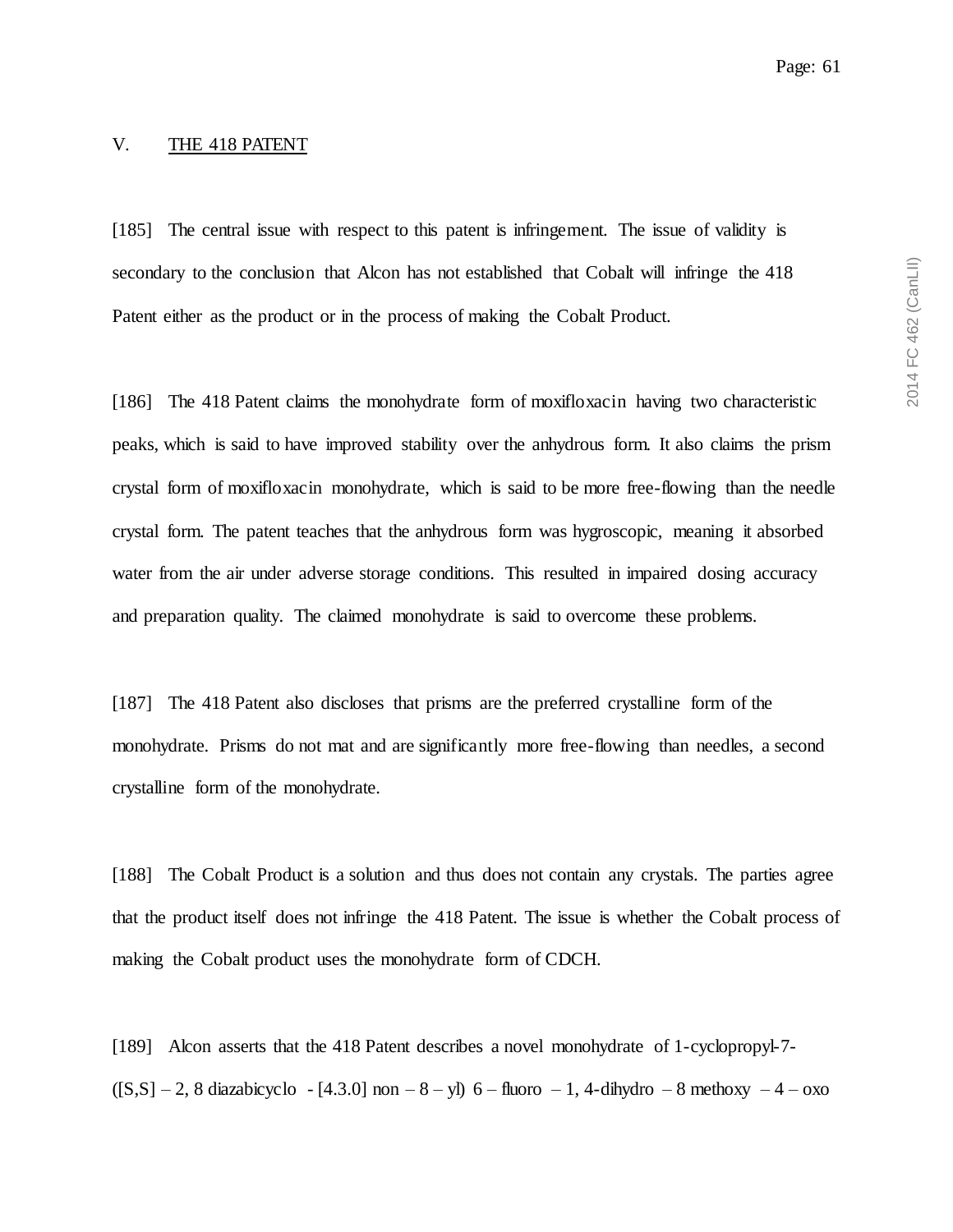$-3$  – quinolene carboxylic acid hydrochloride (fortunately abbreviated to "CDCH"). "CDCH" is the term used in this patent but it is common ground that this refers to the compound otherwise known as moxifloxacin.

### A. *The Applicants' Evidence*

[190] The Applicants have tendered Dr Bosché and Dr Matzger in respect of the 418 Patent. Dr. Bosché has a Ph.D. in pharmacy. He worked for Bayer from 1994 to 2003, during which time he was one of the co-inventors of the 418 Patent. His affidavit describes the work which resulted in the invention. He explains that he was asked to develop a solid pharmaceutical formulation of moxifloxacin suitable for use in clinical trials. In the process he encountered two problems. First, the material did not flow. Second, they were unable to maintain a consistent amount of active ingredient in the tablets. With the help of a colleague Dr Grunenberg who ran the Polymorphism Laboratory, Dr Bosché determined that the monohydrate form of moxifloxacin is more stable than the anhydrous form, and that the prism crystal form of the monohydrate flows better than the needle form.

[191] Dr Matzger is a Chemistry professor currently researching solid state organic materials, including crystalline polymorphs. He provided expert evidence with respect to Cobalt's allegations of non-infringement of the 418 Patent as well as a scientific background in respect of crystalline polymorphs. His principal conclusions are that the 418 Patent is infringed by the Cobalt Process; that the invention of the 418 Patent is not obvious; that its utility was demonstrated and that the patent is not ambiguous.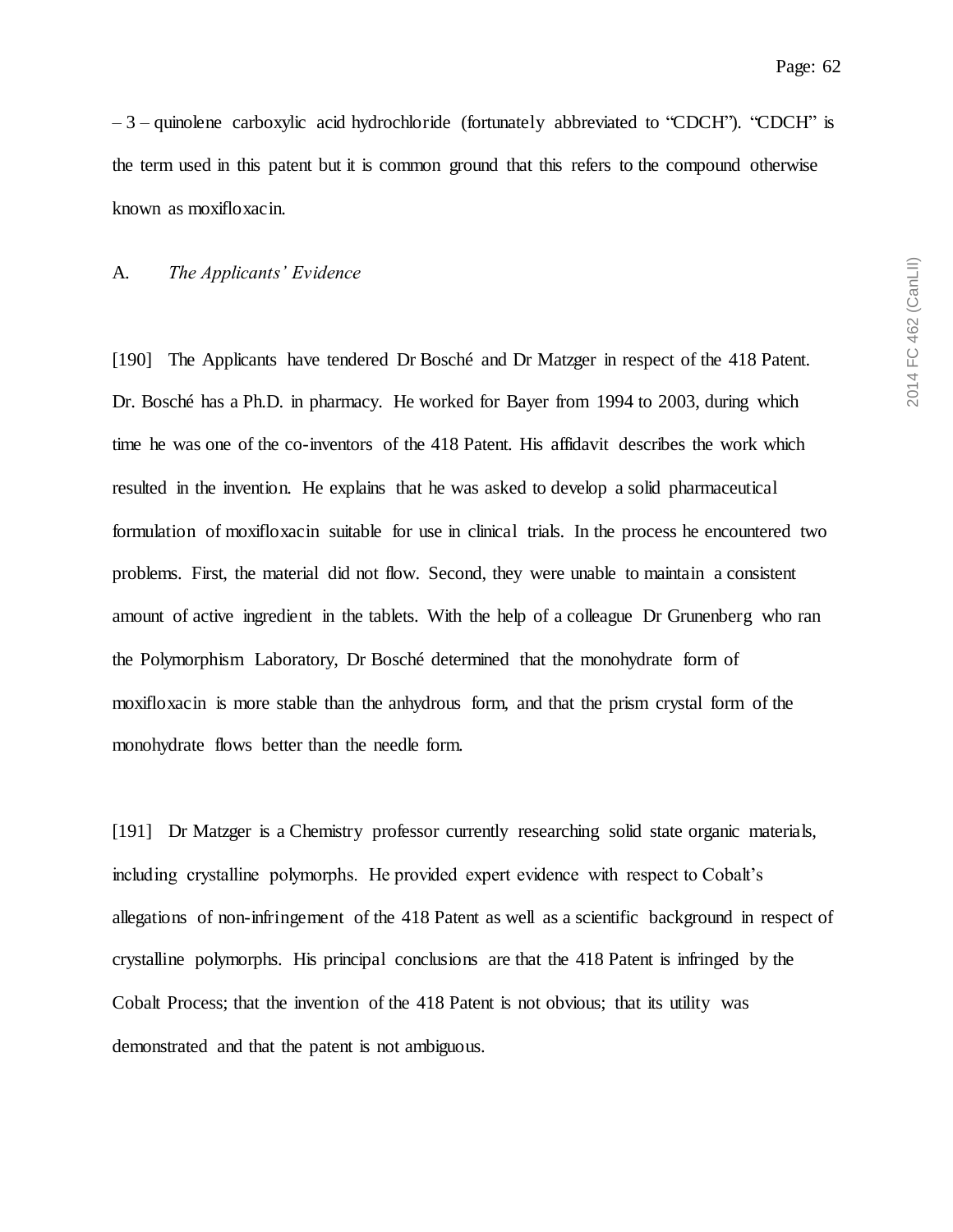2014 FC 462 (CanLII) 2014 FC 462 (CanLII)

#### B. *Cobalt's Evidence*

[192] Cobalt has tendered evidence from Dr Harris in respect of the 418 Patent. Dr. Harris is a Research Professor in Chemistry. His research focuses on crystal structure determination, fundamentals of crystallization processes and development of techniques for studying crystalline solids, particularly powder X-ray diffraction and solid state MNR. He presents himself as an expert in solid state chemistry and crystallography. His affidavits address Cobalt's allegations of non-infringement and invalidity of the 418 Patent, including insufficient specification, ambiguity and lack of utility. His principal conclusions are that the inventive concept of the 418 Patent was obvious; that the disclosure in the patent is insufficient to support its claims; that the patent lacks utility; that the patent is ambiguous and in any event that it is not infringed by the Cobalt Process.

#### C. *Claim Construction*

[193] In the prior art, the form of CDCH was anhydrous. The 418 Patent identifies problems associated with the prior art. In particular, the anhydrous form is hygroscopic and absorbs water under adverse storage conditions and during pharmaceutical processing, resulting in impaired dosing accuracy and preparation quality. The invention of the CDCH monohydrate with improved stability overcame this problem.

[194] The 418 Patent discloses that the preferred embodiment of CDCH monohydrate is in crystal prisms not needles. Prisms do not mat and are significantly more free flowing than the needle form. Prisms provide better dosing accuracy, improved safety and minimize patient risk.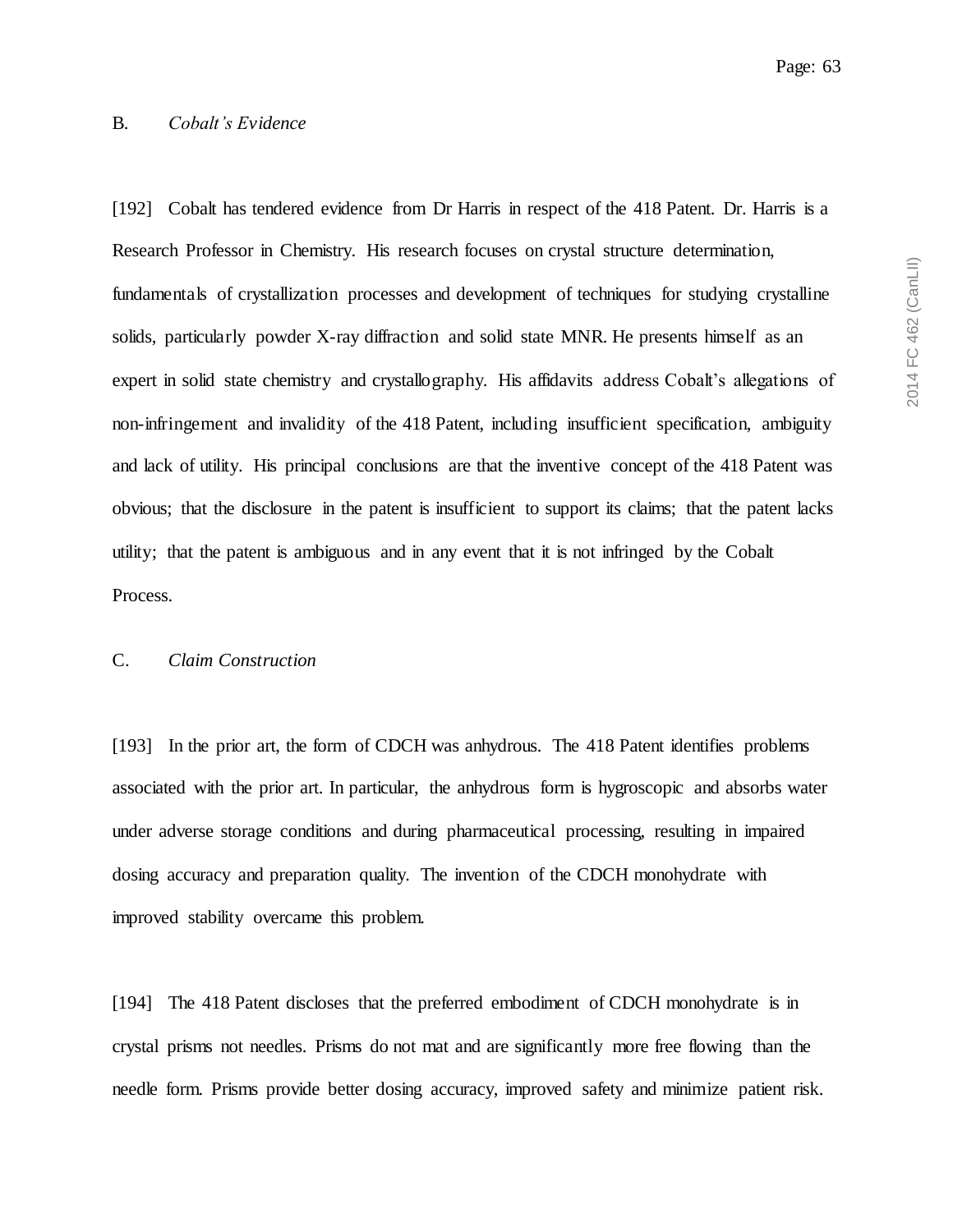[195] The 418 Patent contains one independent claim and thirteen dependent claims. Only

Claims 1, 2, 8-10, 12 and 14 are at issue in this proceeding. Claim 1 is the critical claim because

it claims the inventive concept of the Patent.

[196] Claim 1 reads:

A monohydrate of CDCH, of the formula [Formula (I)]…which has a characteristic peak at 168.1 ppm in the 13 C-NMR spectrum and a band at 2Θ=26.7 in the X-ray diffractogram.

[197] Claim 1 of the 418 Patent has three essential elements:

- a. the compound is moxifloxacin monohydrate;
- b. the compound displays a characteristic band in the powder  $X$ -ray diffractogram at 2Θ=26.7; and
- c. the compound displays a characteristic peak in the  $^{13}$ C-NMR spectrum at 168.1 ppm.

[198] Cobalt submits that elements (b) and (c) are conjunctive; both must be established. In contrast, the Applicants submit that elements (b) and (c) are redundancies and it is only necessary to determine that a substance is the CDCH monohydrate and displays *either* the characteristic band or peak.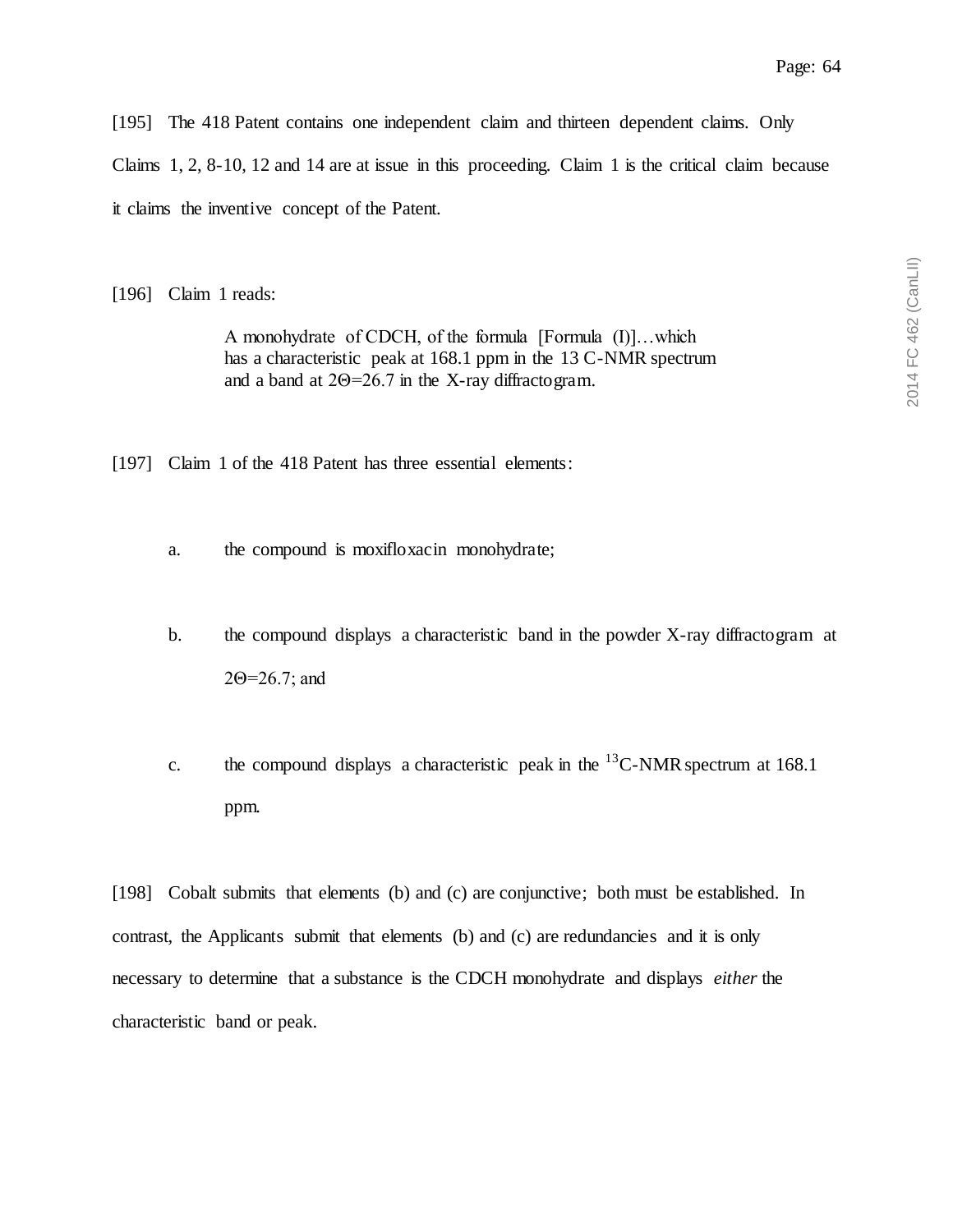[199] Cobalt's position is made out on the language of the patent. The use of the conjunctive "and" in Claim 1 linking the peak and band requirements makes it clear that the substance claimed in the 418 Patent must display both the characteristic peak and the characteristic band.

[200] Claims 2-14 are dependent on Claim 1 and incorporate these elements. Absent any one of these elements, there is no infringement.

[201] Any issue as to whether increased stability is also an essential element is a secondary issue. Given the Court's ultimate conclusion, it is not necessary to find on this point.

 $[202]$   $^{13}$ C-NMR spectroscopy is a method of analytical chemistry used to characterize a sample by measuring characteristic frequencies associated with transitions between nuclear spin states in a magnetic field in order to observe the chemical environment of the  $^{13}$ C nucleus. Theses transitions are depicted in terms of a chemical shift range measured in parts per million (ppm). It is a common technique used to characterize organic molecules and to understand the crystalline state. Dr Matzger testified that the Skilled Person would know that only  $^{13}$ C-NMR spectroscopy can provide information relating to the physical structure of the compound in the crystalline state.

[203] X-ray powder diffraction [XRPD] is another method of analytical chemistry used to characterize a sample. Dr Harris and Dr Matzger explained that in XRPD analysis, a sample is illuminated by an X-ray source and the intensity of X-rays reaching a detector is observed. By measuring the various angles of incidence of the diffracted X-rays (represented by 2Θ, or twice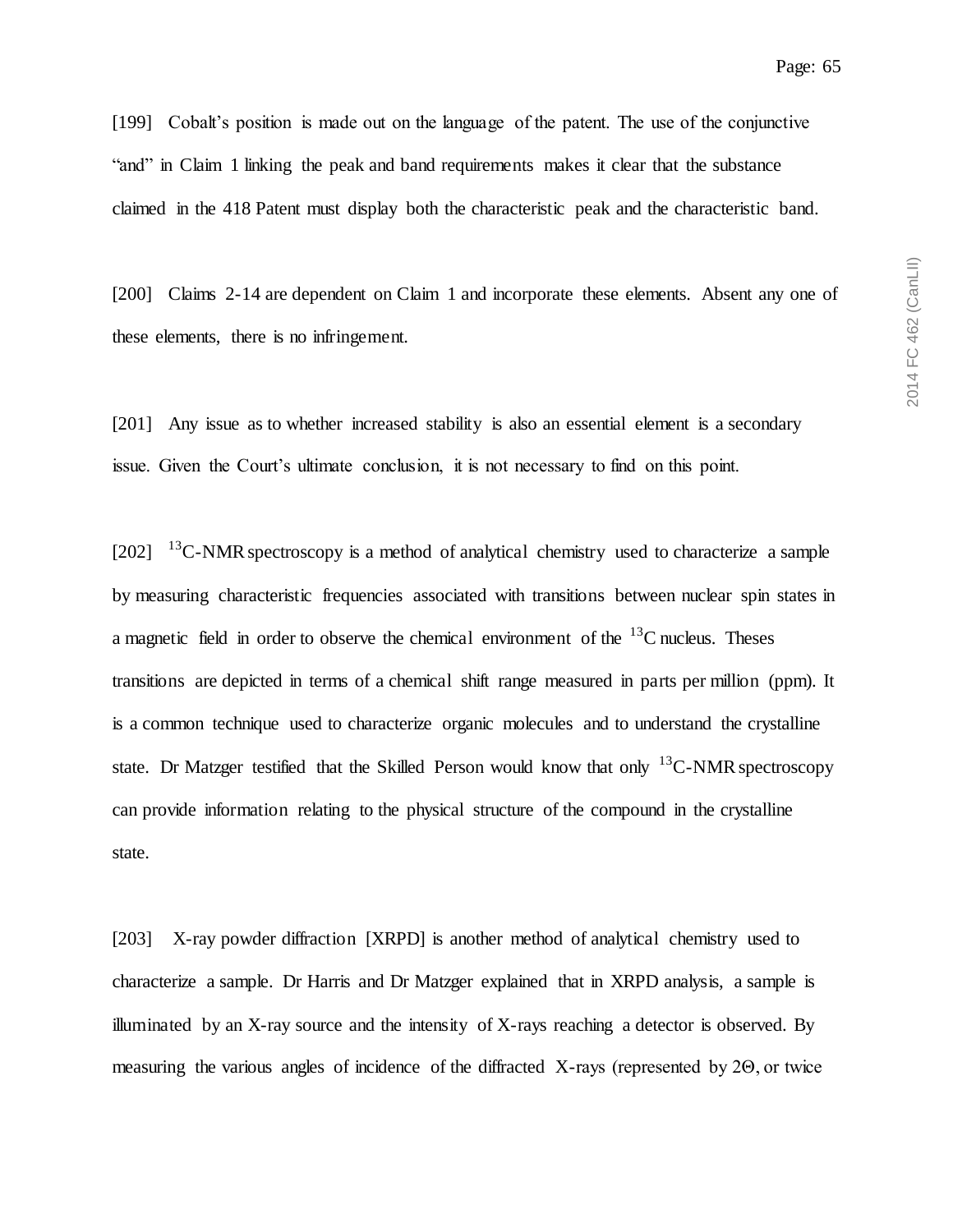the angle of incidence) from the incident beam to the detector, a characteristic pattern specific to the particular crystalline material can be observed. Dr Matzger testified that the peak positions measured in the diffractogram can be diagnostic of the presence of a particular crystal type in either pure form or in a mixture. Dr Harris testified that a three-dimensional picture of the crystal structure of a compound can be ascertained by measuring and analysing the directions and intensities of all the diffracted beams.

[204] Both the CDCH monohydrate and anhydrous form have crystal forms. Dr Harris gave evidence that in crystalline compounds, atoms or molecules are arranged in a repeating pattern in three dimensions. XRPD can be used to establish the internal structures of these materials by determining the relative positions of the atoms or molecules and the symmetry of the structure.

[205] Claim 1 also refers to CDCH monohydrate in solid crystalline forms. Claim 2 claims CDCH monohydrate from Claim 1 in prismatic crystal form whose external shape is prism shaped. Claim 8 claims a medicament comprising the CDCH monohydrate together with a pharmaceutically acceptable diluertor carrier while Claim 9 claims this medicament for use in the treatment of bacterial infections. Claim 10 claims an antibacterial composition or CDCH monohydrate together with a suitable diluent or carrier. Claim 12 claims the use of the CDCH monohydrate for treatment of bacterial infections and Claim 14 claims the use of CDCH monohydrate in the preparation of a medicament for the treatment of bacterial infections.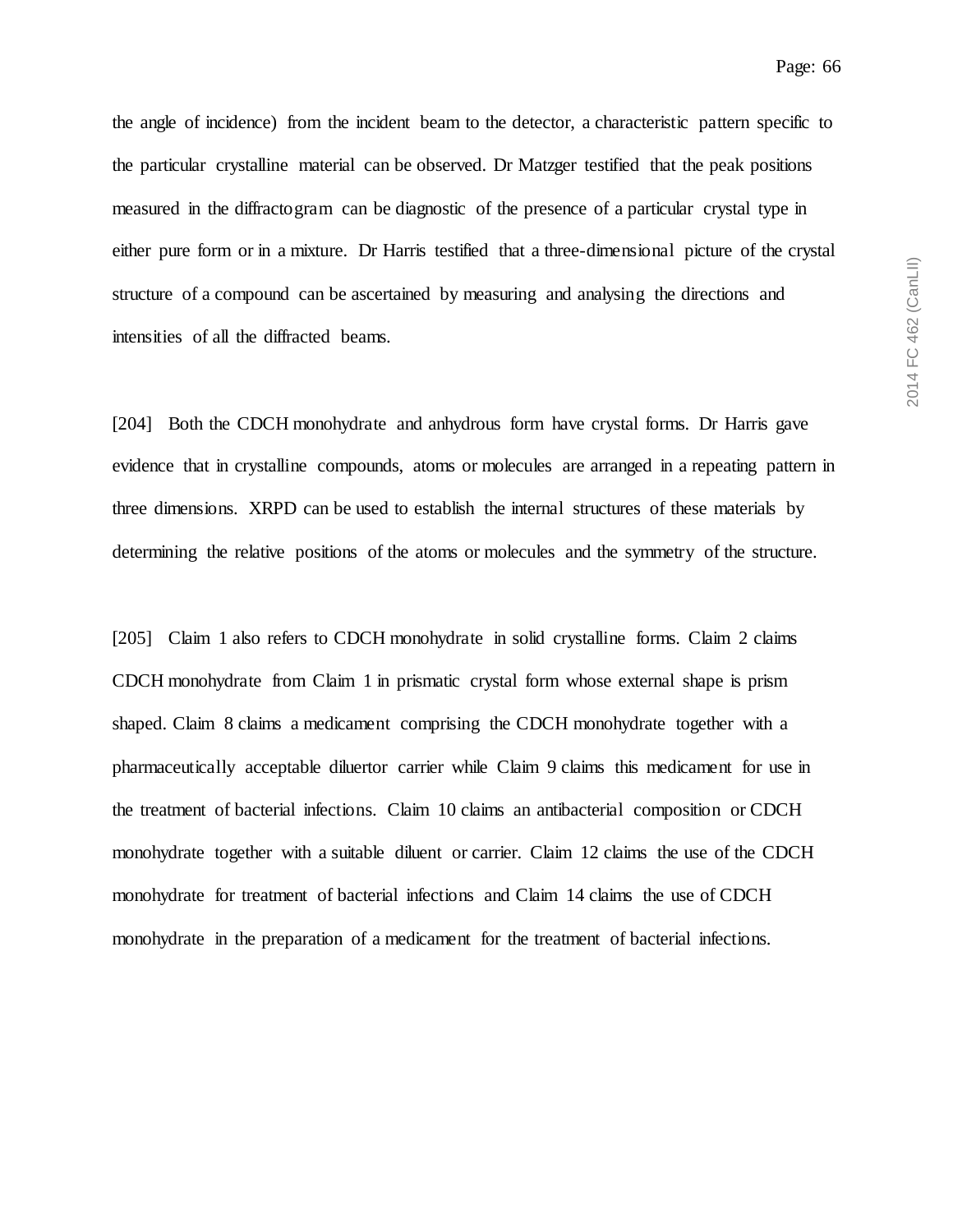[206] Therefore, Claims 2, 8-10, 12 and 14 all include the limitation of CDCH monohydrate having the particular characteristics of the Peak and the Band. To the extent that increased stability over anhydrous CDCH is an essential element, they include that limitation.

### D. *Skilled Person*

[207] The parties are in substantial agreement on this issue. They agree that the Skilled Person would have the following qualifications:

- a graduate degree in chemistry or a related field (chemical engineering, pharmacy);
- experience with polymorphs; and
- some practical experience.

[208] The parties disagree about whether the Skilled Person has direct experience with crystallography; as asserted by Cobalt and about which Alcon is silent. This latter point is of little moment as Alcon's position that the Skilled Person be able to understand data from  $^{13}$ C-NMR spectroscopy and X-ray powder diffraction is consistent with Cobalt's position.

[209] Therefore, the Skilled Person is a person with the following qualities: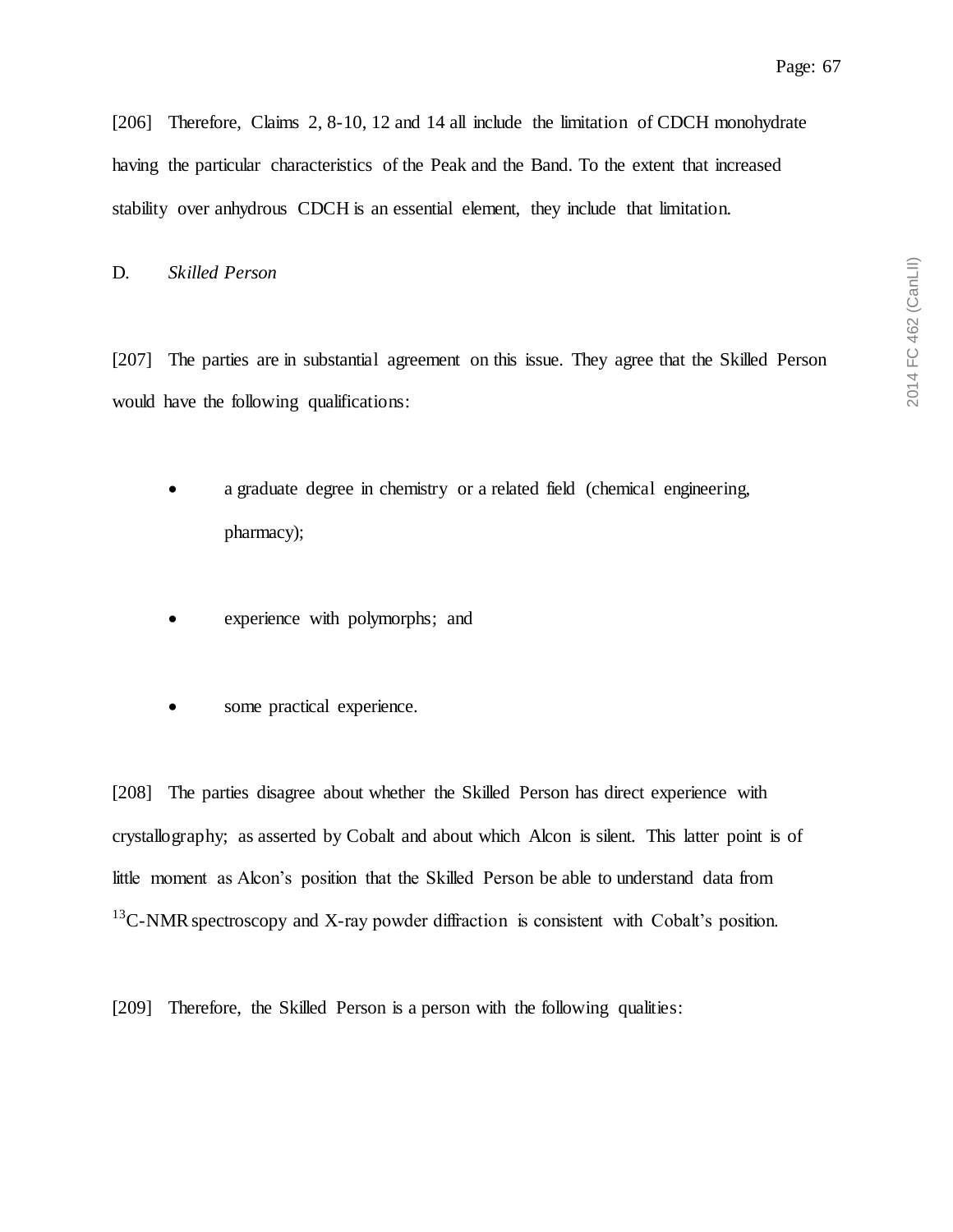- a graduate degree in chemistry or a related field such as chemical engineering, pharmacy and the like;
- experience with polymorphs;
- a minimum of 1-2 years practical experience in the production of pharmaceutical compounds;
- ability to understand data from  ${}^{13}$ C-NMR spectroscopy and X-ray powder diffraction; and
- familiarity with crystallography.

# E. *Infringement*

[210] As explained above, there are three essential elements of the 418 Patent: (a) a monohydrate, (b) a characteristic peak at 2Θ=26.7 of the XRPD, and (c) a characteristic peak at 168.1 ppm of the  $^{13}$ C-NMR. The Applicants must establish that each element is made out in order to establish infringement.

[211] Alcon claims that the CDCH monohydrate covered by Claim 1 is used in the Cobalt process despite not appearing in the Cobalt Product.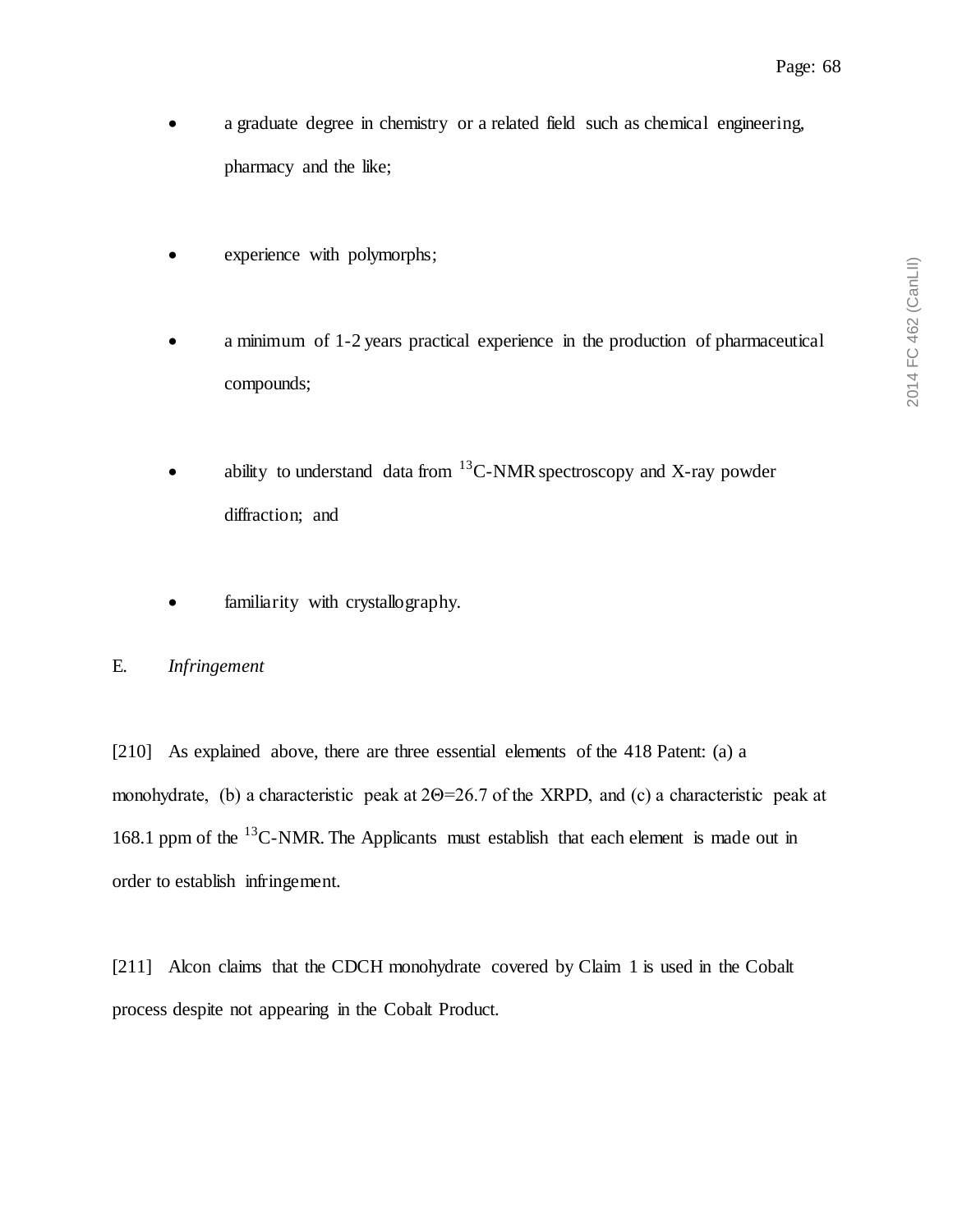[212] The parties agree that the 418 Patent is not infringed by the Cobalt Product, which is a solution comprising moxifloxacin hydrochloride. Cobalt submits that each of the second and third essential elements of the patent require that moxifloxacin monohydrate be a crystalline solid form. As crystals exist only in solid form, by their definition they cannot exist in a homogeneous liquid solution; accordingly the Cobalt Product (which is a liquid solution) does not infringe the 418 Patent. Further, the description portion of the patent refers to a number of pharmaceutical formulations, but solutions – such as the Cobalt Product – are excluded. The Applicants have taken no position with respect to whether or not the second and third elements require the compound to be in solid form, but concede that the Cobalt Product does not infringe. Given the consensus on this point, the only remaining issue is whether the 418 Patent is infringed during the process used to make the Cobalt Product [the Cobalt Process].

[213] The Applicants' infringement argument is based on their assessment of the data provided in Cobalt's ANDS. To establish that the process uses moxifloxacin monohydrate, the Applicants rely on the results of other testing such as differential scanning calorimetry [DSC] which measures heat given off or taken up by a sample, and thermogravimetric analysis [TGA] which measures sample weight as the sample is heated. The Applicants argue that the TGA and DSC data generated during the Cobalt Process corresponds with the presence of the monohydrate. Based on this evidence, the Applicant's expert Dr Matzger testified that the data "suggests" or provides "clues" that moxifloxacin monohydrate is used. His affidavit reads:

> 65 The Cobalt Process provides some additional information suggesting that moxifloxacin hydrochloride monohydrate is present in the Cobalt Process…

66 Additional clues to the presence of moxifloxacin hydrochloride monohydrate in the Cobalt Process can be found in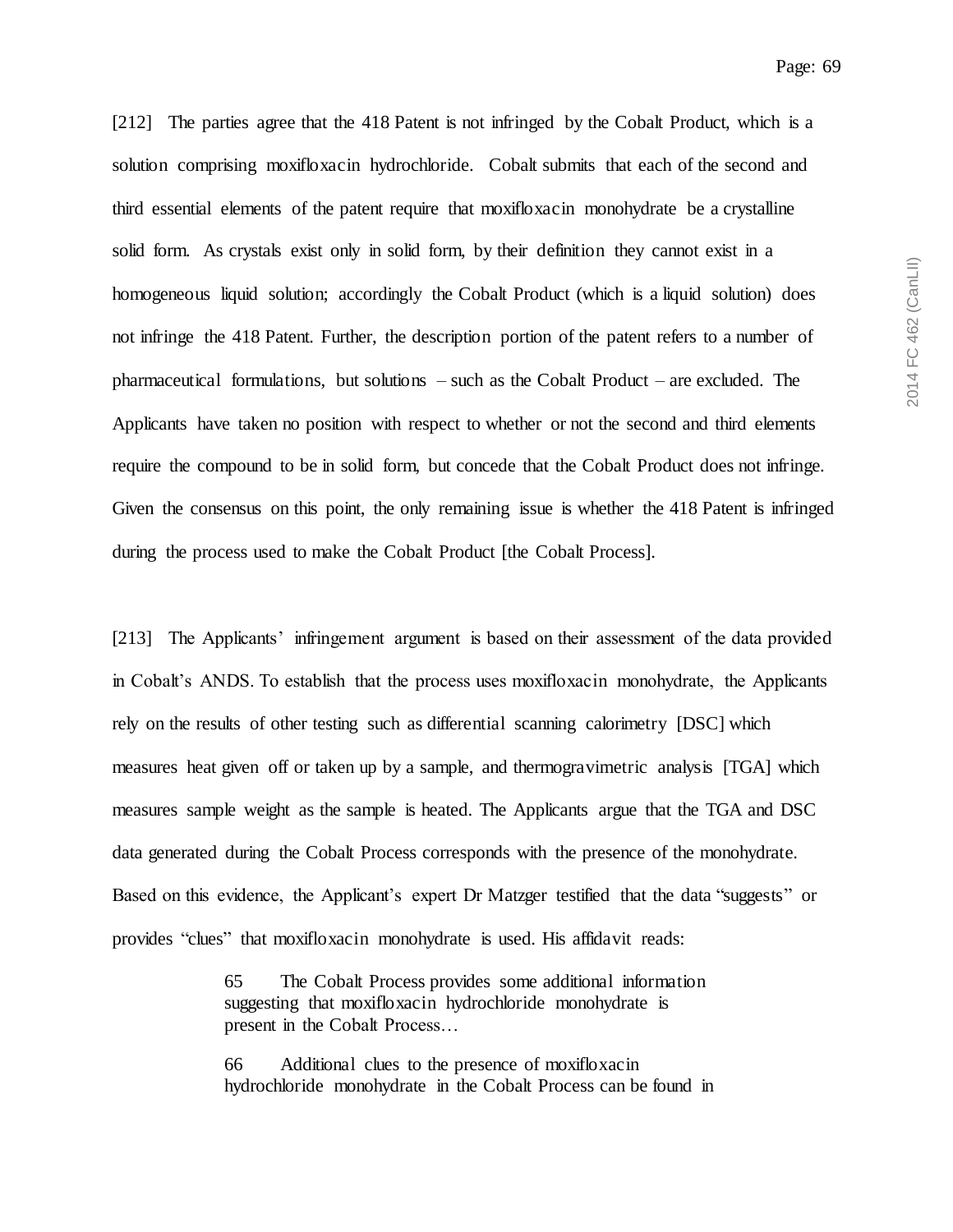[214] Cobalt, for its part, disputes that the DSC and TGA data indicate the presence of a monohydrate. They submit that the ANDS data corresponds to the data for the anhydrous form disclosed in the 418 Patent. Both sets of data indicate the presence of small amounts of water, although neither infringes the patent.

[215] Cobalt's ANDS productions contain XRPD data which the Applicants submit indicates an XRPD peak at approximately 2Θ=26.7. Without disputing that the XRPD data shows a peak at 2Θ=26.7, Cobalt argues that this peak is not characteristic and that other peaks in the region of 2Θ=10 are better indicators of the presence of monohydrate. Cobalt's submissions with respect to an alternative characteristic peak are irrelevant at this stage of the analysis.

[216] As regards the third element, no <sup>13</sup>C-NMR data is available regarding the Cobalt Process. The Applicants invite the Court to infer that it would indicate a peak at 168.1 ppm on the basis that the other essential elements have been met, that no other moxifloxacin hydrates are known and that Cobalt has failed to produce any  ${}^{13}$ C-NMR data to rebut the inference. Cobalt, naturally, argues against this inference.

[217] The presence of a peak at 168.1 ppm of the  $^{13}$ C-NMR spectrum is an essential element of the patent which has not been established on the evidence. I decline to make the inference sought by the Applicants; there is nothing, other than the 418 Patent itself, which supports the argument that if moxifloxacin monohydrate has a peak at  $2\Theta = 26.7$  of the XRPD spectrum, it will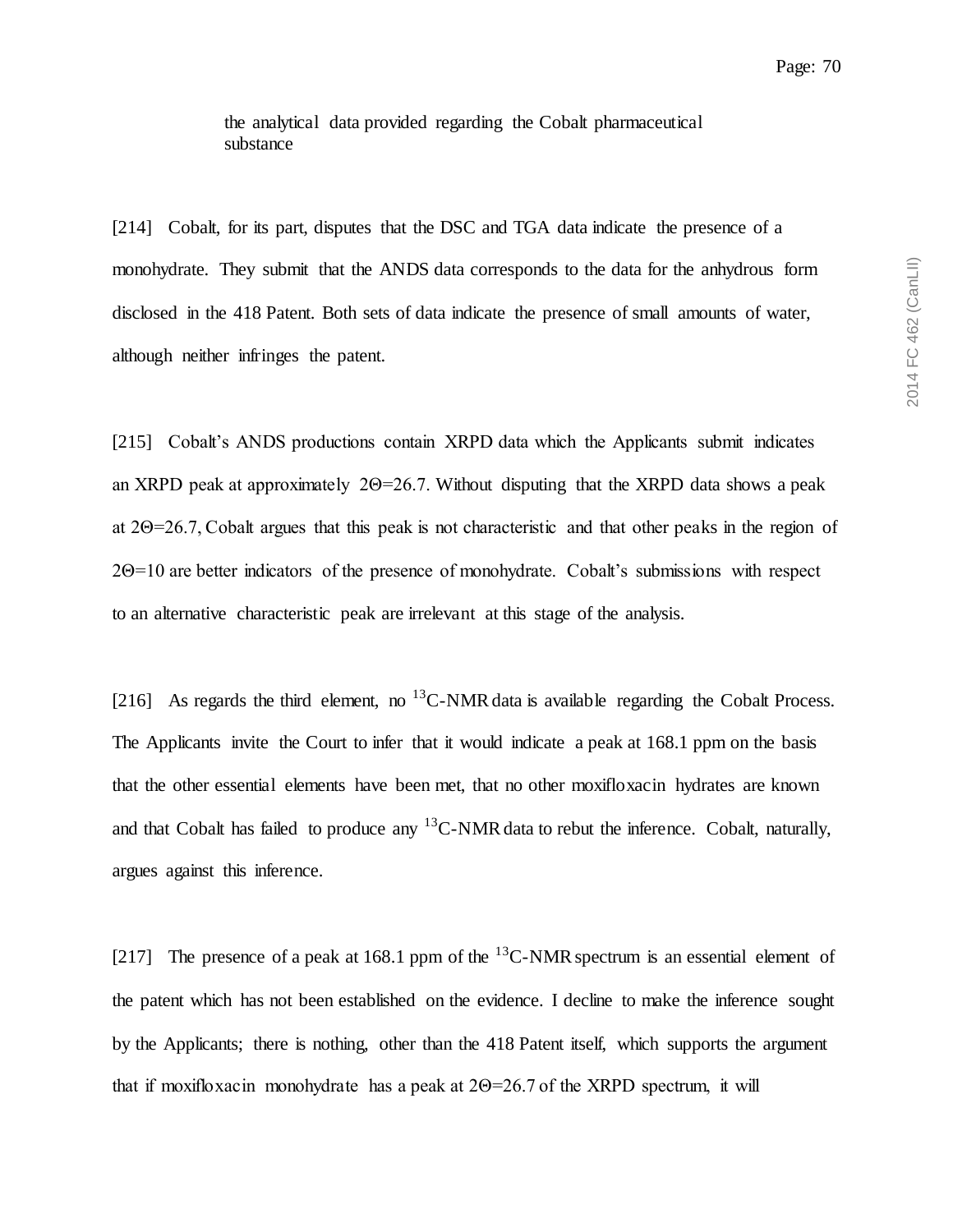necessarily have a characteristic peak at 168.1 ppm of the  $^{13}$ C-NMR. There is no evidence that  $13^{\circ}$ C-NMR values can be obtained as a function of XRPD values. There is no prior or subsequent art attesting to the fact that where the XRPD peak is present in the monohydrate, the  $^{13}$ C-NMR peak will necessarily follow. In the absence of such corroborating evidence, I decline to infer that the  $^{13}$ C-NMR peak is present.

[218] Alcon relies on a number of points in support of its claim; however, none of their data comes from actual analysis of a Cobalt Process which is said to create the infringement. That evidence is:

- CDCH monohydrate had an endothermic event around  $T=110^{\circ}$ C. The assertion is that anhydrous CDCH would not have a peak within this temperature range;
- Alcon says that the Cobalt DSC data shows the presence of endothermic events at approximately 90-120°C and that the observable dips in the baseline are consistent with solvent being driven out of the sample. They ask the Court to infer that the solvent is water;
- the TGA data in the 418 Patent shows anhydrous CDCH having a pronounced mass loss only at approximately 250°C whereas the monohydrate form has the mass loss/water loss at approximately 150°C. The TGA thermograms of the Cobalt Product have a higher loss than the anhydrous forms; said to be consistent with monohydrate;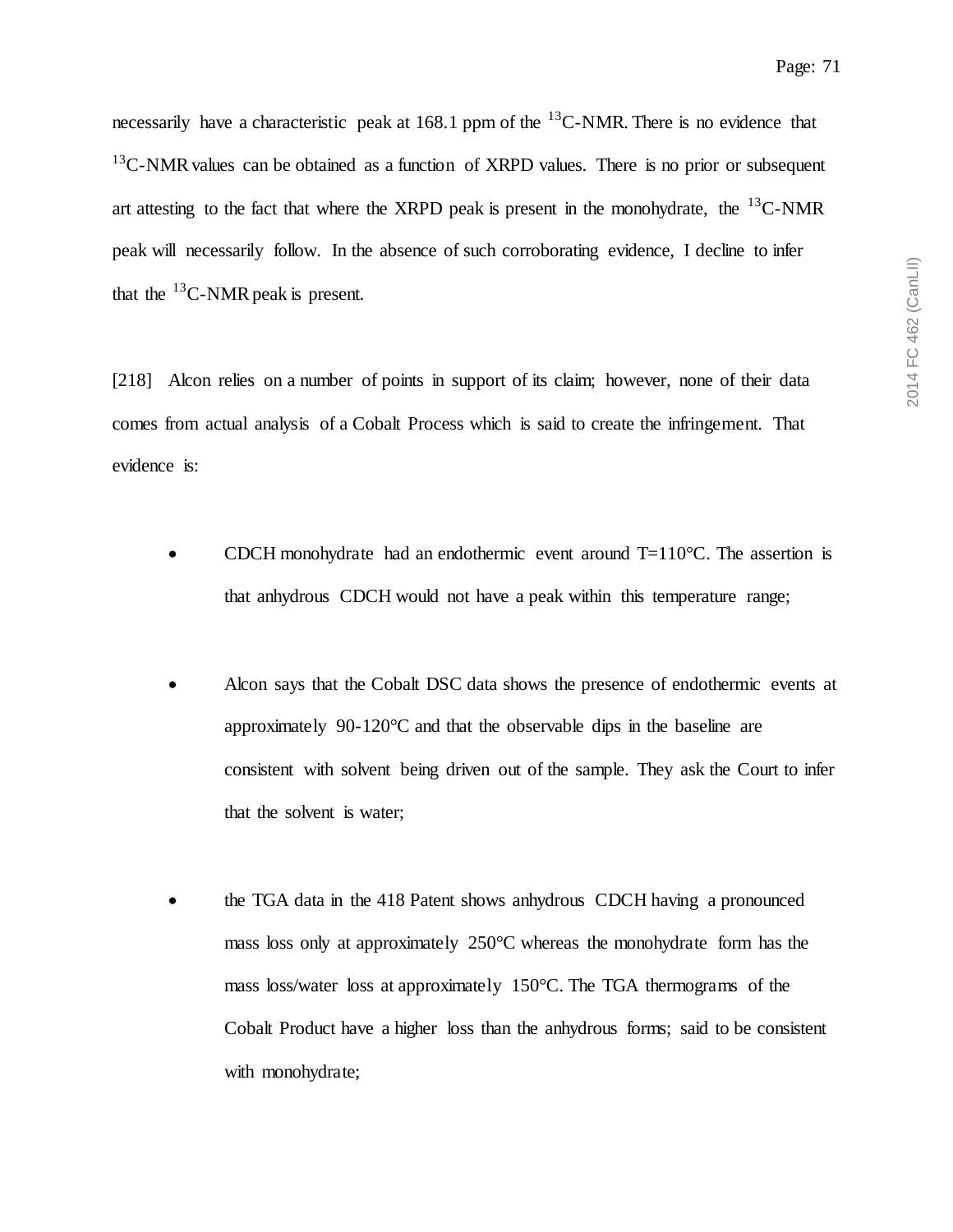- the Cobalt XRPD data indicates the peak around  $2\Theta = 26.7$ . There was considerable efforts to explain away small inconsistencies with the Alcon theory and fine points of analysis of graphs influenced largely by the scale of the graphs used;
- since hydrogen chloride in water is part of Cobalt's production process, Alcon says that the water present during the process would result in the formulation of CDCH monohydrate;
- the Raw Material Certificates of Analysis for Cobalt's API contains as much as 0.5% - 0.6% water. Cobalt's ANDS stated that the acceptable amount of water in the drug substance is 1%. Dr Harris admitted that, if Cobalt's API has 1% water, as much as 25% of the API could be CDCH monohydrate; and
- since Cobalt did not produce any C-NMR data and did not produce any samples of its product, Alcon asks the Court to "assume Cobalt's API would have a C-NMR peak at 168.1 ppm".
- [219] Cobalt has an answer for the assertions either individually or collectively:
	- The Cobalt Product is a liquid solution, therefore the crystals which are part of essential elements of CDCH monohydrate cannot exist in the Applicants' Vigamox;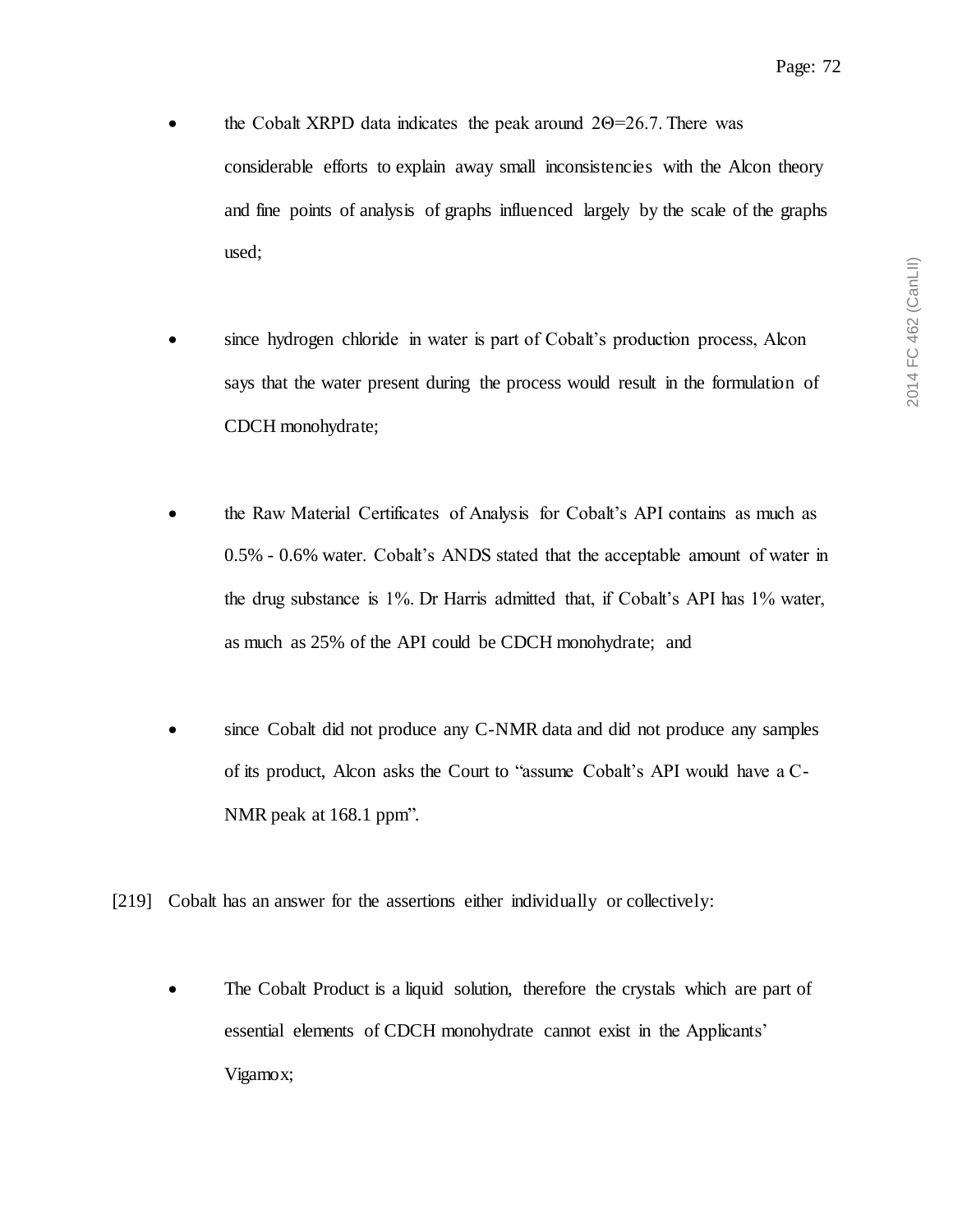- The Cobalt process uses CDCH anhydrate which is part of the prior art;
- The solid form of CDCH used in the Cobalt Process does not exhibit the mass loss of 3.9% characteristic of CDCH monohydrate. The loss in the Cobalt Process (0.3%) is identical to the mass loss in anhydrous CDCH described in the 418 Patent; and
- The solid form of the CDCH used in preparing the Cobalt Product exhibits a peak XRPD value of  $2 \Theta = 10.2$  which the 418 Patent (Figure 4) acknowledges is characteristic of the anhydrous form of CDCH. A peak at 2Θ= 26.7 on the other hand is said to be characteristic of CDCH monohydrate.

[220] Alcon's ultimate answer to the issue is encapsulated in Dr Matzger's conclusion that it is "likely" that the CDCH monohydrate is used in the manufacture of the Cobalt Product based on his review of Cobalt's pharmaceutical development report, rather than on any review of the actual manufacturing process. This is hardly a ringing attestation that the manufacturing process itself contains an infringing act.

#### F. *Analysis*

[221] There is no dispute that the Cobalt Product in its finished form does not infringe the 418 Patent. The Cobalt Product is a solution, which, by its very definition, does not contain any crystals.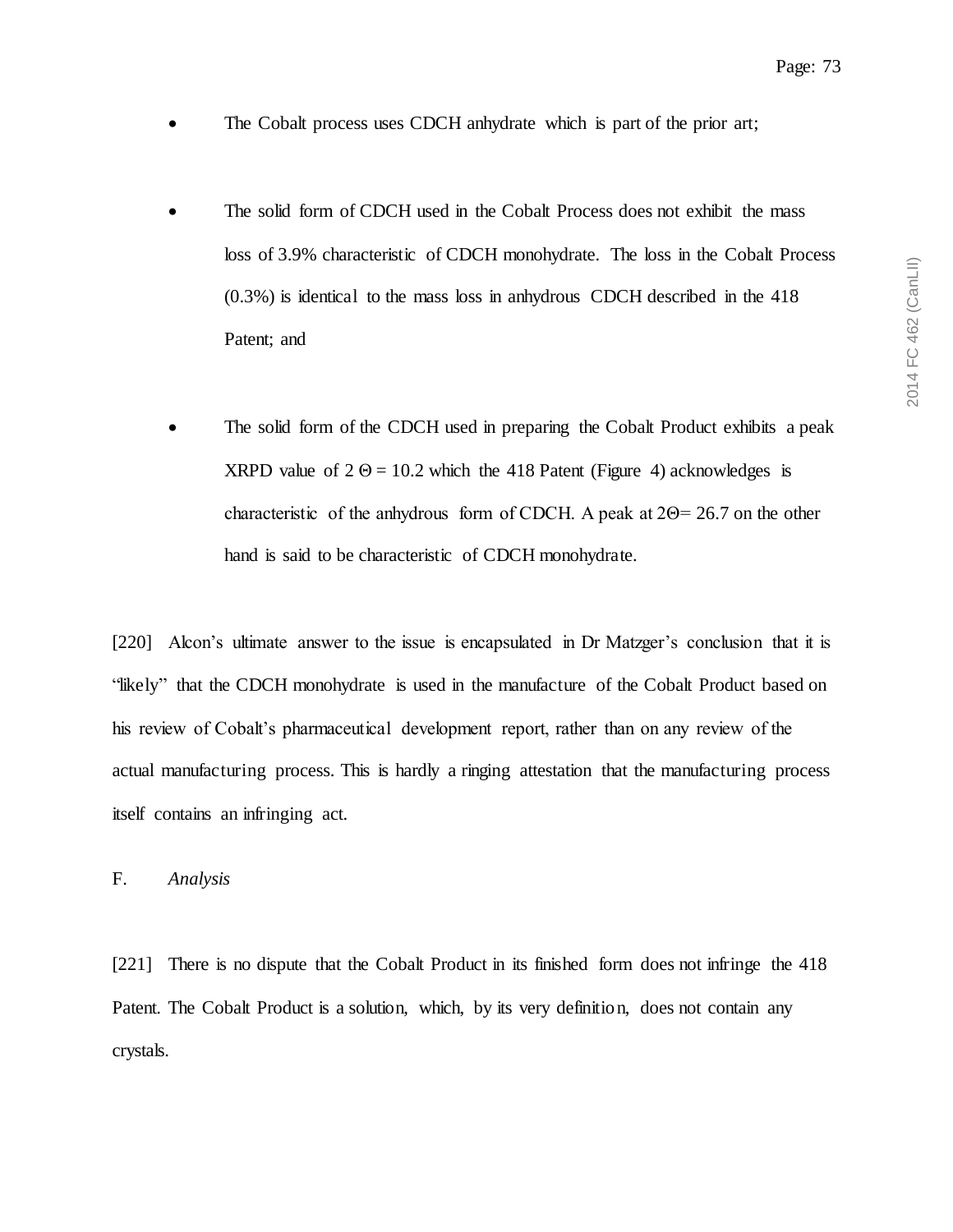[222] The central issue is whether the production process relies on CDCH monohydrate such as it infringes the patent. It is inaccurate to say, as does Alcon, that there is "no doubt" that the CDCH monohydrate is used in the production of the Cobalt Product. The best that Alcon has shown is that there is a possibility that such is the case.

[223] I reject the Applicants' argument that the inference is justified based on the failure of Cobalt to produce  ${}^{13}$ C-NMR data.

[224] Cobalt relies on *SmithKline Beecham Inc v Apotex Inc*, [1999] FCJ No 533, 166 FTR 67, [*SmithKline*] for the proposition that when a first person alleges that a crystal form will be present at some point in a second person's manufacturing process, it must prove that this actually occurs rather than merely raising it as a possibility. That case involved the patent of a hemihydrate form of a medicinal compound. Apotex sought an NOC for a drug containing the medicinal compound in anhydrous form, which it submitted would not infringe the patent. SmithKline Beecham submitted that the Apotex product could not be made without the medicinal compound converting to the hemihydrate during production. Justice McGillis found that the evidence relied on by SmithKline to prove that conversion would occur was inconclusive and found that infringement had not been made out. She wrote at paras  $39 - 40$ :

> Apotex has alleged in its notice of allegation that its tablets will not infringe the '060 patent. That allegation is presumed to be true, "...except to the extent that the contrary has been shown..." by SmithKline. [See *Merck Frost Canada Inc. v. Canada* (1994), 55 CPR (3d) 302 at 319 (F.C.A.)]. In my opinion, the evidence adduced by SmithKline, including the two experiments, raises no more than a possibility of infringement by Apotex, and does not establish, on a balance of probabilities, that Apotex's allegation of non-infringement is not justified. I am also satisfied that the evidence of Apotex's witness Mr. Petrov does not advance the case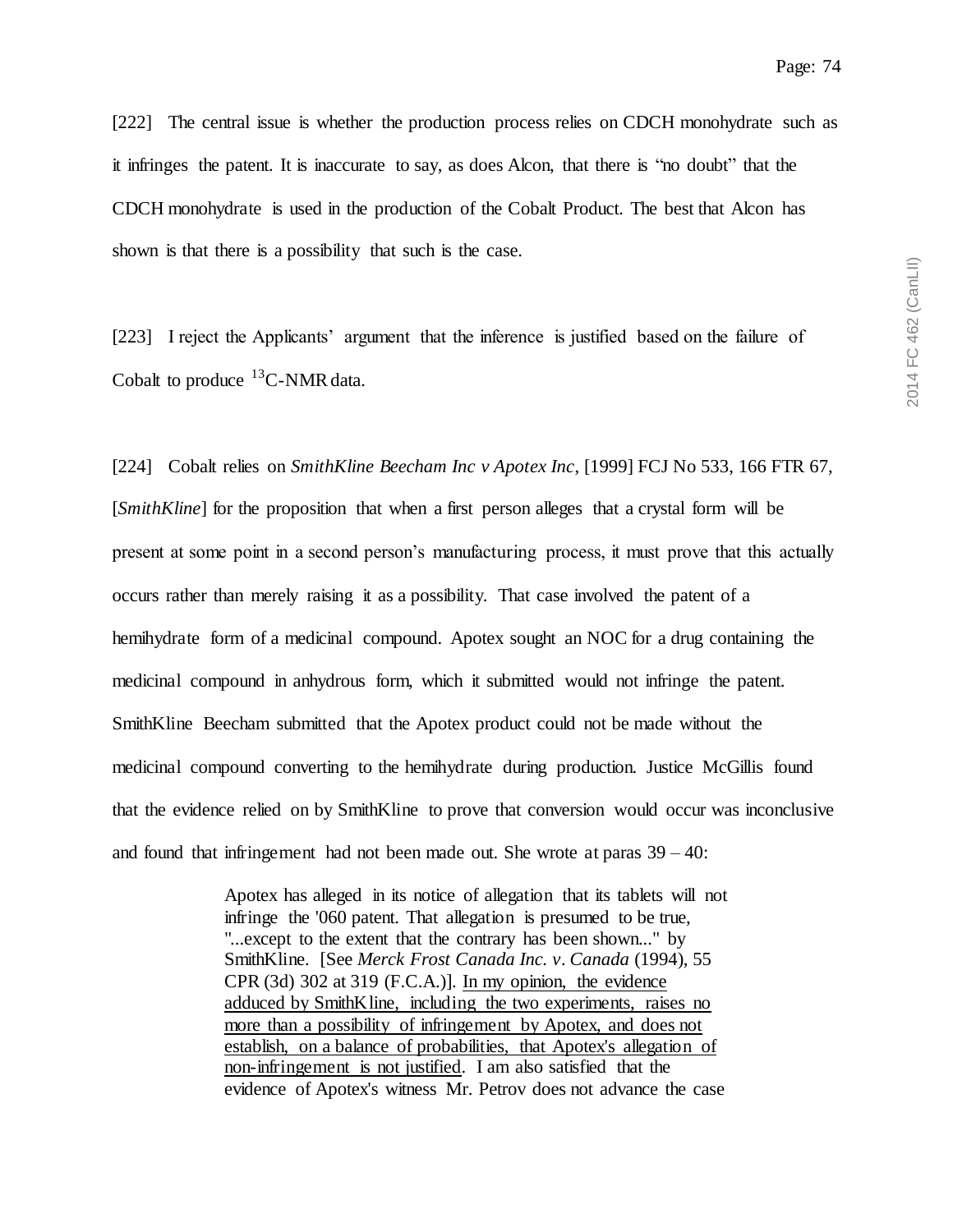for SmithKline, as suggested by its counsel. In my opinion, Mr. Petrov simply confirmed that he agreed with the conclusions of Dr. Apperley and Mr. Ward in the context of the experiments conducted by them.

I have therefore concluded that Apotex should not be prevented from taking its anhydrate tablets to market on the basis of a potential conversion to hemihydrate at some undisclosed and imprecise time in the future. In the event that Apotex's anhydrate tablets do convert to hemihydrate, in whole or in part, it will face "very grave" consequences at that point in time. [See *Hoffman-LaRoche Ltd. v. Canada (Minister of National Health and Welfare)* (1996), 70 CPR (3d) 206 at 213 (F.C.A.); *Zeneca Pharma Inc. v. Canada (Minister of National Health and Welfare)* (1996), 69 CPR (3d) 451 at 452 (F.C.A.)].

[emphasis added]

[225] I agree with Cobalt's submission that based on Justice McGillis' decision in *SmithKline*, where the allegation is that a form of crystal will be present at some point in the manufacturing process, it must be proven that this actually occurs rather than merely raising it as a possibility.

[226] A possibility of infringement is not enough to rebut the presumption of truth of the allegations contained in an NOA (*Novapharm Ltd v Pfizer Canada Inc*, 2005 FCA 270, 341 NR 330).

[227] Alcon's burden of proof is to establish that all three essential elements of the claims at issue occur during that production process. It has not met this burden.

[228] In the present case, Alcon never sought or obtained an order permitting it to review or test Cobalt's process to establish whether an infringing act occurs during the production process.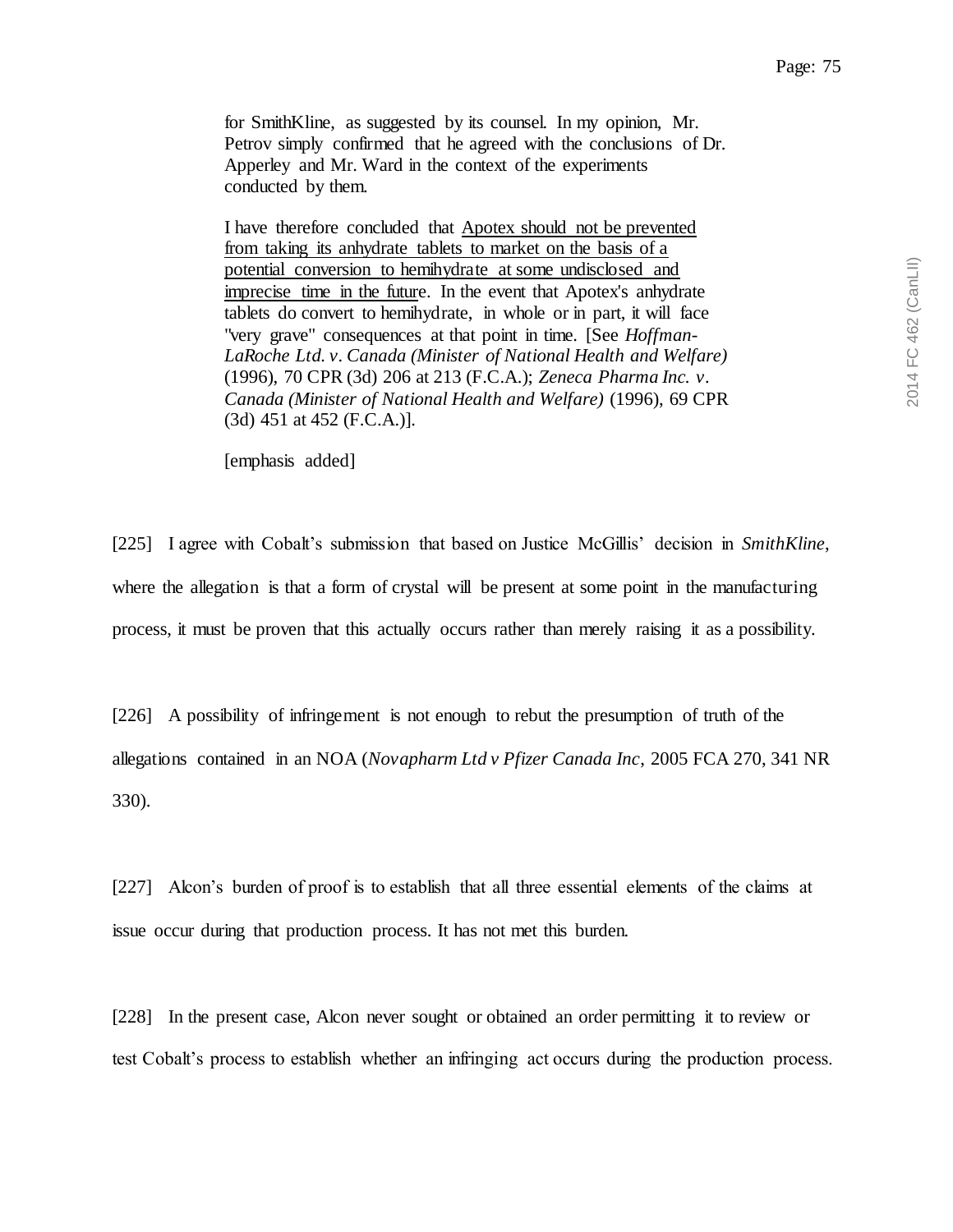[229] Dr Matzger acknowledges that he was never asked to do any testing to confirm the infringement in the process. He also admits that he could have done tests to confirm the infringement; that his lab had the capabilities. His answer was a little more equivocal in that he did not have available certain test capabilities but he does not suggest that the tests he could do would not have been useful or valid.

[230] Whatever the criticism of Cobalt for not producing  ${}^{13}$ C-NMR data, it was Alcon's burden to do as much as reasonably possible to establish infringement. In my view, they did not do so and did not advance a good reason for not putting forward the best evidence.

[231] I adopt Justice Barnes' reasoning on this point in his decision, *Bristol-Myers Squibb Canada Co v Mylan Pharmaceuticals ULC*, 2012 FC 1142, in particular at paragraphs 129-138. Like Justice Barnes, I am not prepared to accept "assumptions" even from experts when better objective evidence could have been produced (or if not produced, a reasonable explanation is available).

[232] In my view, Justice Barnes' comments at paragraphs 136-138 are particularly apt in this case:

> 136 I also do not agree with BMS that its infringement allegation can be supported by the drawing of an adverse inference from Mylan's refusal to disclose. That refusal was upheld by the Prothonotary and sustained on appeal. Furthermore, as stated above, BMS had the ability to make and to test Form [omitted]. It chose not to do so and, instead, had Dr. Myerson base his opinion on an unwarranted assumption. This is not a situation where all of the information necessary to prove infringement was particularly within the knowledge of Mylan or manifestly beyond the power of BMS to ascertain. It is not a requirement in these proceedings that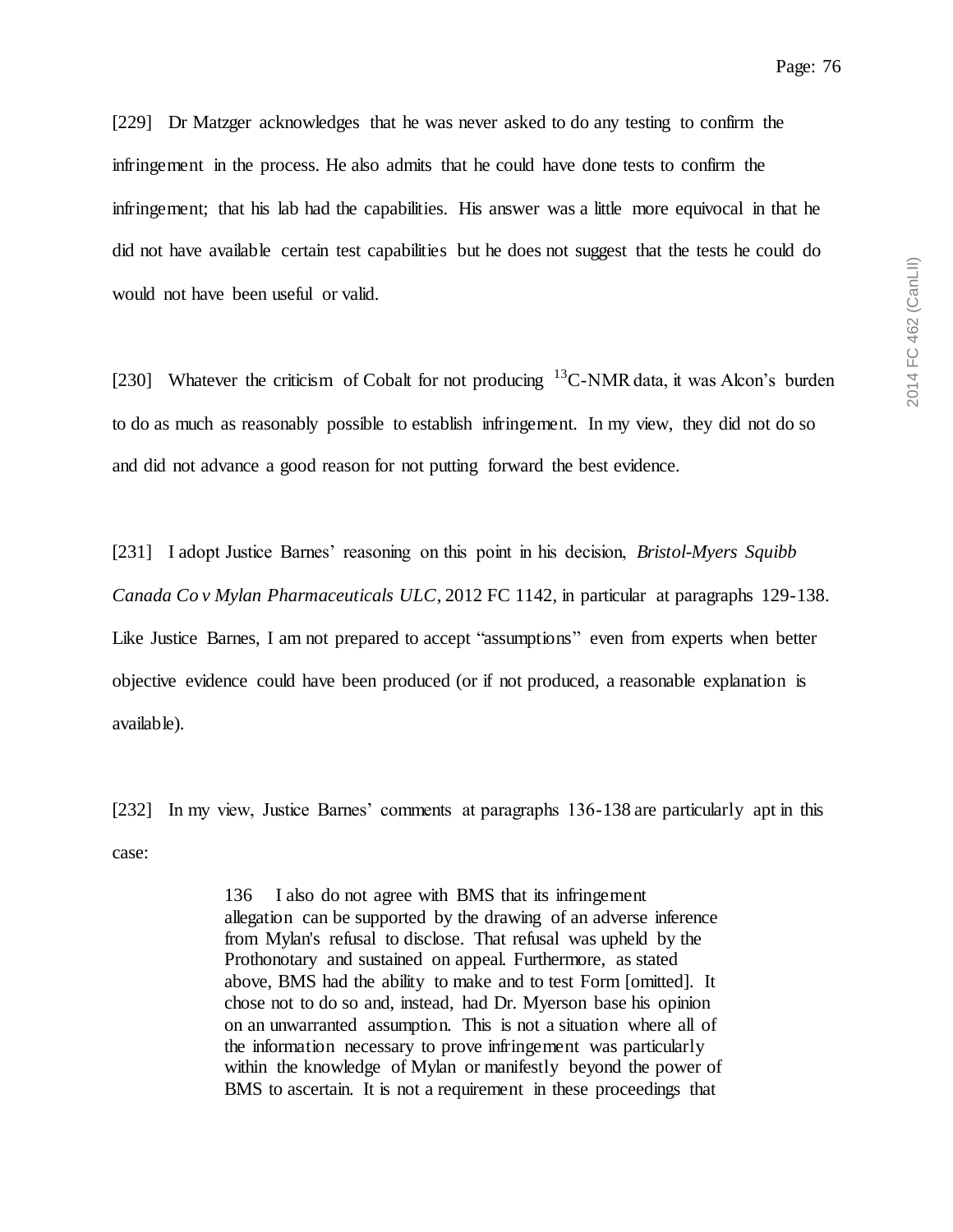conclusive evidence be produced to meet the burden of proof on this point: see *Pfizer Canada Inc. et al v Apotex Inc. et al* (2004), 31 CPR (4th) 214 at paras 15 to 17. I am not prepared to draw an adverse inference in a situation where BMS made a strategic choice not to pursue evidence that might have satisfied its burden of proof. Because BMS carries the ultimate burden of proof, the absence of evidence of infringement leads necessarily to a finding that its allegation has not been proven to be justified.

137 Because BMS has failed to establish that Mylan's allegation of non-infringement is not justified no order of prohibition will issue with respect to the 198 Patent.

138 I would be remiss if I did not add a comment about the strategic manoeuvring that was apparent around this issue. The judicial process may not be well-served by strategies that fail to put the best available evidence before the Court. That is particularly true in proceedings of this type where evidentiary limitations are already built-in. The danger, of course, is that inconsistent outcomes may arise if and when a later action is brought forward for infringement on the strength of evidence deliberately withheld in an earlier NOC proceeding.

[233] Therefore, Alcon has not established that the allegation on non-infringement is not justified. I am persuaded that its evidence is sufficient to do more than raise a possibility of infringement.

[234] Having found against Alcon on the issue of infringement, it is not necessary to make any comment on validity other than that it was an assumed state in the infringement analysis. The parties argued the 418 Patent matter almost exclusively on the basis of infringement and there is little utility in the Court engaging further on any validity issue.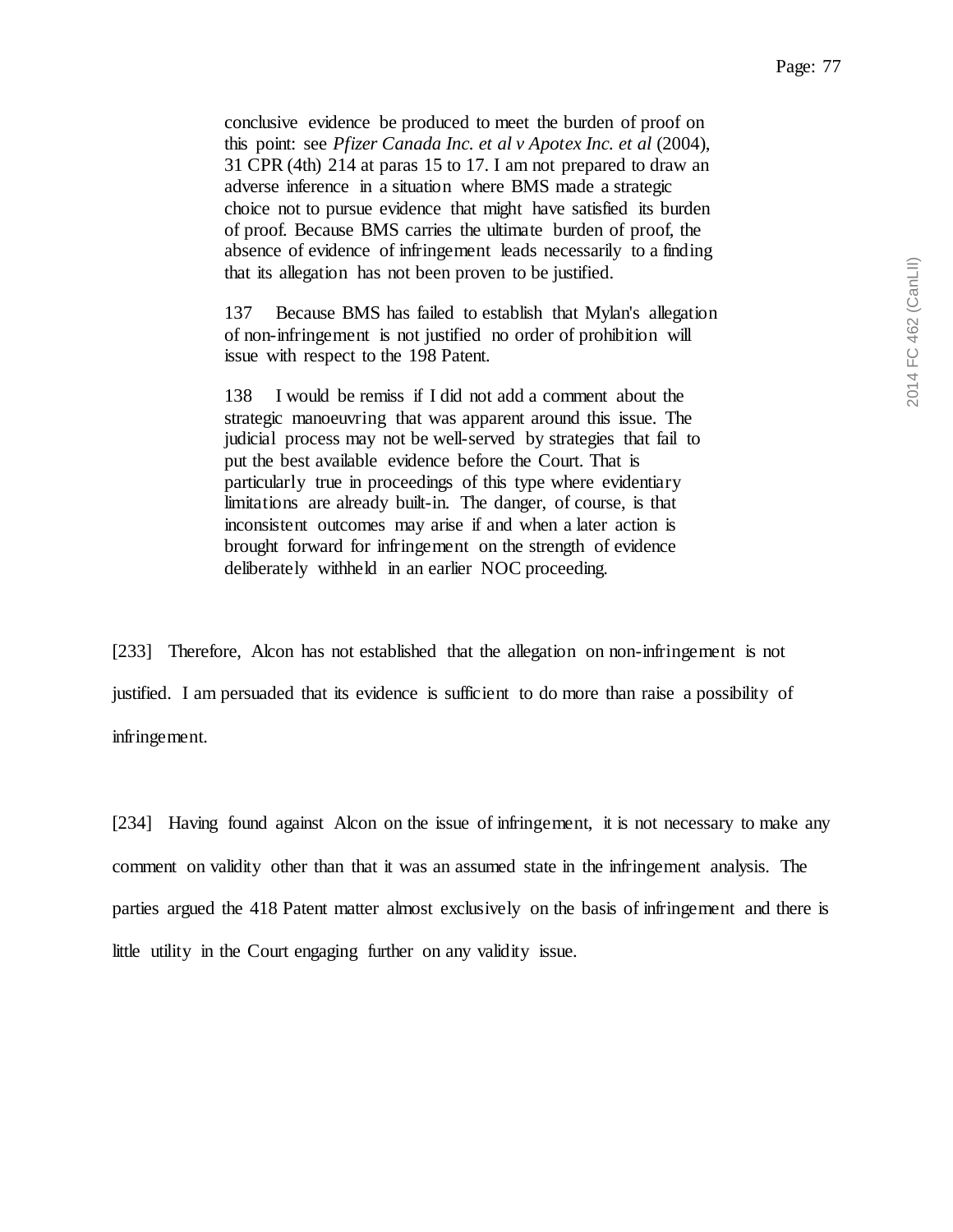# G. *Conclusion*

[235] For these reasons, the application prohibiting the issuance of an NOC in respect to the 418 Patent is dismissed with costs.

"Michael L. Phelan"

**Judge** 

Ottawa, Ontario May 14, 2014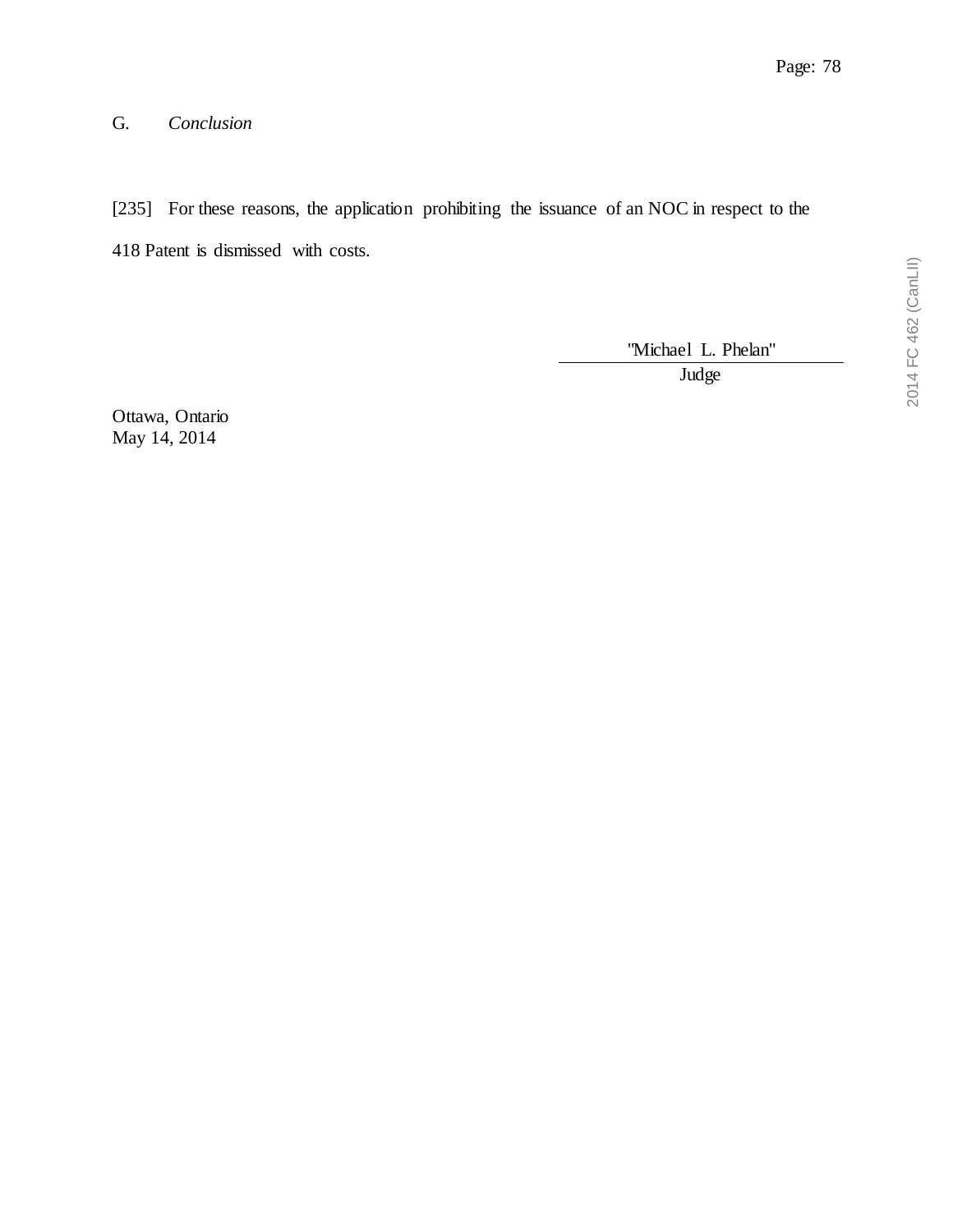### **SCHEDULE**

8. The compound of the formula (I) according to Claim 1 in which  $X<sup>1</sup>$  represents fluorine,  $X^2$  represents hydrogen,  $R^1$  represents cyclopropyl,  $R^2$  represents hydrogen,  $R^3$  represents a group of formula



A represents a group C- $R^8$  and  $R^8$  represents methoxy.

13. The compound 1-cyclopropyl-7- (cis-2, 8-diazabicyclo-[4.3.0]non-8-yl)-6-fluoro-8 methoxy-1, 4-dihydro-4-oxo-quinoline-3-carboxylic acid of the formula



or an addition product thereof with water, an acid or an alkali.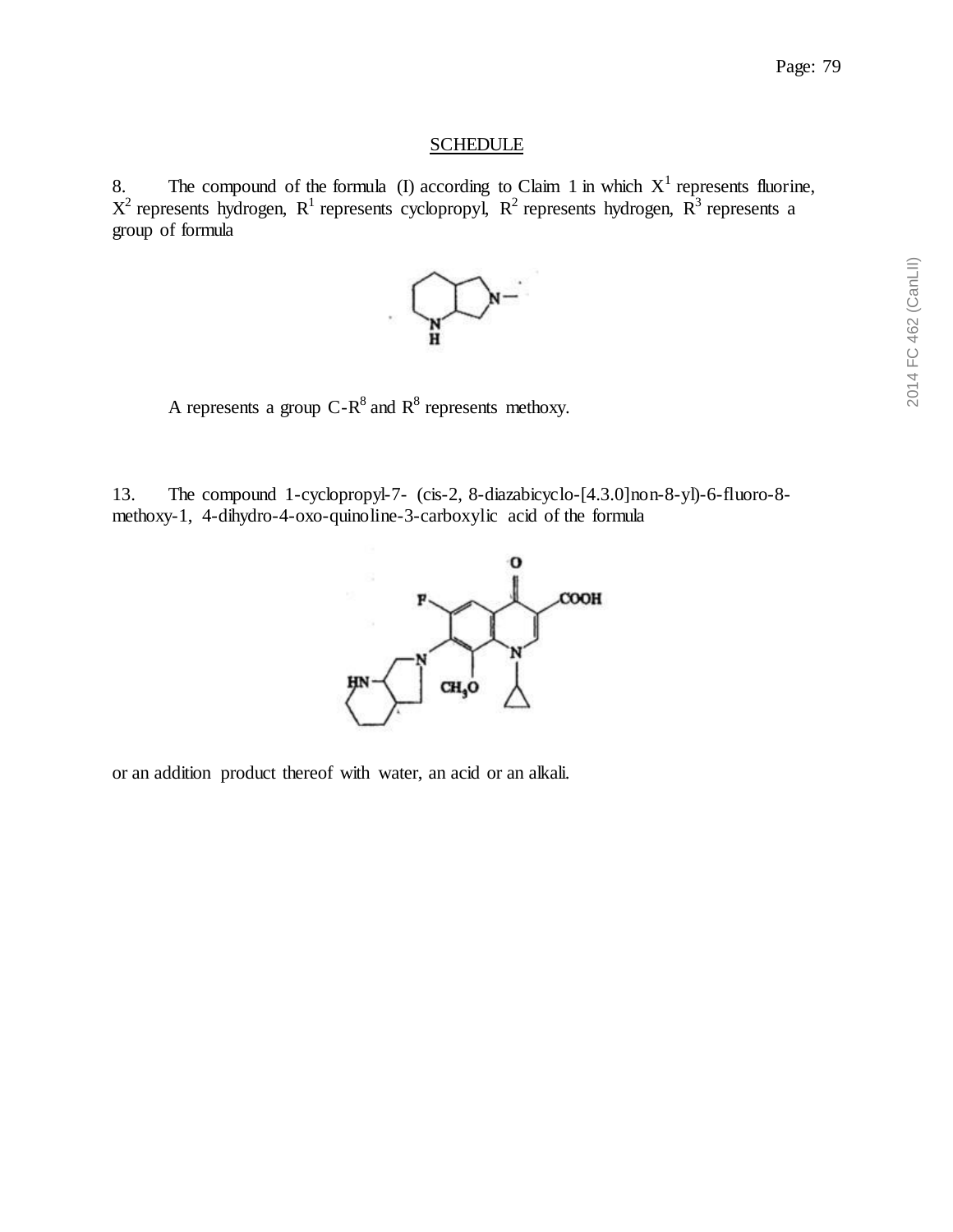### **FEDERAL COURT**

### **SOLICITORS OF RECORD**

- **DOCKET:** T-972-12
- **STYLE OF CAUSE:** ALCON CANADA INC., ALCON PHARMACEUTICALS, LTD. and BAYER INTELLECTUAL PROPERTY GMBH v COBALT PHARMACEUTICALS COMPANY and THE MINISTER OF HEALTH
- PLACE OF HEARING: TORONTO, ONTARIO
- **DATE OF HEARING:** MARCH 3-6 AND 10, 2014
- **REASONS FOR JUDGMENT:** PHELAN J.
- **DATED:** MAY 14, 2014

#### **APPEARANCES:**

FOR THE APPLICANTS

Neil Belmore Peter Wilcox Marian Wolanski

Douglas N. Deeth Heather Watts Cheryl Chung

FOR THE RESPONDENT COBALT PHARMACEUTICALS COMPANY

N/A FOR THE RESPONDENT THE MINISTER OF HEALTH